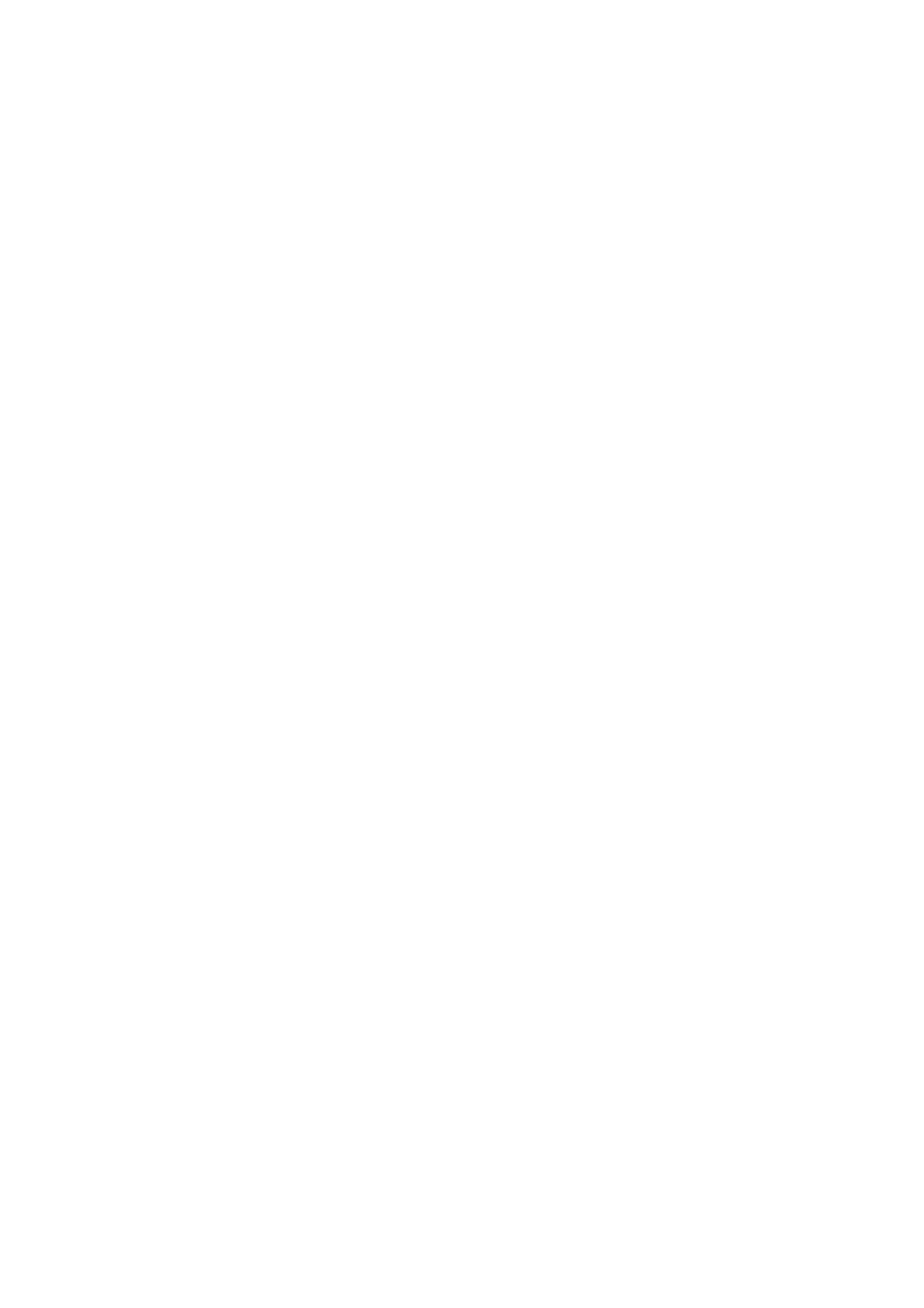Guideline:

# Potassium intake for adults and children

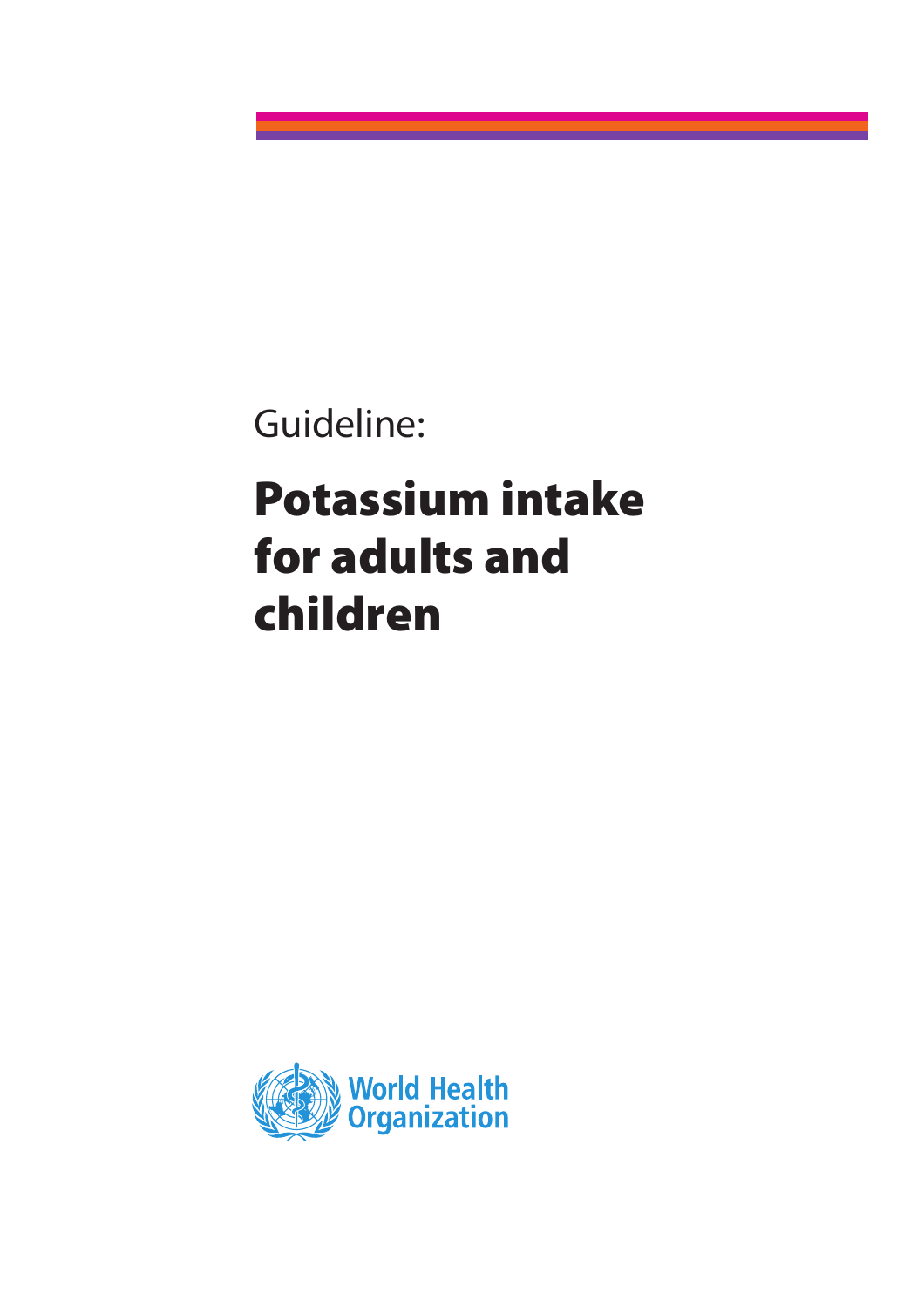WHO Library Cataloguing-in-Publication Data

Guideline<sup>1</sup>: Potassium intake for adults and children.

1.Potassium. 2.Potassium deficiency – prevention and control. 3.Chronic disease – prevention and control. 4.Guideline. I.World Health Organization.

ISBN 978 92 4 150482 9 (NLM classification: WD 105)

#### © World Health Organization, 2012 (Reprinted, 2014)

All rights reserved. Publications of the World Health Organization are available on the WHO web site (www.who.int) or can be purchased from WHO Press, World Health Organization, 20 Avenue Appia, 1211 Geneva 27, Switzerland (tel.: +41 22 791 3264; fax: +41 22 791 4857; e-mail: bookorders@who.int).

Requests for permission to reproduce or translate WHO publications – whether for sale or for noncommercial distribution – should be addressed to WHO Press through the WHO web site (http://www.who.int/about/licensing/copyright\_form/en/index.html).

The designations employed and the presentation of the material in this publication do not imply the expression of any opinion whatsoever on the part of the World Health Organization concerning the legal status of any country, territory, city or area or of its authorities, or concerning the delimitation of its frontiers or boundaries. Dotted lines on maps represent approximate border lines for which there may not yet be full agreement.

The mention of specific companies or of certain manufacturers' products does not imply that they are endorsed or recommended by the World Health Organization in preference to others of a similar nature that are not mentioned. Errors and omissions excepted, the names of proprietary products are distinguished by initial capital letters.

All reasonable precautions have been taken by the World Health Organization to verify the information contained in this publication. However, the published material is being distributed without warranty of any kind, either expressed or implied. The responsibility for the interpretation and use of the material lies with the reader. In no event shall the World Health Organization be liable for damages arising from its use.

Design and layout: Alberto March Printed by the WHO Document Production Services, Geneva, Switzerland.

**Suggested citation**

WHO. *Guideline: Potassium intake for adults and children.* Geneva, World Health Organization (WHO), 2012.

<sup>1</sup> This publication is a World Health Organization (WHO) guideline. A WHO guideline is any document, whatever its title, containing WHO recommendations about health interventions, whether they be clinical, public health or policy interventions. A recommendation provides information about what policy-makers, health-care providers or patients should do. It implies a choice between different interventions that have an impact on health and that have ramifications for the use of resources. All publications containing WHO recommendations are approved by the WHO Guidelines Review Committee.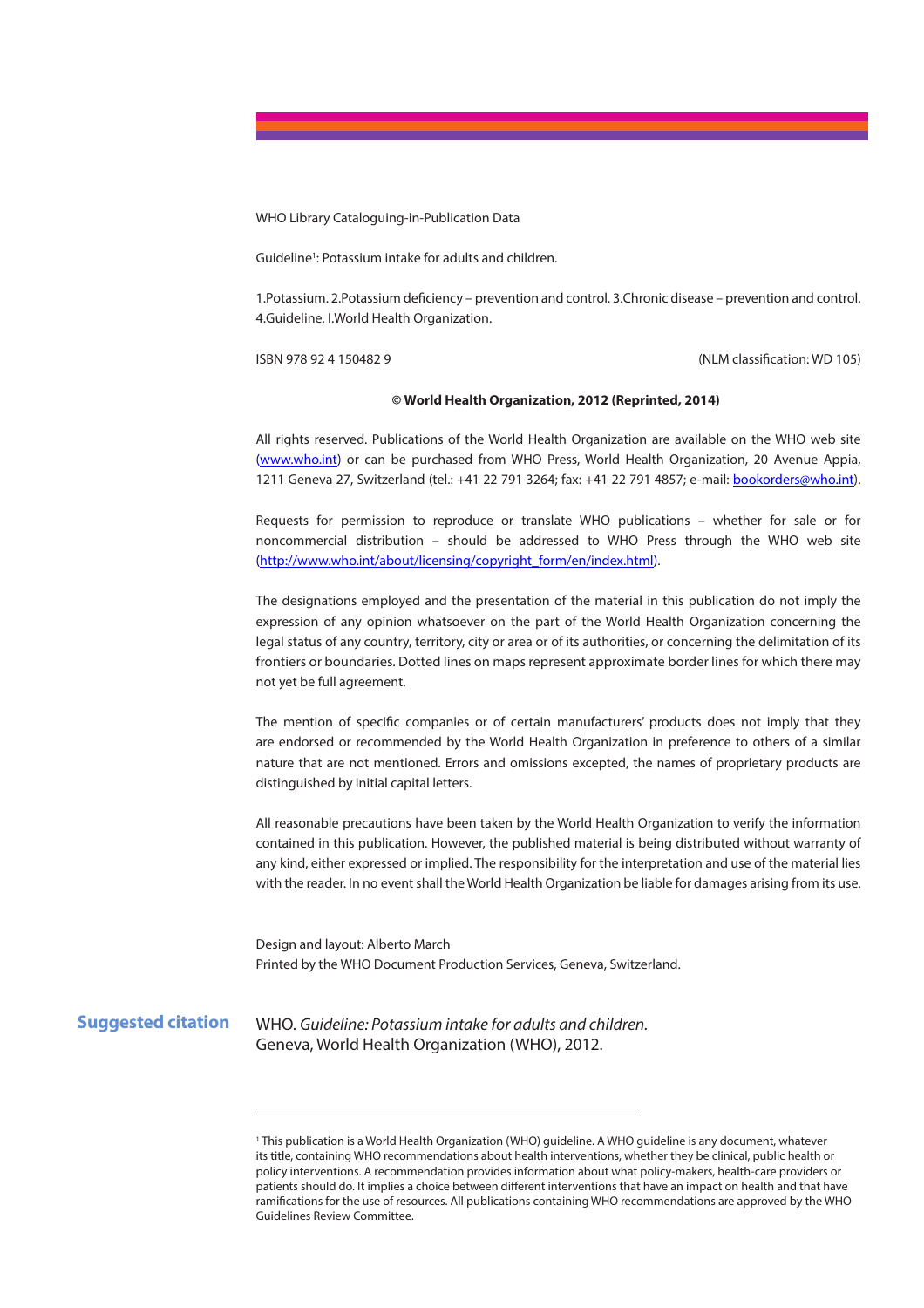| <b>Contents</b> | Acknowledgements                                                 | <b>VII</b> |
|-----------------|------------------------------------------------------------------|------------|
|                 | Abbreviations and acronyms                                       | VIII       |
|                 | Executive summary                                                | 1          |
|                 | Introduction                                                     | 4          |
|                 | Scope and purpose                                                | 4          |
|                 | Background                                                       | 4          |
|                 | Justification                                                    | 6          |
|                 | Guideline development process                                    | 7          |
|                 | Advisory groups                                                  | 7          |
|                 | Advisory guideline group                                         | 7          |
|                 | Panel                                                            | 7          |
|                 | Scoping of the guideline, evidence appraisal and decision-making | 8          |
|                 | Management of conflicts of interest                              | 9          |
|                 | Summary of evidence                                              | 10         |
|                 | Evidence base                                                    | 10         |
|                 | <b>Adults</b>                                                    | 10         |
|                 | Blood pressure in adults                                         | 10         |
|                 | All-cause mortality, cardiovascular disease, stroke,             |            |
|                 | and coronary heart disease in adults                             | 11         |
|                 | Potential adverse effects in adults                              | 12         |
|                 | Children                                                         | 13         |
|                 | Blood pressure in children                                       | 13         |
|                 | Final considerations of the evidence                             | 14         |
|                 | Recommendations and remarks                                      | 16         |
|                 | Recommendations                                                  | 16         |
|                 | Remarks                                                          | 16         |
|                 | Translation and implementation                                   | 18         |
|                 | Research gaps and future initiatives                             | 18         |
|                 | Implications for future research                                 | 18         |
|                 | <b>Dissemination</b>                                             | 18         |
|                 | Updating the guideline                                           | 19         |

<u> Tanzania (</u>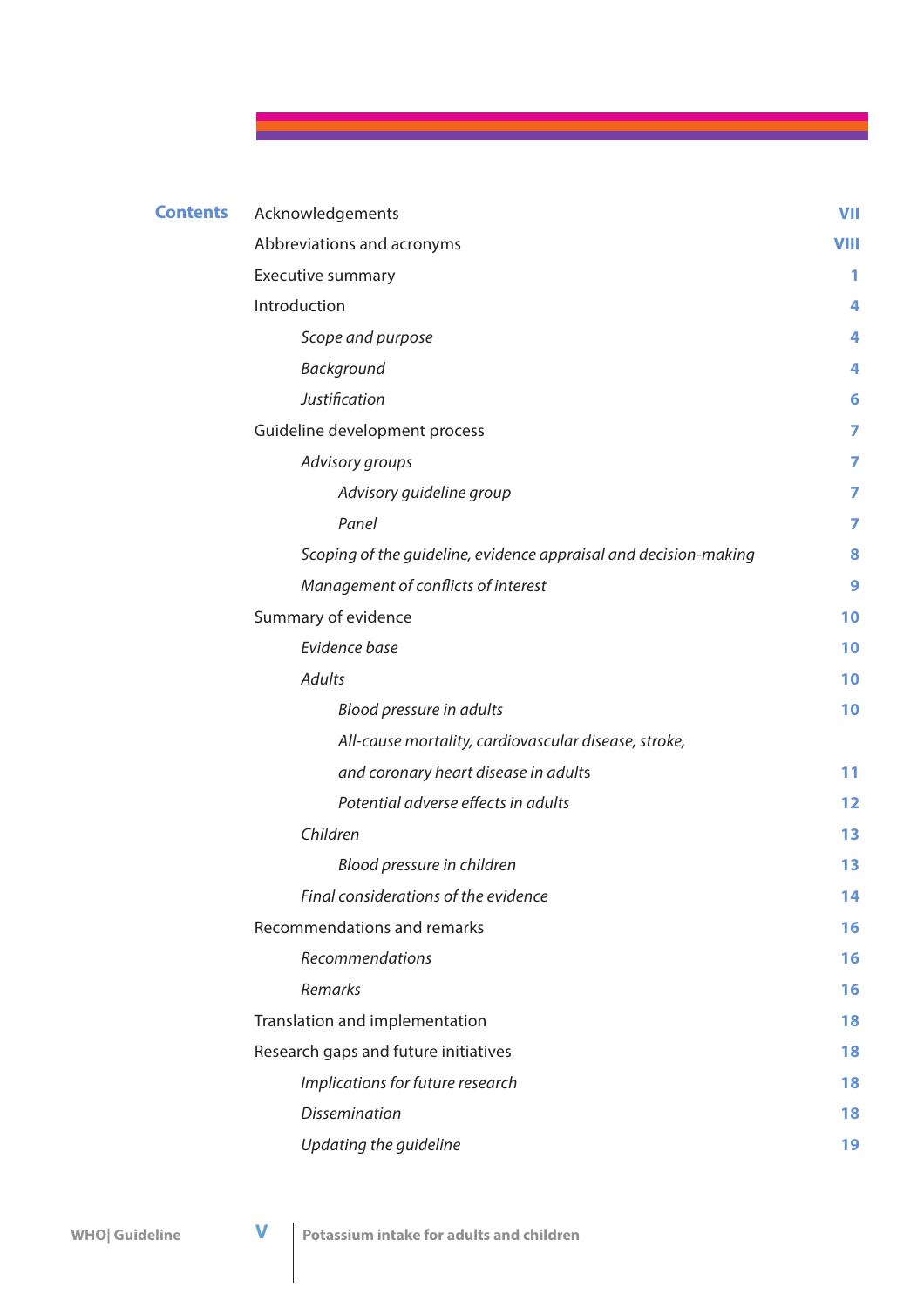| <b>Annex 1</b> | <b>GRADE summary of findings tables</b>                               | 20 |
|----------------|-----------------------------------------------------------------------|----|
| <b>Annex 2</b> | Examples of foods that contain potassium, and their approximate       |    |
|                | potassium content                                                     | 23 |
| <b>Annex 3</b> | <b>WHO Secretariat</b>                                                | 24 |
| <b>Annex 4</b> | Members of the WHO Steering Committee for Nutrition                   |    |
|                | Guideline Development 2010 - 2011                                     | 25 |
| <b>Annex 5</b> | Members of the NUGAG Subgroup on Diet and Health and external         |    |
|                | resource persons 2010 - 2011                                          | 26 |
| <b>Annex 6</b> | <b>External Expert and Stakeholder Panel</b>                          | 28 |
| <b>Annex 7</b> | Priority questions in the format of population, intervention, control |    |
|                | and outcomes (PICO)                                                   | 31 |
| <b>Annex 8</b> | Summary of considerations for determining the strength of             |    |
|                | the recommendations                                                   | 33 |
| <b>Annex 9</b> | Management of conflict of interest                                    | 35 |
|                | References                                                            | 39 |

<u> 1980 - Jan Ja</u>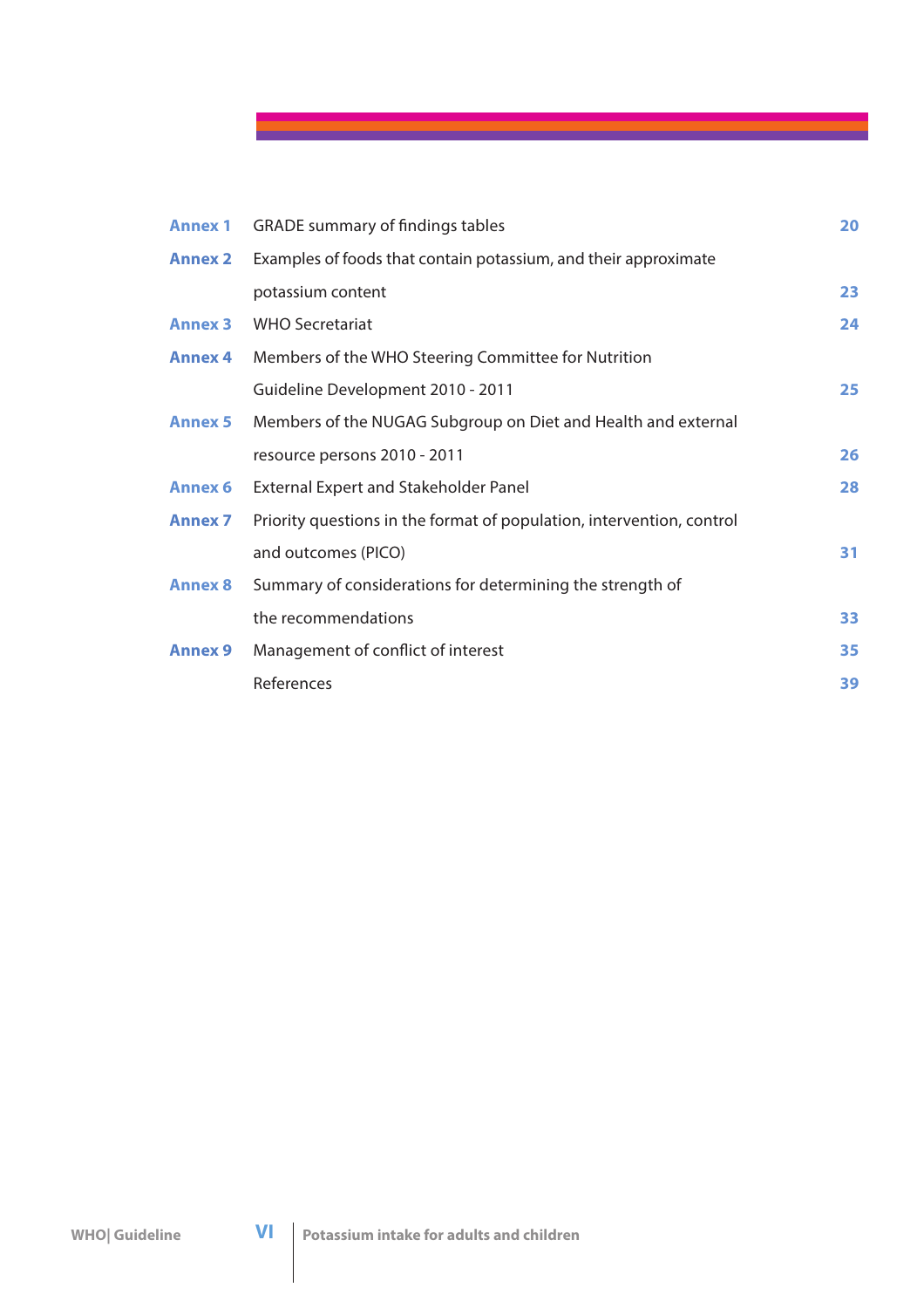# **Acknowledgements**

#### This guideline was coordinated by Dr Nancy Aburto under the supervision of Dr Chizuru Nishida. The World Health Organization (WHO) gratefully acknowledges the technical input and expert advice provided by the members of the WHO Nutrition Guidance Expert Advisory Group Subgroup on Diet and Health, and by the external experts and resource persons involved in the development of this guideline. **Technical support**

Thanks are due to the members of the WHO Steering Committee for Nutrition Guidelines Development, and the staff of the WHO Guidelines Review Committee Secretariat for their support and guidance throughout the process. We also express our deep appreciation of Mr Issa Matta from the WHO Office of the Legal Counsel for his support and valuable guidance in the management of the conflicts of interest procedures. Special acknowledgement is made to Ms Emma Kennedy from the Nutrition Policy and Scientific Advice Unit, Department of Nutrition for Health and Development, for providing administrative and logistic support. Special thanks are given also to Hialy Guiterrez, Sara Hanson and Anna Ziolkovska for their work on data collection and extraction for the systematic reviews that informed this guideline.

Acknowledgement is also made to Dr Hilary Cadman from Cadman Editing Services in Australia for technical editing of this guideline and Mr Alberto March from Grafmac Inc in USA for the cover design and layout.

#### WHO expresses special appreciation to the Ministry of Health, Labour and Welfare of the Government of Japan, the Korea Food and Drug Administration, the Korea Health Industry Development Institute, and the International Kidney Evaluation Association Japan for providing financial support for this work. **Financial support**

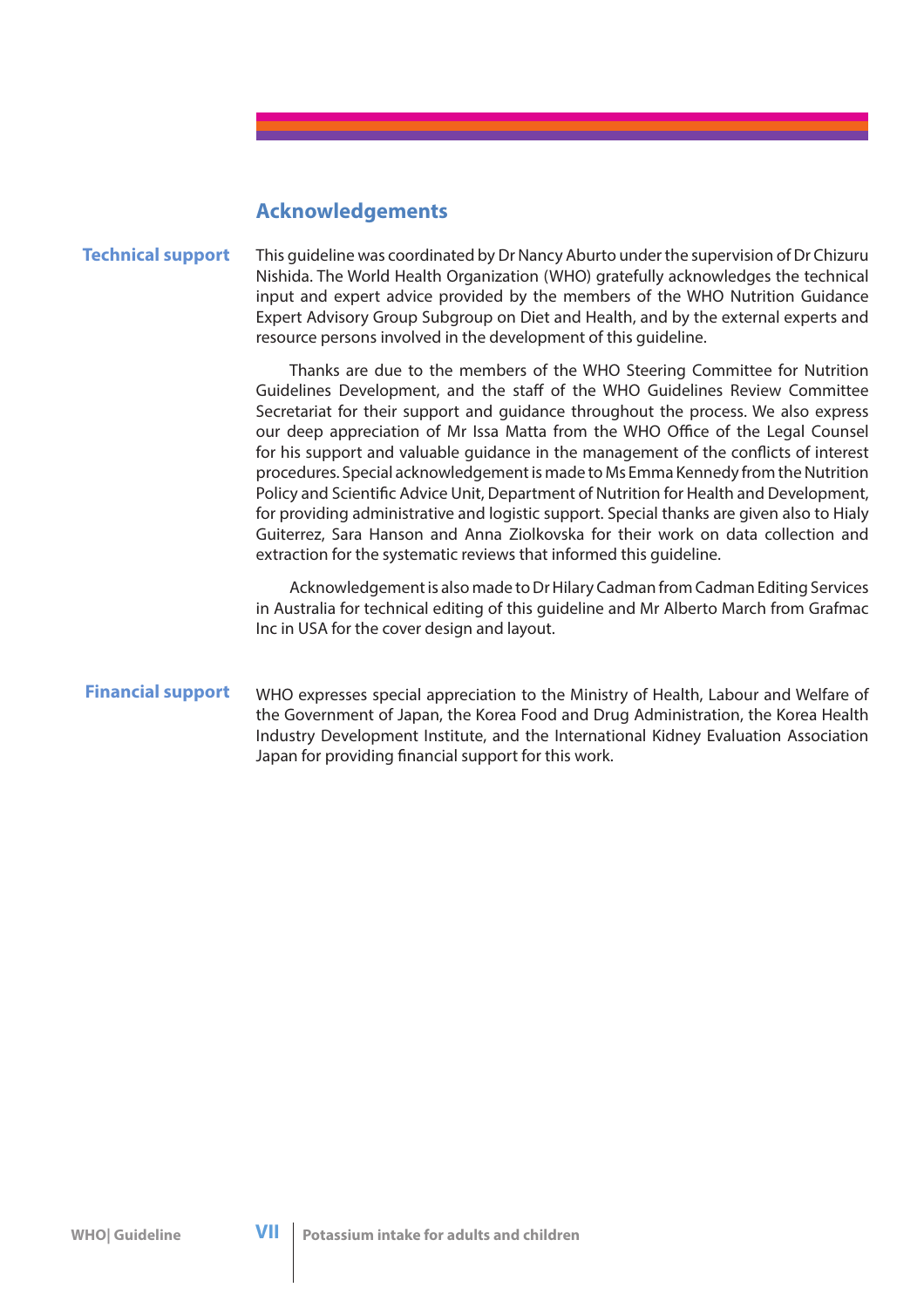# **Abbreviations and acronyms**

| <b>AUB</b>   | American University of Beirut                           |
|--------------|---------------------------------------------------------|
| CDC.         | <b>Centers for Disease Control and Prevention</b>       |
| CI           | confidence interval                                     |
| <b>FAO</b>   | Food and Agriculture Organization of the United Nations |
| <b>FSANZ</b> | Food Standards Australia New Zealand                    |
| <b>GRADE</b> | Grading of Recommendations Assessment,                  |
|              | Development and Evaluation                              |
| <b>HDL</b>   | high-density lipoprotein                                |
| IAEA         | International Atomic Energy Agency                      |
| <b>KFDA</b>  | Korea Food and Drug Administration                      |
| <b>KHIDI</b> | Korea Health Industry Development Institute             |
| <b>LDL</b>   | low-density lipoprotein                                 |
| MD           | mean difference                                         |
| <b>NCD</b>   | noncommunicable disease                                 |
| <b>NUGAG</b> | <b>Nutrition Guidance Expert Advisory Group</b>         |
| <b>NZFSA</b> | New Zealand Food Safety Academy                         |
| <b>PICO</b>  | population, intervention, control and outcomes          |
| <b>RCT</b>   | randomized-controlled trial                             |
| <b>RR</b>    | risk ratio                                              |
| <b>UN</b>    | <b>United Nations</b>                                   |
| <b>UNU</b>   | <b>United Nations University</b>                        |
| <b>USA</b>   | United States of America                                |
| WASH         | World Action on Salt and Health                         |
| <b>WHO</b>   | World Health Organization                               |
|              |                                                         |

# **Symbols**

| $\mathbf{L}$ | greater than             |
|--------------|--------------------------|
| $\prec$      | less than                |
| >            | equal to or greater than |
| $\leq$       | equal to or less than    |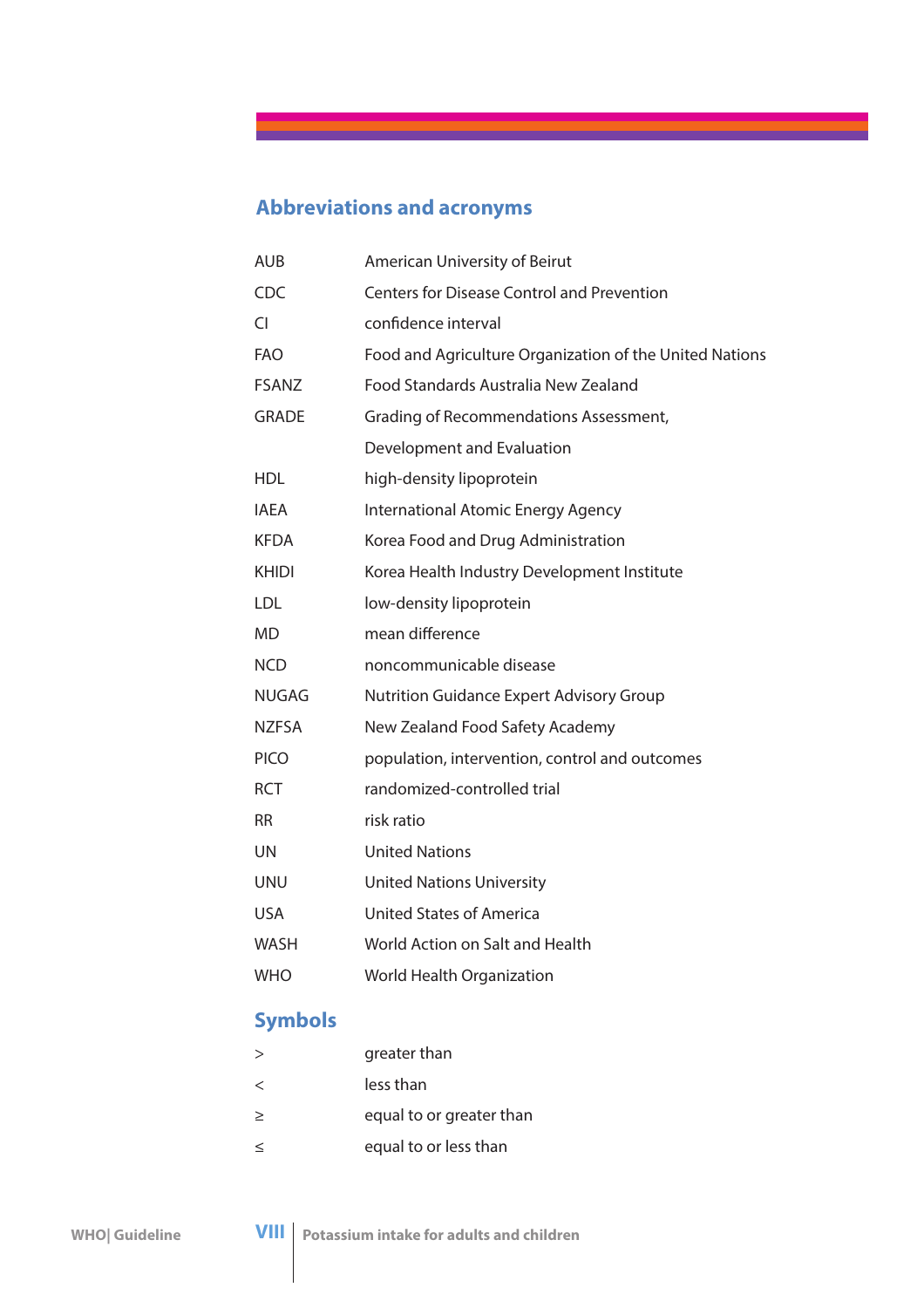## **Executive summary**

Noncommunicable diseases (NCDs) are the main contributor to mortality and morbidity globally *(1, 2)*, and interventions to reduce the burden of NCDs are valuable. Low potassium intake has been associated with a number of NCDs, including hypertension, cardiovascular disease, chronic kidney stone formation and low bone-mineral density. An increased potassium intake may reduce blood pressure, decrease risk of cardiovascular disease, have beneficial effects on bone-mineral density, and mitigate the negative consequences of high sodium consumption *(3-5)*. **Background**

> The World Health Organization (WHO) currently does not have a recommendation for potassium intake. However, interest in potassium intake and its potential use in public health is growing, due to the increasing burden of NCDs, and the need for well-understood, cost-effective and feasible interventions to combat NCDs. Therefore, Member States and the Codex Committee on Nutrition and Food for Special Dietary Uses requested WHO to develop a guideline on potassium intake for adults and children, to inform the development of public health nutrition programmes and policies aimed at reducing the risk of NCDs.

- The objective of this guideline is to provide recommendations on the consumption of potassium to reduce NCDs in adults and children. The recommendations given here can be used by those developing programmes and policies to assess current potassium intake levels relative to a benchmark. If necessary, the recommendations can also be used to develop measures to increase potassium intake, through public health interventions such as food and product labelling, consumer education, and the establishment of food-based dietary guidelines. **Objective**
- WHO developed the present evidence-informed guideline using the procedures outlined in the WHO Handbook for guideline development *(6)*. The steps in this process included: **Methods**
	- identification of priority questions and outcomes;
	- retrieval of the evidence;
	- assessment and synthesis of the evidence;
	- formulation of recommendations;
	- identification of research gaps;
	- planning for dissemination, implementation, impact evaluation and updating of the guideline.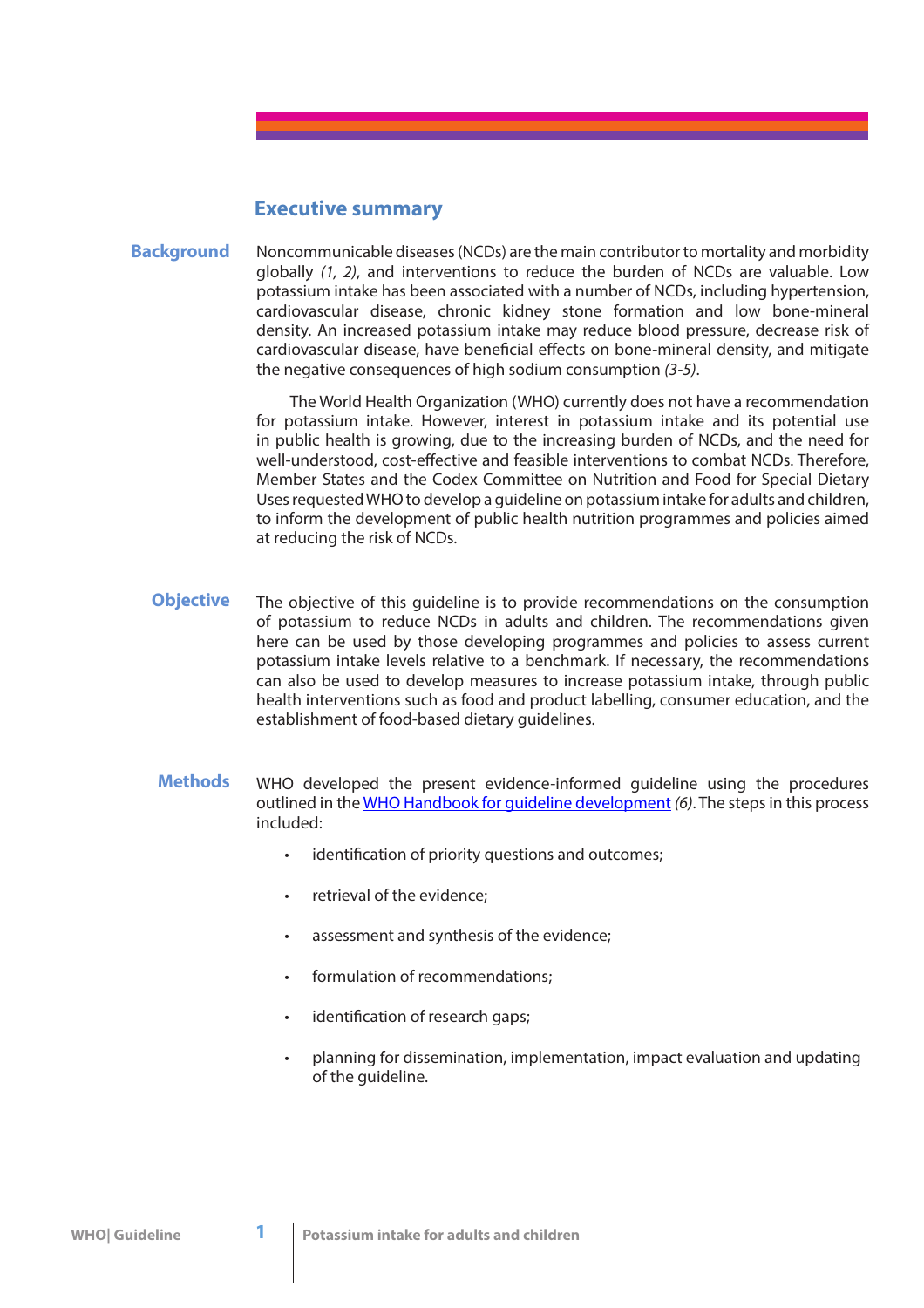The Grading of Recommendations Assessment, Development and Evaluation (GRADE) methodology (7) was followed to prepare evidence profiles related to preselected topics, based on up-to-date systematic reviews of the scientific literature. An international, multidisciplinary group of experts participated in three WHO technical consultations. The first was held in Geneva, Switzerland on 14–18 March 2011; the second in Seoul, the Republic of Korea on 29 November to 2 December 2011; and the third in Geneva, Switzerland on 27–30 March 2012. At these meetings, the group of experts reviewed and discussed the evidence, drafted recommendations, and reached consensus on the strength of each recommendation. In determining the strength of the recommendations, they took into consideration the desirable and undesirable effects of the recommendation, the quality of the available evidence, values and preferences related to the recommendation in different settings, and the cost of options available to public health officials and programme managers in different settings. All guideline group members completed a declaration of interests form before each meeting. An External Expert and Stakeholder Panel was involved throughout the process.

**The evidence** Increased potassium intake reduced systolic and diastolic blood pressure in adults. Across a wide range of baseline intakes, increasing potassium intake was beneficial in terms of blood pressure. The largest reduction in blood pressure was detected when the potassium intake was increased to 90–120 mmol/day, although potassium increases reaching other levels of intake also reduced blood pressure. Increased potassium intake had no significant adverse effect on blood lipids, catecholamine levels or renal function in adults. In children, increased potassium intake reduced systolic blood pressure by a small, non-significant amount. Higher potassium intake was associated with a reduced risk of incident stroke. There was no significant association between potassium intake and incident cardiovascular disease or coronary heart disease. However, the strong positive relationship between blood pressure and cardiovascular disease, and between blood pressure and coronary heart disease, provides indirect evidence that increasing potassium intake can improve these outcomes through a beneficial effect on blood pressure. Based on the entire body of evidence, WHO generated the following recommendations for potassium intake in adults and children.

## **Recommendations**

• WHO recommends an increase in potassium intake from food to reduce blood pressure and risk of cardiovascular disease, stroke and coronary heart disease in adults (strong recommendation<sup>1</sup>). WHO suggests a potassium intake of at least 90 mmol/day (3510 mg/day) for adults (*conditional recommendation*<sup>2</sup> ).

• WHO suggests an increase in potassium intake from food to control<sup>3</sup> blood pressure in children (*conditional recommendation*). The recommended potassium intake of at least 90 mmol/day should be adjusted downward for children, based on the energy requirements of children relative to those of adults.

<sup>&</sup>lt;sup>1</sup>A strong recommendation is one for which the guideline development group is confident that the desirable effects of adherence outweigh the undesirable effects.

<sup>&</sup>lt;sup>2</sup> A conditional recommendation is one for which the guideline development group concludes that the desirable effects of adherence probably outweigh the undesirable effects, but the group is not confident about the trade-off. <sup>3</sup> "Control" for this recommendation refers to the prevention of a deleterious rise in blood pressure with age.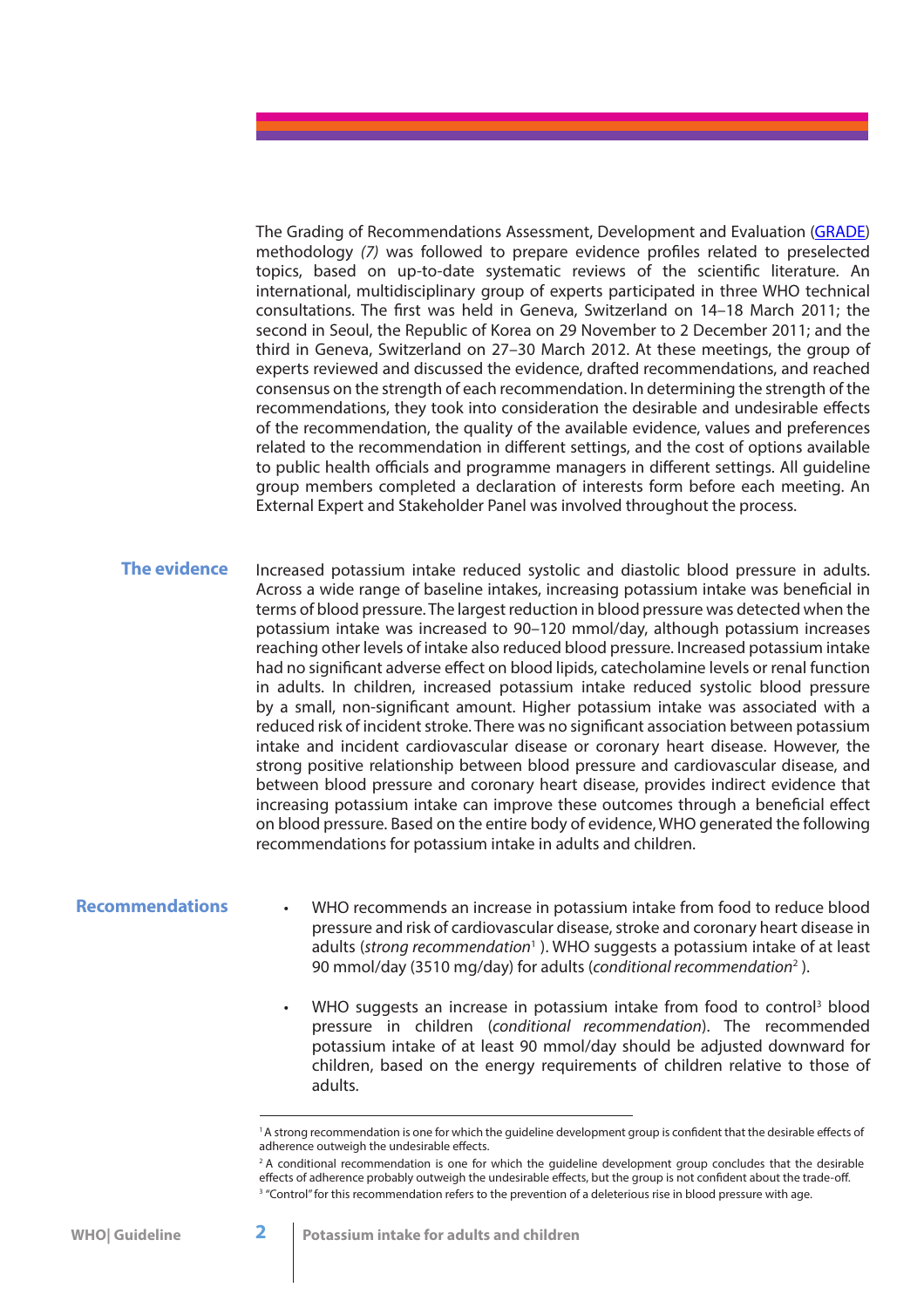These recommendations complement the WHO guideline on sodium intake. They should be used in conjunction with that and other nutrient guidelines and recommendations, to guide development of public health nutrition programmes and policies. Addressing the optimal ratio of intake of sodium to potassium was outside the scope of this guideline; however, if an individual consumes sodium at the levels recommended in the WHO guideline on sodium intake, and potassium as recommended in the current guideline, the ratio of sodium to potassium would be approximately one to one, which is considered beneficial for health (8). However, most populations around the world consume less than the recommended levels of potassium *(9, 10)*, and consume a ratio of sodium to potassium of two to one or more *(11)*. The successful implementation of these recommendations would have an important public health impact through reductions in morbidity and mortality, improvement in the quality of life for millions of people, and substantial reductions in health-care costs *(2, 12, 13)*.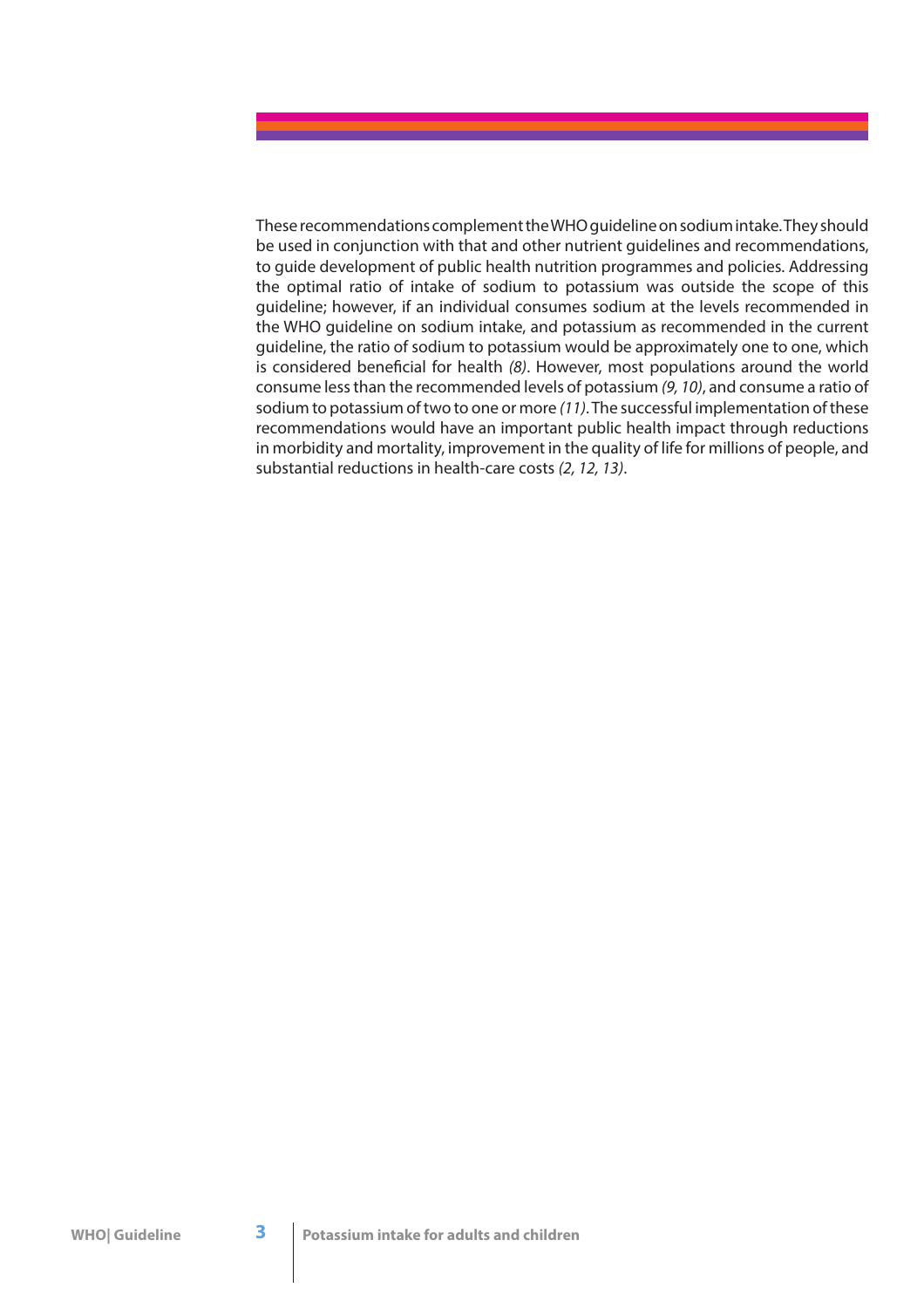## **Introduction**

## **Scope and purpose**

The objective of this guideline is to provide recommendations on the consumption of potassium for adults and children. It is important to establish nutrient guidelines so that nutrition interventions can be developed in a logical, systematic, and scientific manner taking into account the best available evidence. The recommendations in this guideline can be used by programme and policy planners to assess current potassium intake levels relative to a benchmark and develop measures to increase potassium intake, where necessary, through public health interventions including, but not limited to, food and product labelling, consumer education, and the establishment of Food-Based Dietary Guidelines (FBDG). This quideline does not provide quidance on specific food intake because such dietary guidelines should be based on the overall dietary goals, which take into consideration all required nutrients. It should be used in conjunction with the guideline on sodium intake and other nutrient guidelines to guide public health nutrition programme and policy development.

This guideline provides a global, evidence-informed recommendation on potassium intake for:

- adults ( $\geq$ 16 years of age) for the reduction of blood pressure and risk of cardiovascular disease, stroke and coronary heart disease;
- children (2–15 years of age) for the control of blood pressure.

It does not provide recommendations for individuals with impaired urinary potassium excretion from a medical condition or drug therapy.

The guideline will help Member States and their partners to make informed decisions on appropriate nutrition actions to reduce noncommunicable diseases (NCDs). It is intended for a wide audience, including policy-makers and their expert advisers, and technical and programme staff in organizations involved in the design, implementation and scaling-up of nutrition actions for public health.

This document presents the key recommendations and a summary of the supporting evidence. Further details of the evidence base are provided in Annex 1 and other documents listed in the references.

NCDs are the leading cause of death globally, killing more people each year than all other causes combined *(14)*. The major NCDs currently account for approximately 60% of all deaths and 43% of disease burden globally, and these levels are expected to continue to rise *(2, 15)*. In 2008, 29 million NCD-related deaths (almost 80%) occurred in low and middle-income countries. In those countries, 29% of NCD-related deaths were in people under 60 years of age; in contrast, in high-income countries, only 13% of the NCD-related deaths were premature. In 2005, cardiovascular disease alone accounted for 30% of all deaths; the equivalent of infectious disease, nutritional deficiency, and maternal and perinatal conditions combined *(2)*. **Background**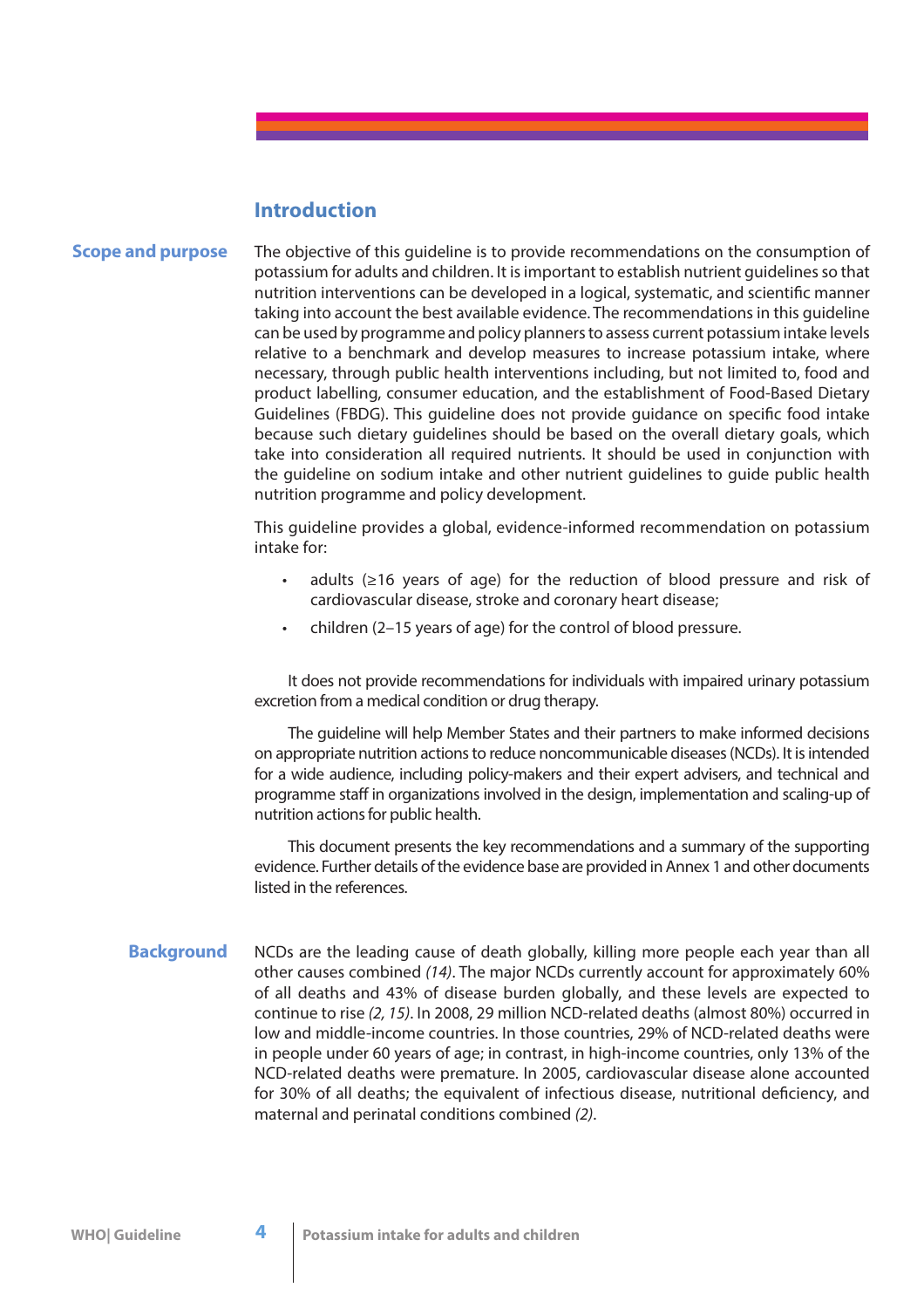Hypertension is considered a major risk factor for cardiovascular diseases, particularly coronary heart disease and stroke. Suboptimal systolic blood pressure (>115 mmHg) is estimated to contribute to 49% of all coronary heart disease and 62% of all stroke *(12)*. Thus, the burden of morbidity and mortality from hypertension and related NCDs is currently one of the most urgent public health problems globally. Although NCDs disproportionately affect adults, they and their risk factors are now being detected more frequently in paediatric populations. Diet-related NCDs are chronic, and take years or decades to manifest; delaying the onset of these diseases could improve lives and result in substantial cost savings *(13)*. Blood pressure during childhood has a significant association with blood pressure during adulthood, meaning that children with increased blood pressure are at high risk for hypertension and its related morbidities as adults *(16)*. Additionally, elevated blood pressure in childhood contributes to cardiovascular disease pathology during childhood itself *(17)*. Thus, addressing during childhood the problem of elevated blood pressure and other risk factors for NCDs that could manifest later in life is crucial to combat NCDs.

Potassium is an essential nutrient needed for maintenance of total body fluid volume, acid and electrolyte balance, and normal cell function *(18)*. Normally, most ingested potassium is excreted via the urine. Under conditions of extreme heat and intense physical activity that result in a high sweat production, potassium losses in sweat are increased and appreciable. However, acclimation occurs rapidly, and potassium losses via sweat are reduced quickly. Thus, most individuals can replace needed potassium through food consumption without the need for supplements or specially formulated products *(19-21)*. Potassium is commonly found in a variety of unrefined foods, especially fruits and vegetables. Food processing reduces the amount of potassium in many food products, and a diet high in processed foods and low in fresh fruits and vegetables is often lacking in potassium *(22)*. Data from around the world suggest that the population average potassium consumption in many countries is below 70–80mmol/day, the value recommended by the 2002 Joint World Health Organization/Food and Agriculture Organization of the United Nations (WHO/FAO) Expert Consultation *(8)*. Few countries report an average consumption of 90 mmol/ day, which is recommended in countries such as Belgium, Mexico, Spain and the United Kingdom of Great Britain and Northern Ireland *(23-26)*. No countries report an average population consumption of 120 mmol/day, which is recommended in countries such as Bulgaria, Canada, the Republic of Korea and the United States of America (USA) *(9, 10, 27-29)*. Women consistently have lower levels of potassium intake than men, but both groups commonly consume a level that is below current recommendations.

Reduced potassium consumption has been associated with hypertension and cardiovascular diseases, and appropriate consumption levels could be protective against these conditions *(8)*. A recent meta-analysis including 11 cohort studies reported an inverse association between potassium intake and risk of stroke *(30)*. Additionally, two meta-analyses of trials comparing increased potassium to lower potassium intake found that increased potassium intake lowers blood pressure *(4, 31)*. These results were further supported by a systematic review without a meta-analysis, which concluded that increased potassium intake results in decreased blood pressure in adults *(3)*. Thus, a public health intervention aimed at increasing potassium intake from food could be a cost-effective strategy to reduce the burden of NCD morbidity and mortality. Moreover, increasing potassium consumption from food in the population is safe; in individuals without renal impairment caused by medical conditions or drug therapy, the body is able to efficiently adapt and excrete excess potassium via the urine when consumption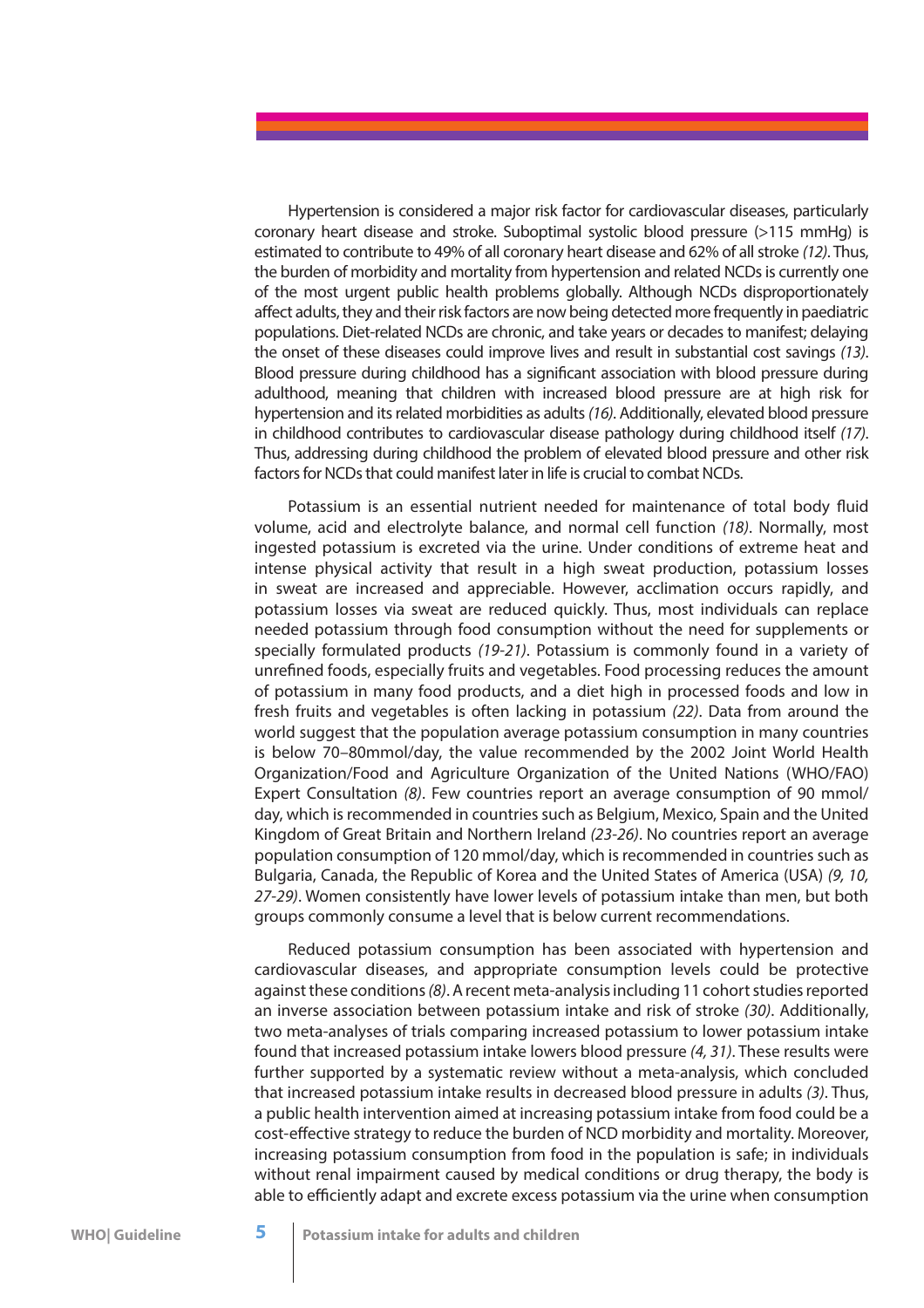exceeds needs *(18, 32, 33)*. Intervention trials including potassium consumption as high as 400 mmol/day from food for several weeks and 115 mmol/day for up to a year have not reported any adverse effects (32, 33). There have been some isolated reports of acute toxicity from extremely high potassium intake in supplement form *(34)*, but no reports of toxicity of potassium from consumption in food.

The function of potassium in the body is closely related to that of sodium *(18, 35)*. As sodium consumption rises, increased consumption of potassium may be even more beneficial because, in addition to other benefits, it can mitigate the negative effects of elevated sodium consumption on blood pressure *(4)*. Some studies have reported that the ratio of the two nutrients is an important factor in cardiovascular disease and mortality *(36, 37)*. Additionally, there is evidence from randomized controlled trials (RCTs) that a combination of increased potassium and decreased sodium intake can be effective in reducing blood pressure, cardiovascular mortality and medical expenses *(38, 39)*.

Much of the human and social impact caused each year by NCD-related morbidity and mortality could be averted through interventions that are well understood, cost effective and feasible (14). As explained above, there is no evidence of adverse effects from increased potassium intake from foods in individuals with unimpaired potassium excretion, and increased potassium intake has been associated with reduced blood pressure and cardiovascular disease outcomes in cohort and intervention trials. Hence, intervening to increase dietary potassium consumption could make a positive change to blood pressure and cardiovascular outcomes. Most populations around the world consume sodium at levels far exceeding physiological needs and current recommendations *(40)*; therefore, public health interventions to combat NCDs and their risk factors should be informed by guidance on potassium consumption, combined with reduced sodium consumption. Although the evidence for the safety of potassium intake from food is not disputed, there are some inconsistencies in the literature about the potential beneficial effect of increased potassium on blood pressure and cardiovascular outcomes. One meta-analysis of studies of individuals with hypertension reported no significant effect of increased potassium intake on blood pressure (41). Therefore, a systematic evaluation of all available epidemiological evidence to inform the generation of this guideline was warranted. **Justi!cation**

> Considering this background, the 32nd Session of the Codex Committee on Nutrition and Food for Special Dietary Uses (held in Santiago, the Republic of Chile on 1–5 November 2010) made a special request to WHO to consider establishing a guideline for daily potassium intake for adults and children. Member States also requested WHO to develop a guideline on potassium intake to inform public policy. Therefore, the WHO Department of Nutrition for Health and Development, in collaboration with other departments of WHO Headquarters and regional offices, developed the following guideline on potassium consumption for adults and children.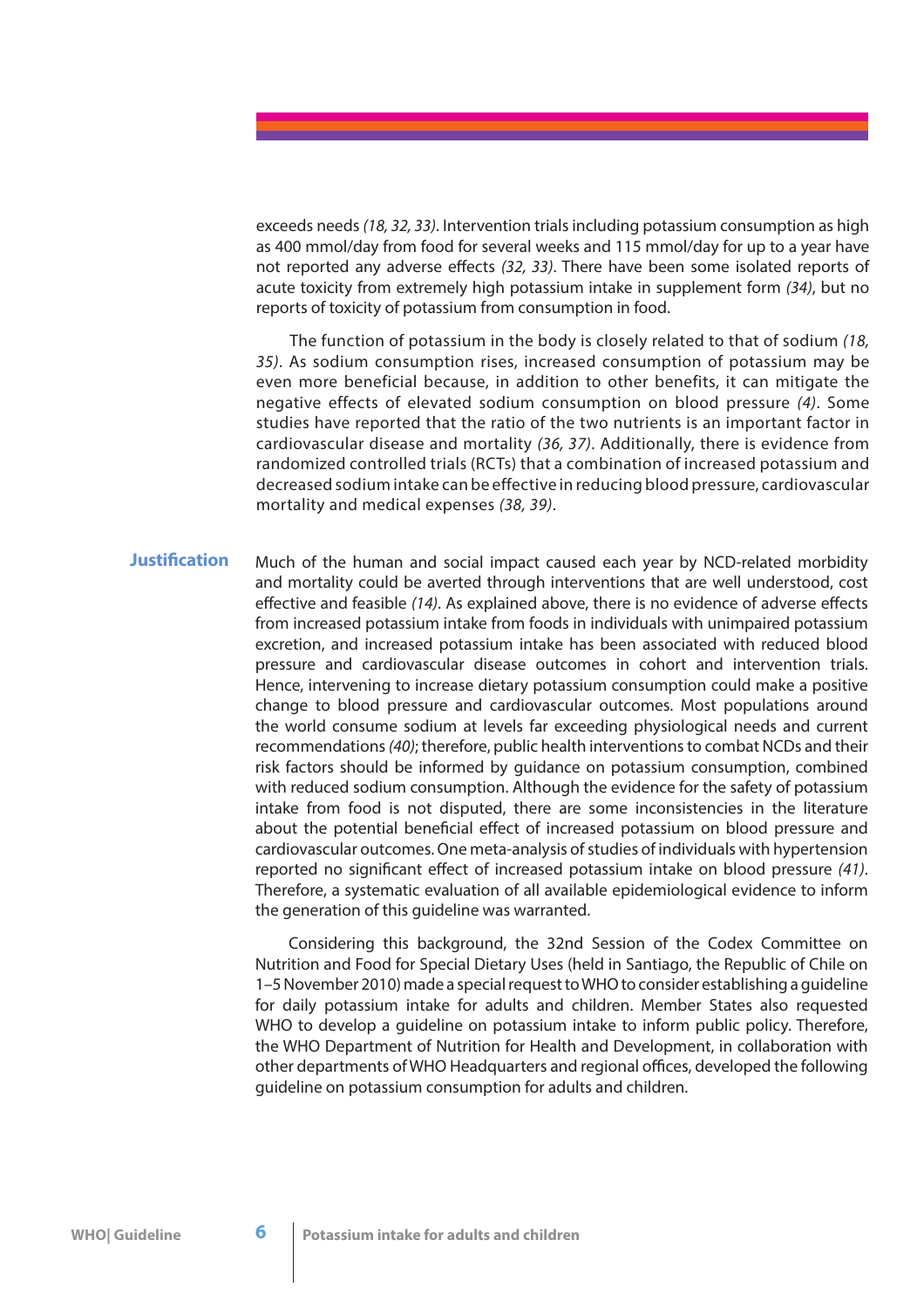# **Guideline development process**

This guideline was developed in accordance with the WHO evidence-informed guideline development procedures outlined in the *WHO Handbook for guideline development (6).*

Development of this guideline was undertaken by the WHO Department of Nutrition for Health and Development, in partnership with the Department of Research Policy and Cooperation<sup>1</sup>, and members of the WHO Secretariat (Annex 3). The work was guided by the WHO Steering Committee for Nutrition Guideline Development (Annex 4), which also provided overall supervision of the guideline development process. The WHO Secretariat and the Steering Committee included representatives from all departments of WHO with an interest in the provision of scientific advice on nutrition. Two additional groups were formed: an advisory guideline group and an external expert and stakeholder panel, as outlined below. **Advisory groups**

## *Advisory guideline group*

The WHO Nutrition Guidance Expert Advisory Group (NUGAG) Subgroup on Diet and Health was convened to support the development of this guideline (Annex 5). This group included experts who had previously participated in various WHO expert advisory panels, and others identified through open calls for specialists. In forming this group, WHO took into consideration the need for a balanced gender mix, expertise from multiple disciplinary areas and representation from all WHO regions. Efforts were made to include subject-matter experts; statistical, systematic review, programme evaluation and Grading of Recommendations Assessment, Development and Evaluation (GRADE) methodologists; and representatives of potential stakeholder groups (e.g. programme managers and other professionals involved in the health-care process). There were no representatives of commercial organizations, because such individuals are prohibited from being members of any WHO guideline group. External resource persons (including subject matter experts, and systematic review and GRADE methodologists) were invited to the NUGAG meetings as observers to provide technical input. These individuals did not participate in the decision-making processes. NUGAG's role was to advise WHO on the choice of outcomes important for decision-making and on the interpretation of the evidence.

## *Panel*

The External Expert and Stakeholder Panel was formed during the planning stages of guideline development. The panel was consulted on the scope of the guideline, and on the specific research questions to be addressed and outcomes to be investigated in the systematic reviews of the literature. The panel was later asked to review and provide feedback on the completed draft guideline (Annex 6). During the consultations on both the scoping of the guideline and the draft guideline documents, there was an open call

<sup>1</sup> The Department of Research Policy and Cooperation has since been reorganized and the nutrition guideline development work is being carried out in close collaboration with the Department of Knowledge Management and Sharing.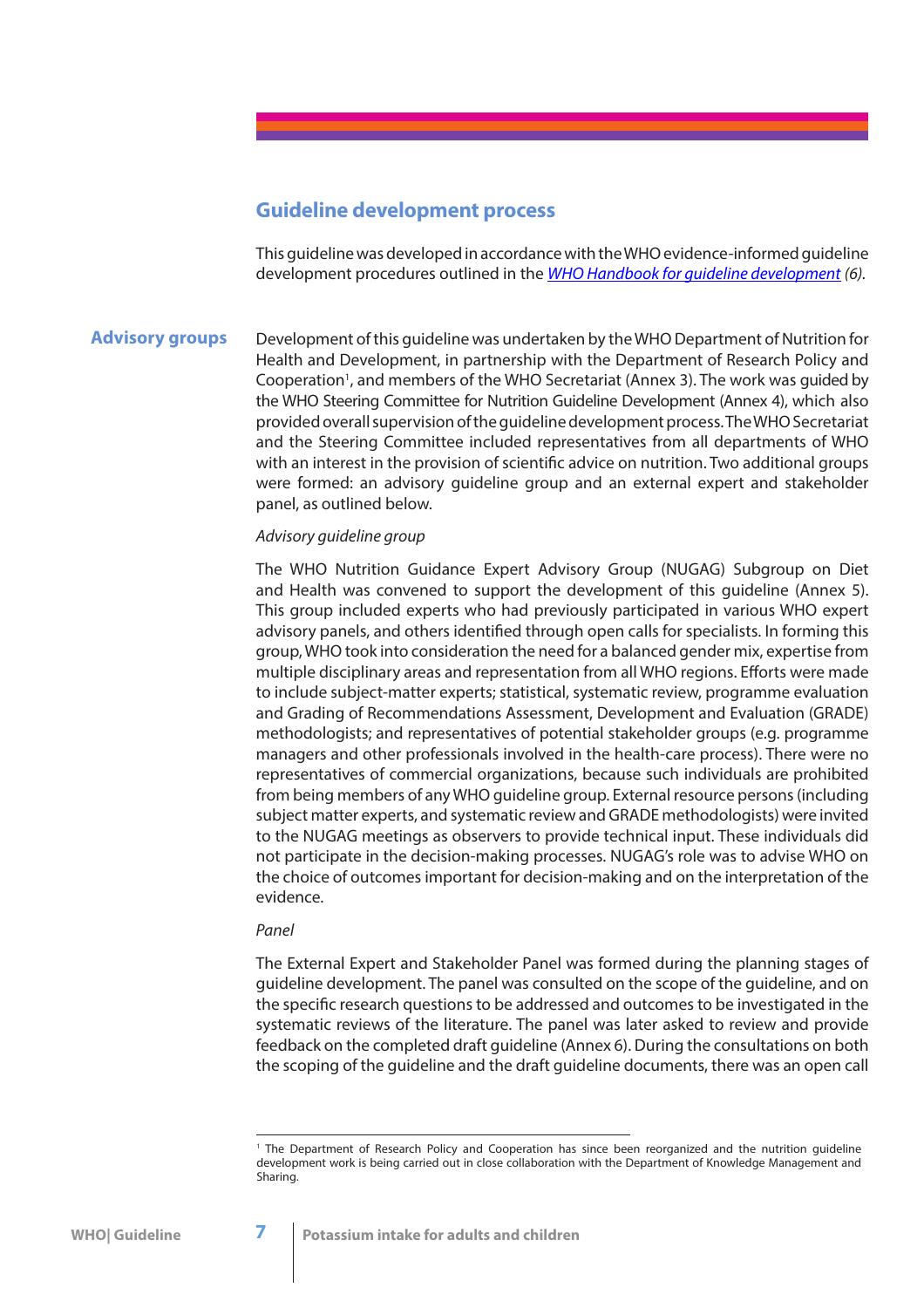for all interested parties to join the External Expert and Stakeholder Panel. The panel comprises individuals who responded to direct solicitation for contribution based on their known expertise and interest in the subject matter, or to the WHO open call for public comment executed through the electronic mailing lists of the WHO Department of Nutrition for Health and Development and that of the Codex Alimentarius Commissioin, and through the posting of the call for public comment on the WHO and United Nations (UN) Standing Committee of Nutrition websites.

**Scoping of the guideline, evidence appraisal and decision-making**

WHO developed an initial set of questions to be addressed in the guideline. These draft questions were based on the needs of Member States and international partners for policy and programme guidance. They were also influenced by the request of the Codex Committee of Nutrition and Foods for Special Dietary Uses. The population, intervention, control and outcomes (PICO) format was used in generating the questions (Annex 7). The PICO questions were first discussed and reviewed by the WHO Secretariat and the WHO Steering Committee for Nutrition Guideline Development, and were then made available for public comment from 1 to 28 February 2011. Feedback was received from 16 individuals or organizational stakeholders, and the questions were adapted accordingly.

The draft set of PICO questions was presented to the NUGAG Subgroup on Diet and Health during its meeting on 14–18 March 2011. During that meeting, the guideline topic was introduced and the scope of the quideline to be generated was finalized. The PICO questions were discussed, and outcomes and populations were ranked in importance by NUGAG members. The prioritization of the PICO questions defined the scope of the evidence to be used in informing the guideline development. Subsequent to the meeting, WHO reviewed the scientific literature and conducted new systematic reviews and meta-analyses to address the PICO questions. WHO was supported in the execution of these reviews by external experts with subject-matter expertise, and expertise in systematic reviews and the GRADE methodology.

A follow-up meeting of the NUGAG Subgroup on Diet and Health was held from 29 November to 2 December 2011. WHO presented the systematic reviews of evidence, and a draft recommendation that had been prepared before the meeting. This draft recommendation included:

- a summary of the evidence from the systematic reviews:
- draft GRADE evidence profiles assessing the quality of the body of evidence;
- potential research gaps, concerns and opportunities for feasible implementation of the recommendations in diverse cultural contexts;
- appropriate references.

The NUGAG Subgroup on Diet and Health discussed the evidence and the GRADE assessment of the quality of evidence, and advised WHO on the interpretation of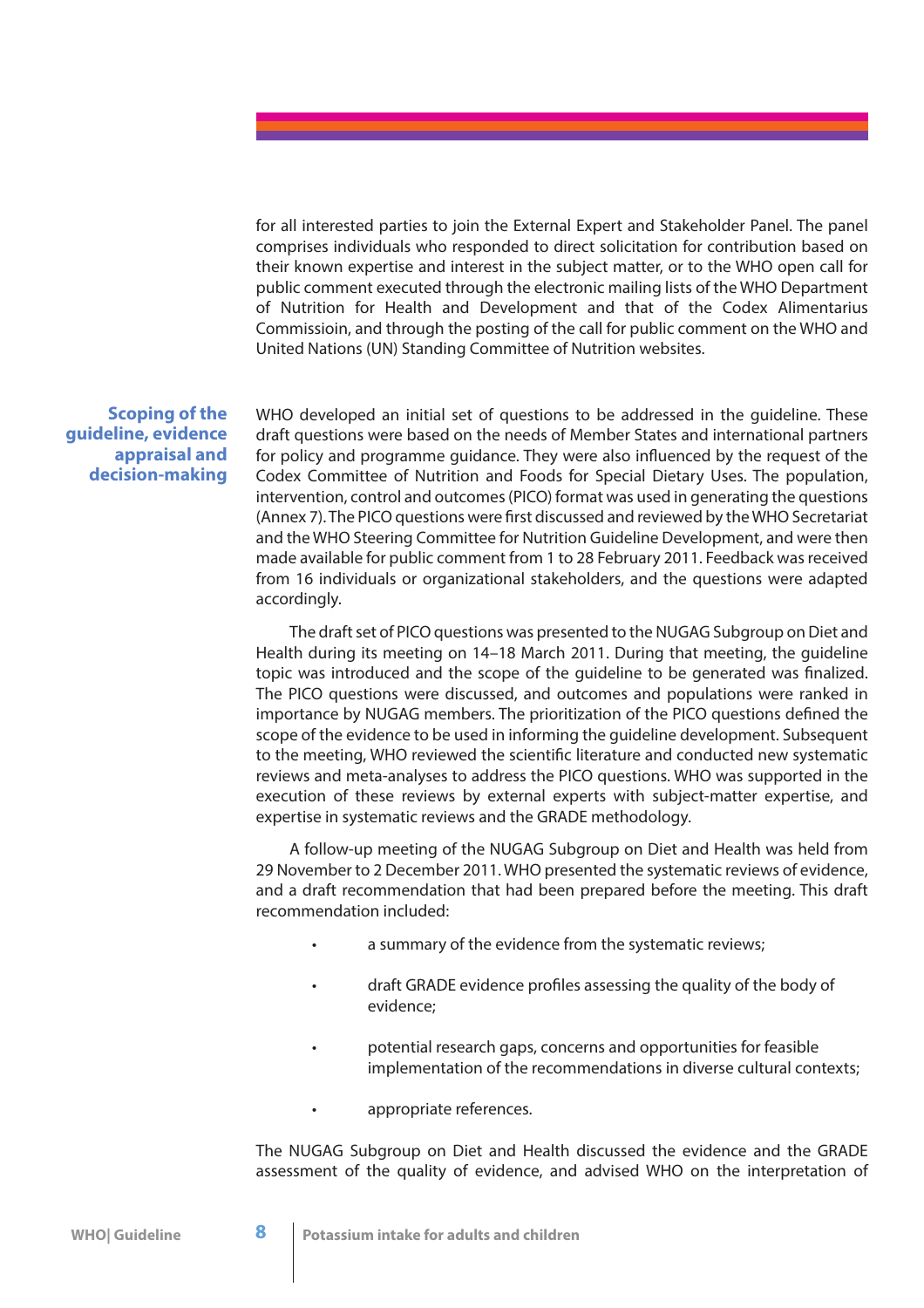the results. The subgroup also discussed the draft recommendation and, through consensus, reached an agreement on that recommendation.

The systematic reviews and the GRADE evidence profiles for each of the critical outcomes were used as the evidence base for drafting the guideline. Classification of the strength of each recommendation included consideration of the desirable and undesirable effects of the recommendation, the overall quality of the evidence, values and preferences related to the recommendation in different settings, and the cost of options available to public health authorities in implementing the recommendation in different settings (Annex 8). The classification was discussed among the NUGAG members, invited external resource persons and the members of the WHO Secretariat present at the meeting. The final wording of the recommendations and determination of their strength were based on the consensus of members of the WHO Secretariat present and the NUGAG members only. There were no strong disagreements among the NUGAG members.

From 1 to 29 February 2012, a draft of this guideline was made available for public comment. Participants in the External Expert and Stakeholder Panel were consulted, and other interested parties were invited to comment, as outlined above. More than 165 comments were received from 30 individuals and representatives of stakeholder groups. WHO reviewed the comments and made appropriate updates to the guideline. The quideline was then presented for finalization to the NUGAG Subgroup on Diet and Health at their meeting on 27-30 March 2012. The finalized guideline was submitted for clearance by WHO before publication.

## **Management of con"icts of interest**

According to the rules in the WHO *Basic documents (42)*, all experts participating in WHO meetings must declare any interest relevant to the meeting before participating. The declaration of interest forms for all guideline group members were reviewed by WHO when finalizing the composition of the NUGAG Subgroup on Diet and Health. All NUGAG members, external experts and other special invitees participating in each of the NUGAG meetings submitted a declaration of interests form, together with their curriculum vitae. In addition, each participant verbally declared interests at the beginning of each meeting. The procedures for management of interests strictly followed the WHO *Guidelines for declaration of interests for WHO experts (43)*. The potential interests declared by members of the NUGAG Subgroup on Diet and Health and external expert and resource persons are summarized in Annex 9.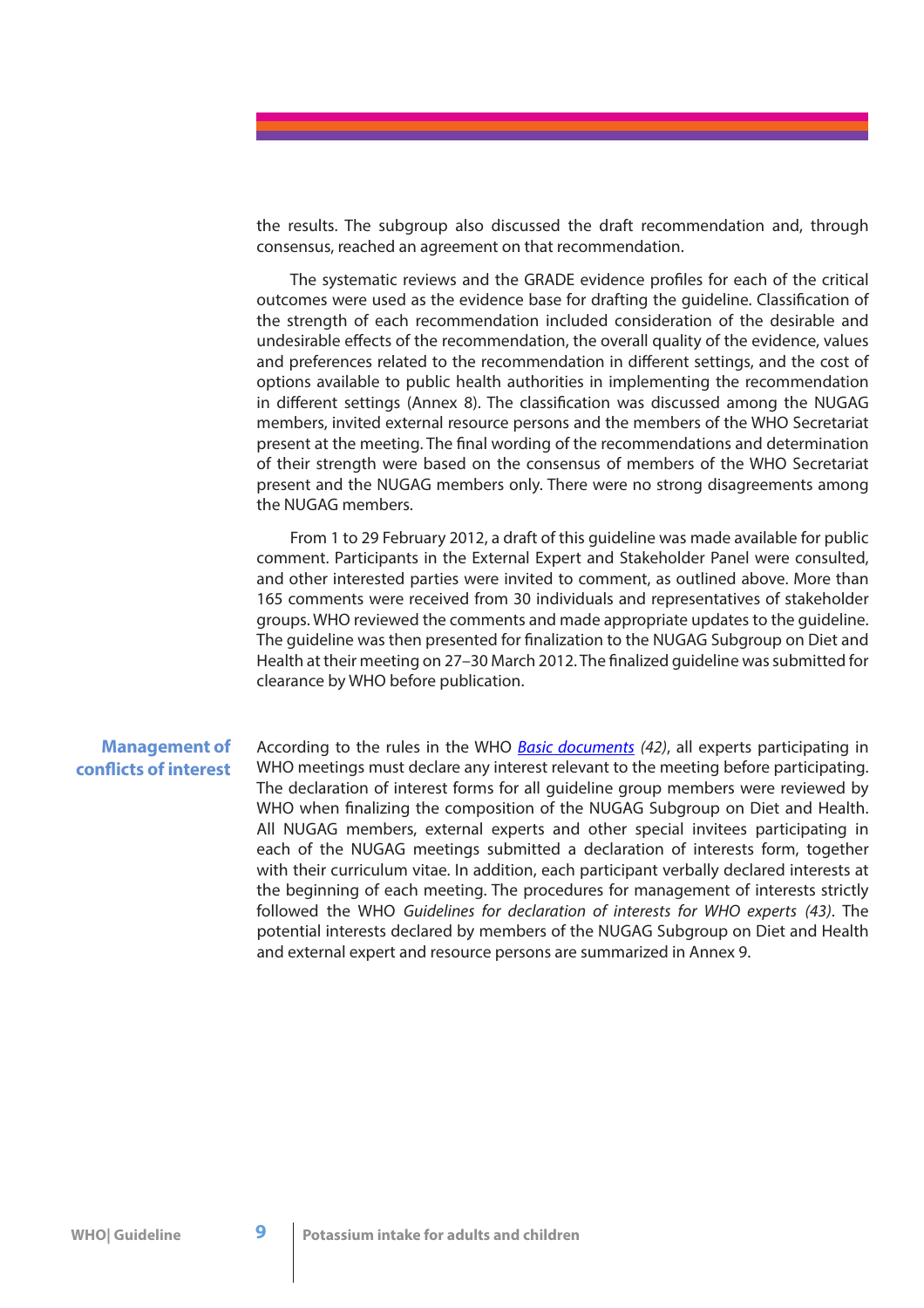## **Summary of evidence**

- This guideline is based on a review of the epidemiologic literature, including three new systematic reviews conducted by WHO *(44-46)* to summarize the evidence regarding potassium intake and health outcomes. Specific health outcomes considered were: **Evidence base**
	- in adults blood pressure, all-cause mortality, cardiovascular disease, stroke, coronary heart disease, renal function, blood lipids, catecholamine levels and other potential adverse effects;
	- in children blood pressure, blood lipids, catecholamine levels and other potential adverse effects.

The specific research questions quiding these systematic reviews were:

- What is the effect of increased potassium intake compared with lower potassium intake on health outcomes in adults and children?
- Compared with lower potassium intake, what is the effect on health outcomes in adults and children of increased potassium intake to:
	- less than approximately 90 mmol/day;
	- approximately 90–120 mmol/day;
	- approximately 120–155 mmol/day;
	- more than approximately 155 mmol/day?

Evidence was considered conclusive of either a benefit or a harm from increased potassium intake if the point estimate suggested a benefit or harm and the 95%CI did not overlap a threshold of relevance. That is to say, if the real value were the high or the low 95%CI and that value was still of clinical relevance, the evidence was considered conclusive. If the point estimate were near the null value and the 95%CI did not overlap a threshold of relevance (e.g. if the real value were the high or the low 95%CI value and that value was not of clinical relevance) the evidence was considered conclusive of no effect. In such cases, the point estimates were considered precise.

Conversely, evidence was considered inconclusive if the point estimate suggested a benefit or a harm but the 95%CI crossed a threshold of relevance (e.g. if the real value were the high or the low 95%CI value and that value was not of clinical relevance). In such cases, the point estimates were considered imprecise.

#### *Blood pressure in adults* **Adults**

WHO conducted a systematic review to explore the relationship between potassium and blood pressure in adults. The review identified 22 RCTs that met the inclusion criteria (44). Of these RCTs, 17 were conducted in individuals with hypertension (defined as a blood pressure ≥140/90 mmHg *(47)*), three in individuals without hypertension, and two in populations of individuals with and without hypertension. Two studies were conducted only in women, and the other 20 in populations of men and women. Studies were conducted in all regions of the world and all measured 24-hour urinary potassium excretion. WHO estimated potassium intake levels from 24-hour urinary potassium excretion using the conversion factor of 1.3 *(48)*.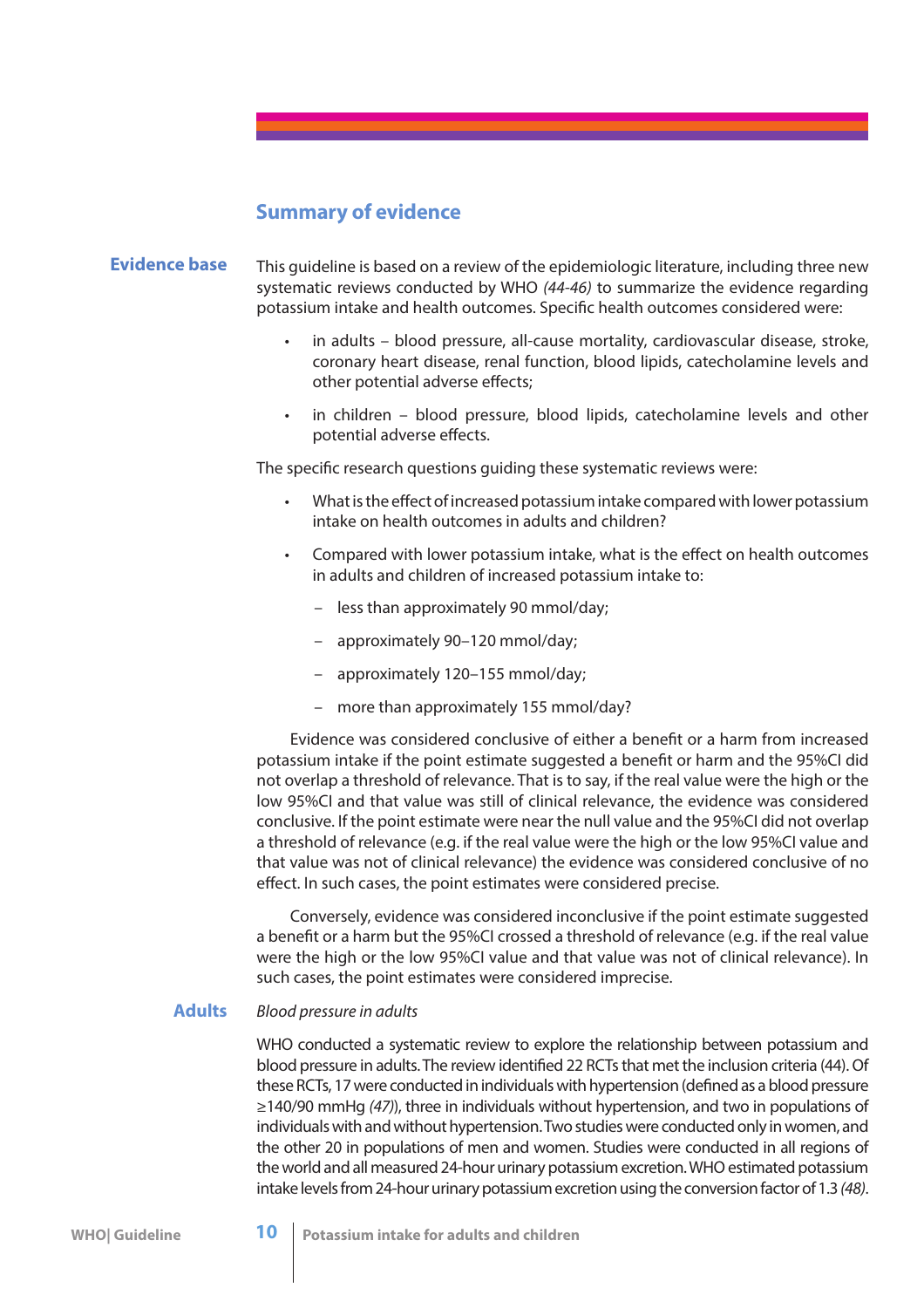The lower potassium intake level varied among studies and ranged from 45 to 100 mmol/ day, with a median value of 73 mmol/day. The increased potassium intake ranged from 70 to 247 mmol/day, with a median value of 127 mmol/day. There was a median difference in increased potassium relative to lower potassium of 57 mmol/day (74%).

The meta-analysis of 21 studies with 21 comparisons found that increased potassium resulted in a decrease in resting systolic blood pressure of 3.06 mmHg (95% confidence interval [CI]: 1.42, 4.70) (quality of evidence high<sup>1</sup>) and a decrease in resting diastolic blood pressure of 2.84 mmHg (95%CI: 1.01, 4.66) (quality of evidence high). The meta-analysis of four studies with four comparisons reporting ambulatory blood pressure found that increased potassium intake decreased ambulatory systolic blood pressure by 3.04 mmHg (95%CI: 0.66, 5.42) (quality of evidence moderate), and ambulatory diastolic blood pressure by 1.24 mmHg (95%CI: –0.66, 3.13) (quality of evidence moderate). The findings demonstrate that across a wide range of baseline intakes, increasing potassium intake is beneficial in terms of blood pressure and they concur with three earlier systematic reviews and meta-analyses *(3, 4, 31)*, but not with a fourth *(41)*.

The results suggest that the greatest impact on blood pressure was achieved when the increased potassium intake was approximately 90-120mmol/day (44). The meta-analysis of five studies (with five comparisons) that achieved an increased potassium intake of 90-120mmol/ day demonstrated a reduction in systolic blood pressure of 5.82 mmHg (95%CI: -0.79, 12.43) (quality of evidence moderate), and a reduction in diastolic blood pressure of 3.52 mmHg (95%CI: -1.24, 8.28) (quality of evidence moderate). Only one study with one comparison, in which the increased potassium intake was 90–120 mmol/day, reported ambulatory systolic and diastolic blood pressure; increased potassium intake resulted in a non-significant decrease of 1.80 mmHg (95%CI: -3.42, 7.02) in ambulatory systolic blood pressure and 1.40mmHg (95%CI: -2.34, 5.14) in ambulatory diastolic blood pressure (quality of evidence moderate).

#### *All-cause mortality, cardiovascular disease, stroke, and coronary heart disease in adults*

WHO conducted a systematic review on the relationship between potassium consumption and cardiovascular disease, stroke, coronary heart disease and all-cause mortality *(45)*. The review updated and reanalysed data from the recent systematic review of D'Elia and colleagues *(30)*. Only one study that met the inclusion criteria reported all-cause mortality. The results of this study were inconclusive (risk ratio [RR]  $1.08<sup>2</sup>$ ; 95%CI: 0.91, 1.29) (quality of evidence very low). Twelve prospective cohort studies with more than 127,000 participants measured potassium intake through urinary potassium excretion, dietary records or some combination of these methods, and compared the incidence of cardiovascular disease, stroke or coronary heart disease between the lowest and highest potassium-consuming groups. Populations had wide ranges of potassium intake: some consumed approximately 35 mmol/ day in the lowest group and 65 mmol/day in the highest group, whereas others consumed approximately 65 mmol/day or more in the lowest group and 110–150 mmol/day in the

<sup>&</sup>lt;sup>1</sup> Based on the grades of evidence set by the GRADE Working Group: high quality, we are very confident that the true effect lies close to that of the estimate of the effect; *moderate quality*, we have moderate confidence in the effect estimate; the true effect is likely to be close to the estimate of the effect, but there is a possibility that it is substantially different; **low quality**, our confidence in the effect estimate is limited; the true effect may be substantially different from the estimate of the effect; **very low qualit**y, we have very little confidence in the effect estimate; the true effect is likely to be substantially different from the estimate of the effect.

<sup>2</sup> In the analysis of data from cohort studies, RR <1 indicates decreased risk with increased potassium intake.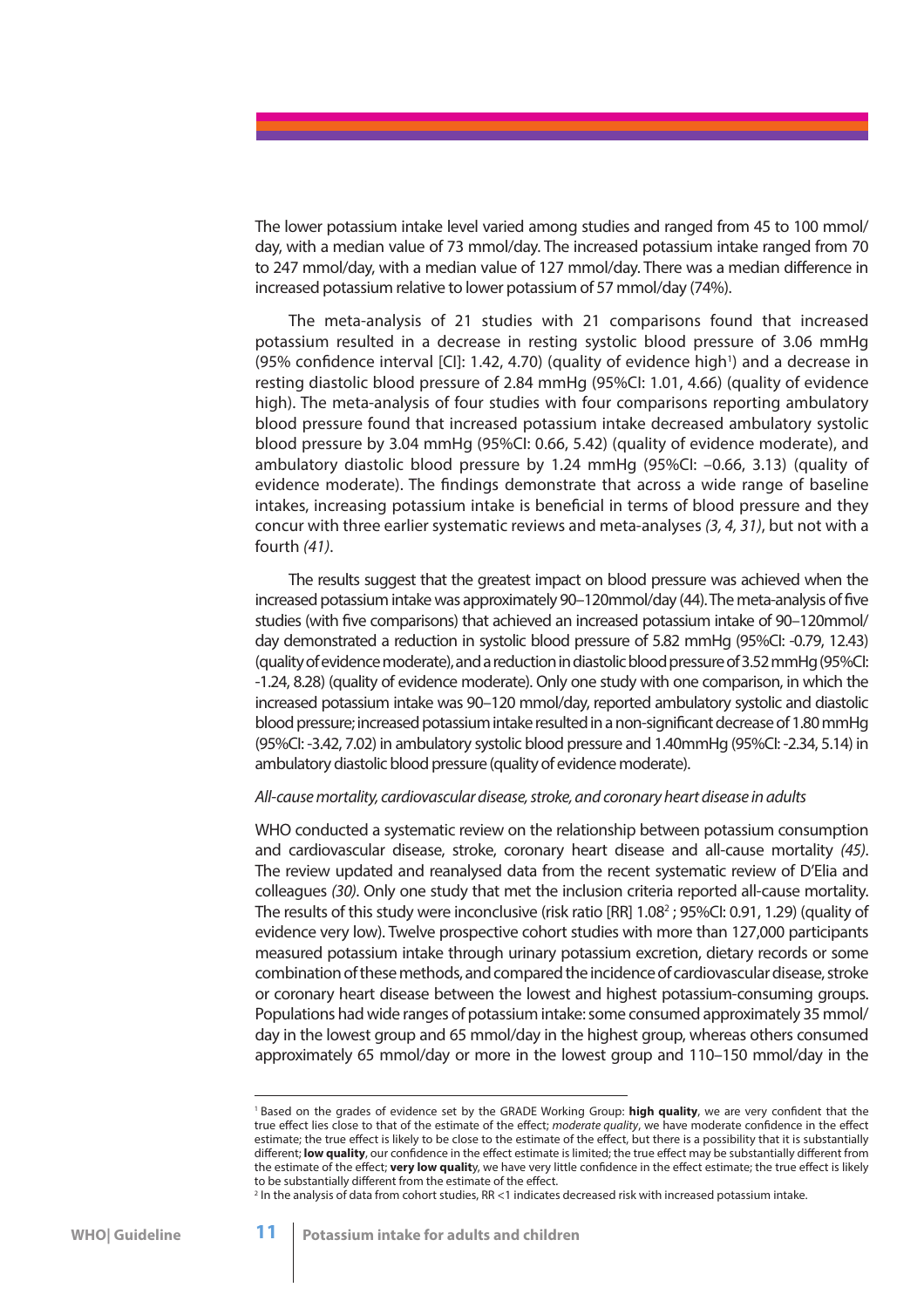highest group. The follow-up period ranged from 2 to 19 years. Studies were conducted in Asia, Europe and the USA, and one study used data from individuals in 40 different countries. Two studies were conducted exclusively in individuals without hypertension, two were specifically in a heterogeneous group of individuals both with and without hypertension, and the remaining studies did not specify the blood pressure status of the study population.

The meta-analysis of four studies with four comparisons with cardiovascular disease as an outcome was inconclusive regarding the association between potassium and cardiovascular disease (RR 0.88; 95%CI: 0.70, 1.11) (quality of evidence very low). The metaanalysis of nine studies with nine comparisons with stroke as an outcome was supportive of a reduction in risk of stroke with increased potassium (RR 0.79; 95%CI: 0.68, 0.93) (quality of evidence low). The meta-analysis of four studies with four comparisons between a potassium intake of ≥90 mmol/day and <90 mmol/day demonstrated a reduction in stroke associated with consuming  $\geq$ 90 mmol/day (RR 0.70; 95%CI: 0.56, 0.88) (quality of evidence low). The outcome of the meta-analysis of three studies with three comparisons reporting coronary heart disease as the outcome was inconclusive (RR 0.97; 95%CI: 0.77, 1.24) (quality of evidence very low).

There is a well-established relationship between increasing blood pressure and increasing risk of cardiovascular diseases, particularly coronary heart disease and stroke *(12, 49)*. Blood pressure is thus considered a reliable biomarker for estimating risk of cardiovascular disease *(50, 51)*. Recognizing the limitations of any biomarker, it was nonetheless determined that blood pressure could be a suitable proxy indicator for risk of cardiovascular disease, stroke, and coronary heart disease. Therefore, in addition to the direct evidence from observational cohort studies on the relationship between potassium intake and cardiovascular disease, stroke, and coronary heart disease, the data from RCTs on the effect of increased potassium consumption on blood pressure (44) were used as part of the evidence base for considering the effect of increased potassium intake on these outcomes.

#### *Potential adverse e*#*ects in adults*

Potential adverse effects from increased potassium intake included changes in blood lipids (e.g. increased total cholesterol, low-density lipoprotein [LDL] cholesterol and triglyceride; decreased high-density lipoprotein [HDL] cholesterol); changes in renal function; increases in catecholamine levels; and any other adverse effects or minor side-effects (i.e. dizziness, headache, muscle pain) reported by study authors. The decrease in blood volume caused by increased potassium activates the sympathetic nervous system, resulting in the release of adrenaline and noradrenaline. Decreased blood volume may also be responsible for changes in blood lipid concentrations. The effect of four or more weeks of increased potassium consumption on these outcomes was addressed in the systematic review of the literature that considered the effect of potassium on blood pressure (44). The meta-analysis of three trials reporting total cholesterol concentration showed that increased potassium intake relative to lower potassium intake resulted in a non-significant decrease of 0.12mmol/L (95%CI: –0.33, 0.09) in total cholesterol (quality of evidence high). Only one study in the literature reported LDL concentration, and the results indicated a non-significant decrease in LDL of 0.10 mmol/L (95%CI: –0.18, 0.38) (quality of evidence high). Although the data were limited, the meta-analysis of two studies with two comparisons reporting HDL and triglyceride concentrations also showed non-significant decreases in those indicators with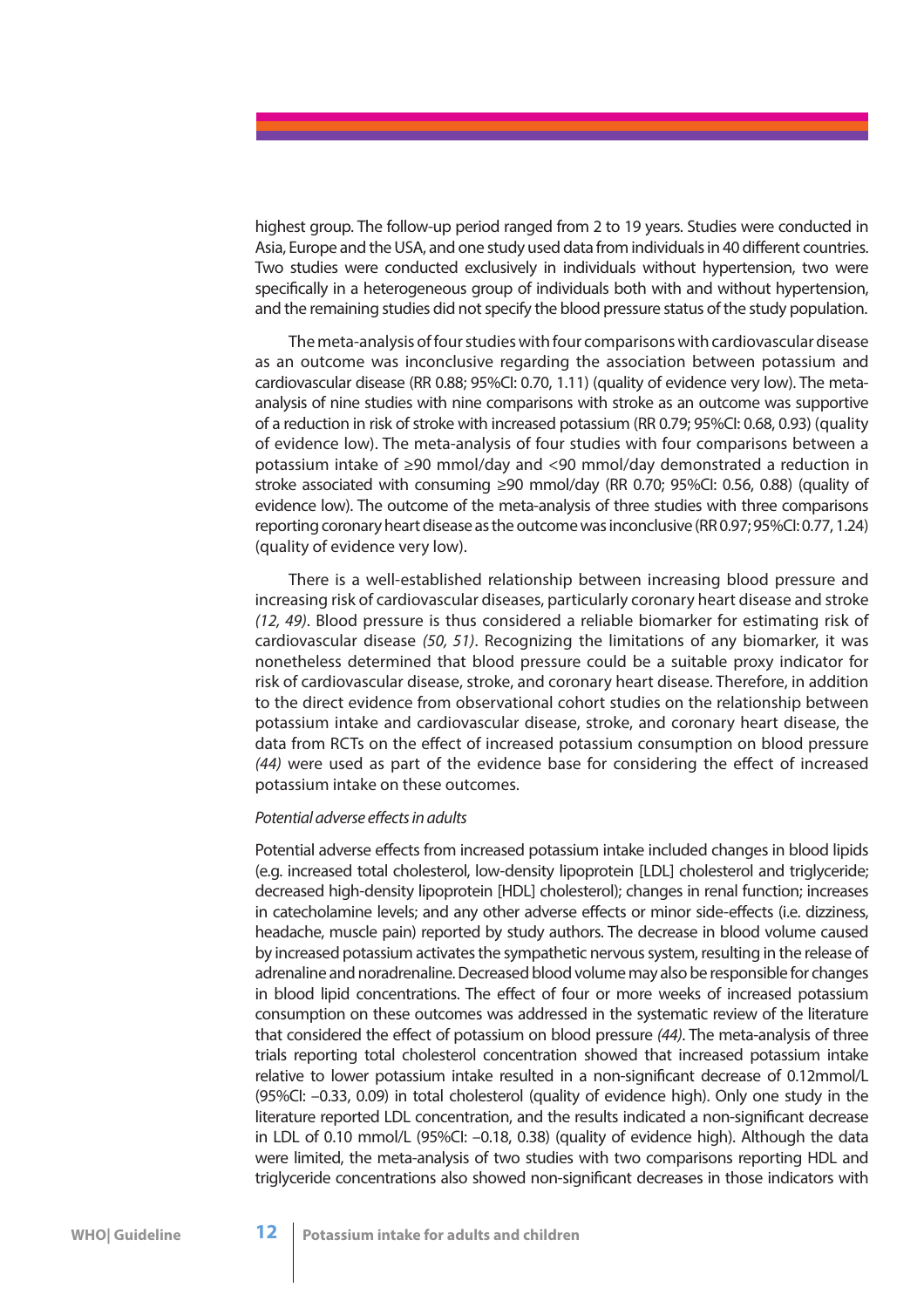increased potassium consumption (HDL 0.01 mmol/L; 95%CI: –0.11, 0.13; triglyceride 0.11 mmol/L; 95%CI: –0.26, 0.48) (quality of evidence high). The meta-analysis of three trials showed that increased potassium intake relative to lower potassium intake resulted in a non-significant decrease of 4.32 pg/mL (95%CI: -15.13, 23.78) in plasma noradrenaline and 3.94 pg/mL (95%CI: –1.34, 9.22) in plasma adrenaline (quality of evidence high). No studies that met the inclusion criteria reported urinary catecholamine levels. As an indicator of renal function, three studies quantified serum creatinine concentration. The meta-analysis of these studies suggested that increased potassium intake had no effect on renal function with a non-significant increase of 4.86  $\mu$ mol/L (95%CI: -3.87, 13.59) in these samples of individuals with apparently normal renal function (quality of evidence high). Although the evidence was limited, the data from RCTs were conclusive of no adverse effect of increased potassium intake in terms of blood lipids, catecholamine levels or renal function.

No minor side-effects as a result of increased potassium intake were reported in any of the RCTs. Though these studies were all of relatively short duration, the absence of any complaints of adverse effects with increased potassium intake is consistent with the literature *(32, 33)*. The body is able to efficiently adapt and excrete excess potassium via the urine when consumption exceeds needs (*18, 32, 33*), and there have been no reports of toxicity of potassium from consumption in food *(34)*.

#### *Blood pressure in children* **Children**

WHO conducted a systematic review of the effect of increased potassium intake on blood pressure, blood lipids, catecholamine levels and other potential adverse effects in children (*46*). Only four studies in children reporting on blood pressure met the inclusion criteria for the review, and none of these reported on blood lipids, catecholamine levels or other adverse effects. Three of the four studies were controlled trials conducted in the USA. They included a total of 326 boys and girls averaging 13 years of age. The potassium intake values in the lower groups averaged 57 mmol/day, compared with 95 mmol/day in the increased potassium groups. The fourth study was an observational cohort study conducted in the Netherlands; it included children aged 5–17 years of age at baseline and followed them for 7 years. The meta-analysis of the three controlled trials with five comparisons showed that increased potassium intake affected a non-significant decrease of 0.28 mmHg (95%CI: –0.49, 1.05) in systolic blood pressure and 0.92 mmHg (95%CI: –0.16, 2.00) in diastolic blood pressure (quality of evidence low). The results of the observational cohort study in children were consistent with a beneficial effect of increased potassium on blood pressure over time. In that study, potassium intake was inversely related to the rate of increase in blood pressure over a 7-year period *(52)*.

There were few high-quality RCTs testing the effect of increased potassium intake on blood pressure and potential adverse effects in children. Hence, in generating the guideline for children, the data from the systematic review conducted in adults *(44)*  were used as part of the evidence base for estimating the effect of increased potassium on health outcomes in children. Renal function is fully developed in early childhood; thus, it was considered acceptable to use information from adults to infer the effect of potassium intake on blood pressure in children. The evidence from studies conducted in adults was downgraded from high to moderate in quality because of indirectness (i.e. the use of a proxy population for the target population).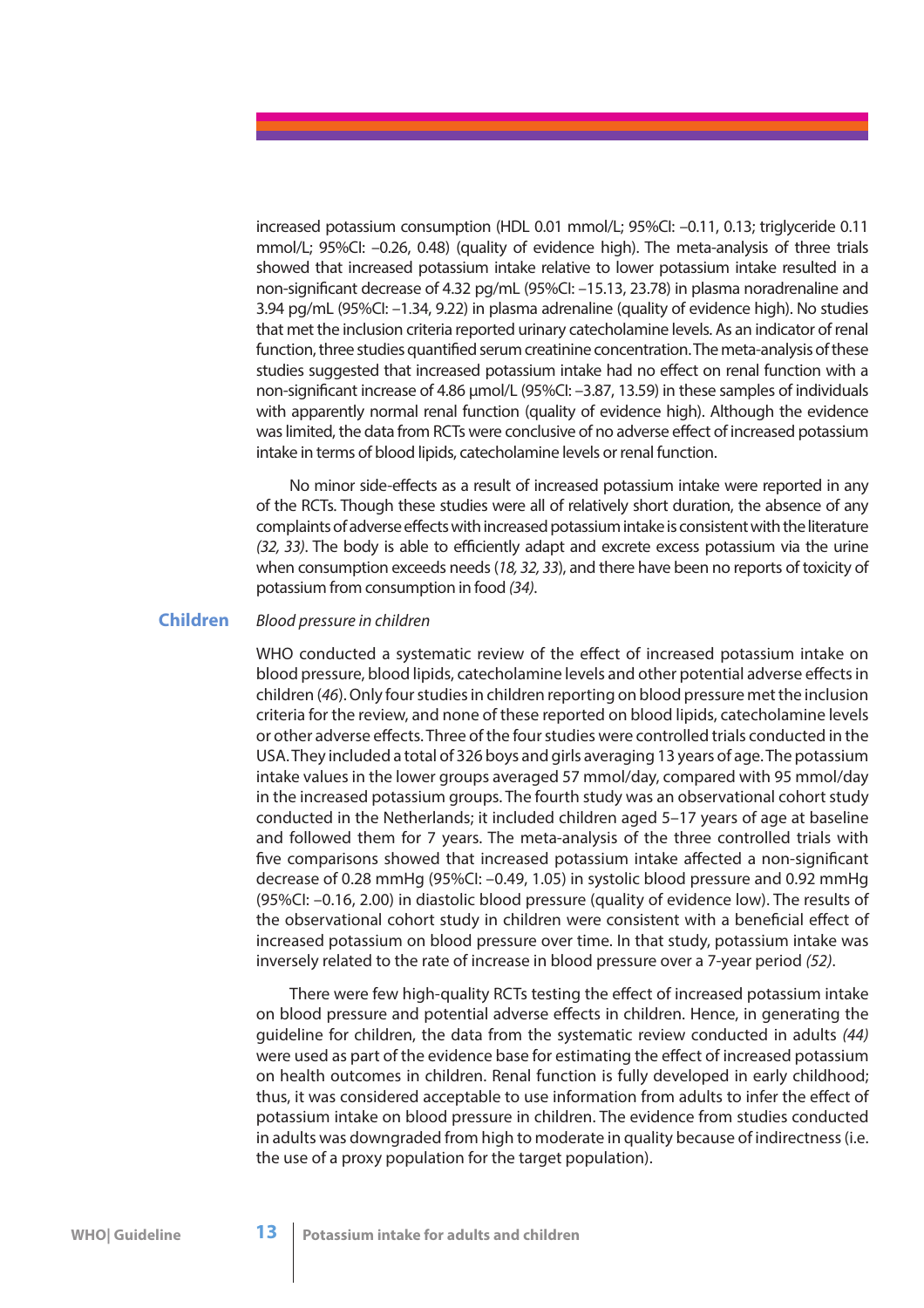## **Final considerations of the evidence**

WHO attempted to discern differences in the effect of increased potassium on outcomes according to type of intervention (i.e. supplements, fortification or food), type of potassium supplement (i.e. potassium citrate, potassium chloride or other) and gender. In the systematic review and meta-analysis of RCTs in adults reporting blood pressure as an outcome (*44*), the subgroup analysis of 19 studies using potassium supplements showed a decrease in systolic blood pressure of 3.31 mmHg (95%CI: 1.55, 5.07) (quality of evidence high), and the subgroup analysis of three studies using dietary changes showed a decrease in systolic blood pressure of 4.19 mmHg (95%CI: 1.92, 6.46) (quality of evidence high). The results suggest that an increase in potassium intake from either supplement or food has a beneficial effect on blood pressure.

In assessing the results of supplementation studies, it was possible to isolate the effect of potassium because it was the only variable manipulated between increased potassium and usual or lower potassium groups. The consistency in results from studies with increased potassium through dietary change supports the health benefit of potassium specifically, and not the conjugate anion found in the supplements used in the supplementation studies. Additionally, all cohort studies compared groups consuming different levels of potassium from foods (44). The cohort studies suggested a positive effect of increased potassium on stroke, further strengthening the conclusion that specifically increasing potassium has beneficial effects on health. No studies that met the inclusion criteria looked specifically at potassium fortification of food, mainly because such studies also manipulated sodium levels. One study used potassium citrate, one used potassium bicarbonate and one used a combination of potassium citrate and bicarbonate, whereas all other supplementation studies used potassium chloride; thus, it was not possible to compare different supplement types. Twenty of the 22 RCTs and nine of the 12 cohort studies were in mixed populations of men and women. Although differences by gender could not be compared, the overall positive effect of increased potassium found in these studies supports a beneficial effect in both men and women.

Addressing the optimal ratio of sodium to potassium was outside the scope of this guideline; however, we undertook subgroup analysis of the RCTs to explore whether different levels of sodium intake influence the effect of potassium on blood pressure. Only one study had a mean sodium intake level of  $<$ 2 g/day, and it found a non-significant decrease of 2.00 mmHg (95%CI: –7.70, 11.70) on systolic blood pressure with increased potassium intake (quality of evidence moderate), but conclusions should not be drawn from such limited evidence. In the 15 studies with a mean sodium intake of 2–4 g/day, increased potassium intake decreased systolic blood pressure by 1.97 mmHg (95%CI:  $(0.52, 3.41)$  (quality of evidence high). In the five studies with a mean sodium intake of >4 g/day, increased potassium intake decreased systolic blood pressure by 6.91 mmHg  $(95\%$ CI: 2.29, 11.53) (quality of evidence high). Although the difference in the effect estimates was not statistically significant, the results suggest that potassium may be more effective in reducing blood pressure at higher sodium consumption levels, which is consistent with previous findings (4). There was still a significant benefit of increased potassium intake on blood pressure when populations consumed 2–4 g/day of sodium; hence, with most populations around the world consuming more than 2–4 g/day of sodium (40), increased potassium intake should benefit most countries.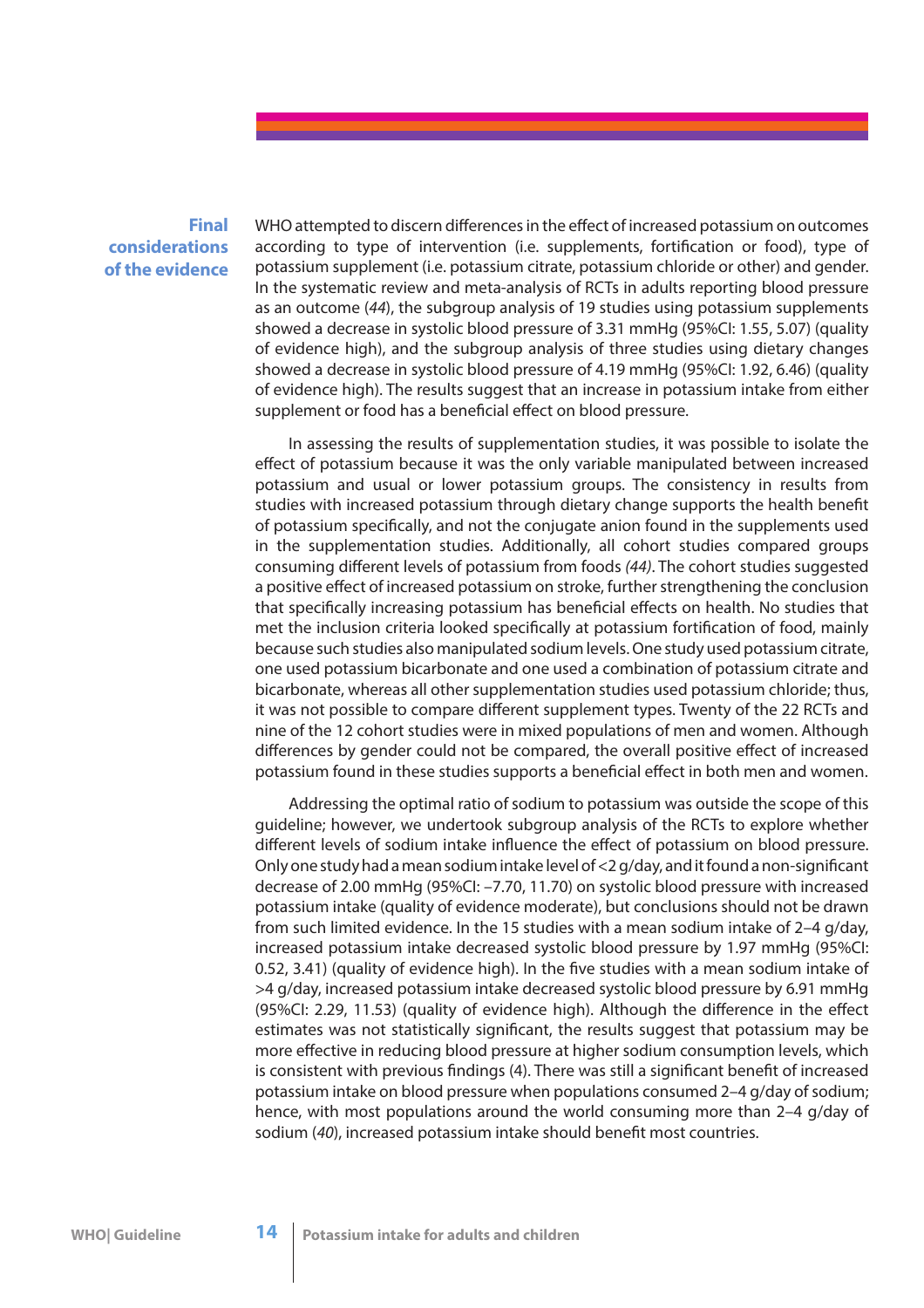The RCTs were also grouped by baseline potassium intake. In the two studies in which baseline intake was <50mmol/day, increased potassium intake decreased systolic blood pressure by 3.89 mmHg (95%CI: 0.74, 7.03). In the 14 studies with a baseline potassium intake of 50-80mmol/day, increased potassium intake decreased systolic blood pressure by 3.39mmHg (95%CI: 1.26, 5.51) and diastolic blood pressure by 1.53 mmHg (95%CI: 0.25, 2.80). In the five studies with a baseline potassium intake of >80mmol/day, increased potassium intake decreased systolic blood pressure by 4.11 mmHg (95%CI: 1.97, 6.26) and diastolic blood pressure by 3.38 mmHg (95%CI: 2.02, 4.74). Thus, increased potassium intake had a beneficial effect on blood pressure regardless of baseline potassium intake.

The RCTs were grouped by blood pressure status at baseline. In the three studies conducted exclusively in individuals with normal blood pressure, increased potassium intake resulted in a non-significant increase in systolic blood pressure of 0.09 mmHg (95%CI: –0.95,0.77) (quality of evidence moderate). In the 16 studies conducted in individuals with hypertension, increased potassium intake decreased systolic blood pressure by 5.32 mmHg (95%CI: 3.43, 7.20) (quality of evidence high). Although it appears that potassium may only reduce blood pressure in individuals with hypertension, the studies in individuals without hypertension were of relatively short duration, and the effect over time on the prevention of elevated blood pressure is not known. Given the high prevalence of hypertension in adult populations globally *(2)*, the relatively low potassium intake in most populations (9, 10, 53), and the clear benefit of increased potassium intake in individuals with high blood pressure, increasing potassium intake is likely to be broadly beneficial to populations around the world.

Finally, the modest reduction in systolic blood pressure (3.06 mmHg) and in diastolic blood pressure (2.84 mmHg) would have important public health benefits. Elevated blood pressure is the leading risk factor for mortality, accounting for almost 13% of death globally *(2)*. In the USA, a relatively small decrease of 2 mmHg in diastolic blood pressure in the population could result in an estimated 17% decrease in the prevalence of hypertension, 6% decrease in risk of coronary heart disease, and 15% decrease in risk of stroke; it could also prevent an estimated 67,000 coronary heart disease events and 34,000 stroke events every year *(54)*. In the United Kingdom, researchers estimate that a 5 mmHg reduction in systolic blood pressure could reduce the prevalence of hypertension by 50% *(55)*. Additionally, the relationship between blood pressure and risk of vascular mortality is positive, strong and linear down to a systolic blood pressure of 115 mmHg, below which there is no evidence *(49)*. Thus, almost all reduction in blood pressure is beneficial for health, and modest population-wide reductions in blood pressure result in important reductions in mortality, substantial health benefits and meaningful savings in health-care costs *(2, 12, 13)*.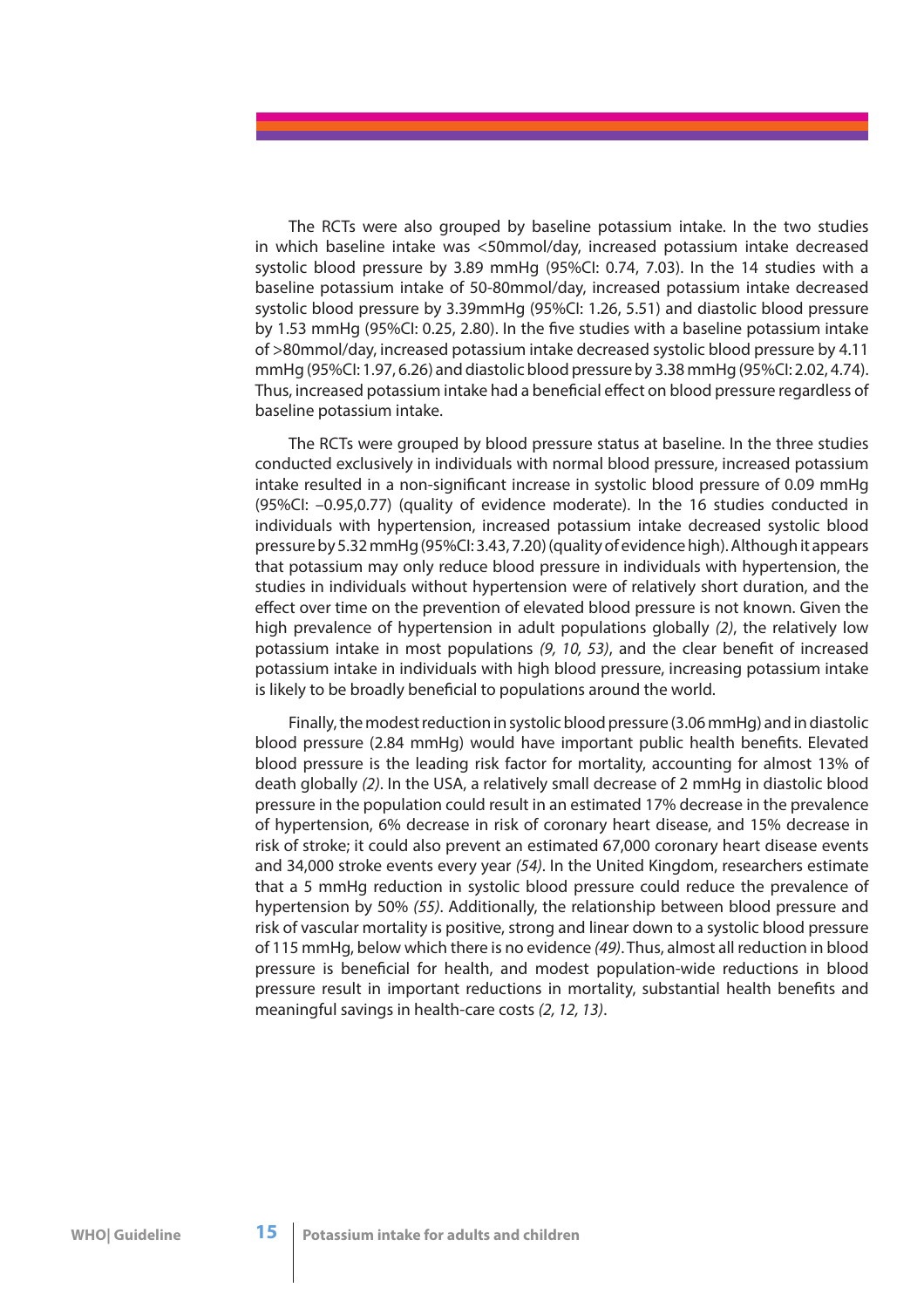# **Recommendations and remarks**

- **Recommendations** WHO recommends an increase in potassium intake from food for reduction of blood pressure and risk of cardiovascular disease, stroke and coronary heart disease in adults (*strong recommendation*<sup>1</sup> ). WHO suggests a potassium intake of at least 90 mmol/day (3510 mg/day) for adults (*conditional recommendation*<sup>2</sup> ).
	- WHO suggests an increase in potassium intake from food to control<sup>3</sup> blood pressure in children (*conditional recommendation*). The recommended potassium intake of at least 90 mmol/day should be adjusted downward for children, based on the energy requirements of children relative to those of adults.

#### • For this recommendation, "adults" includes all individuals ≥16 years of age. **Remarks**

- For this recommendation, "children" includes all individuals 2–15 years of age.
- The recommendation for children does not address the recommended period of exclusive breastfeeding (0–6 months) or the period of complementary feeding with continued breastfeeding (6–24 months).
- These recommendations apply to all individuals, with or without hypertension (including pregnant and lactating women) except for those with impaired urinary potassium excretion.
- These recommendations do not address the optimal ratio of sodium to potassium; however, if this guideline and the WHO guideline on sodium consumption are achieved, the molar ratio of sodium to potassium would be approximately one to one. To maintain this molar ratio at higher levels of sodium consumption, the recommended level of intake of ≥90 mmol/day potassium should be increased.
- These recommendations complement the WHO guideline on sodium consumption and should not be interpreted to replace or supersede that guideline. Public health interventions should aim to increase potassium intake through foods (Annex 2), and to simultaneously reduce sodium intake.

<sup>&</sup>lt;sup>1</sup> A *strong recommendation* is one for which the guideline development group is confident that the desirable effects of adherence outweigh the undesirable effects. The recommendation can be either in favour of or against an intervention. Implications of a strong recommendation are as follows: *for patients*, most people in their situation would desire the recommended course of action, only a small proportion would not; *for clinicians*, most patients should receive the recommended course of action, and adherence to this recommendation is a reasonable measure of good-quality care; *for policy-makers*, the recommendation can be adopted as a policy in most situations.

<sup>&</sup>lt;sup>2</sup> A *conditional recommendation* is one for which the guideline development group concludes that the desirable effects of adherence probably outweigh the undesirable effects, but the group is not confident about the trade-off. The reason for not being confident could be the absence of high-quality evidence; the presence of imprecise estimates of benefit or harm; uncertainty or variation on how certain individuals will value the outcome; small benefits; and benefits that are not worth the costs (including the costs of implementing the recommendation). Implications of a conditional recommendation are as follows: *for patients*, most people in their situation would want the recommended course of action, but many would not; *for clinicians*, patients may need help to make a decision in relation to the recommendation that is consistent with their own values; *for policy-makers*, there is a need for debate and involvement of stakeholders in deciding whether to adopt the recommendation as policy.

<sup>&</sup>lt;sup>3</sup> "Control" for this recommendation refers to the prevention of a deleterious rise in blood pressure with age.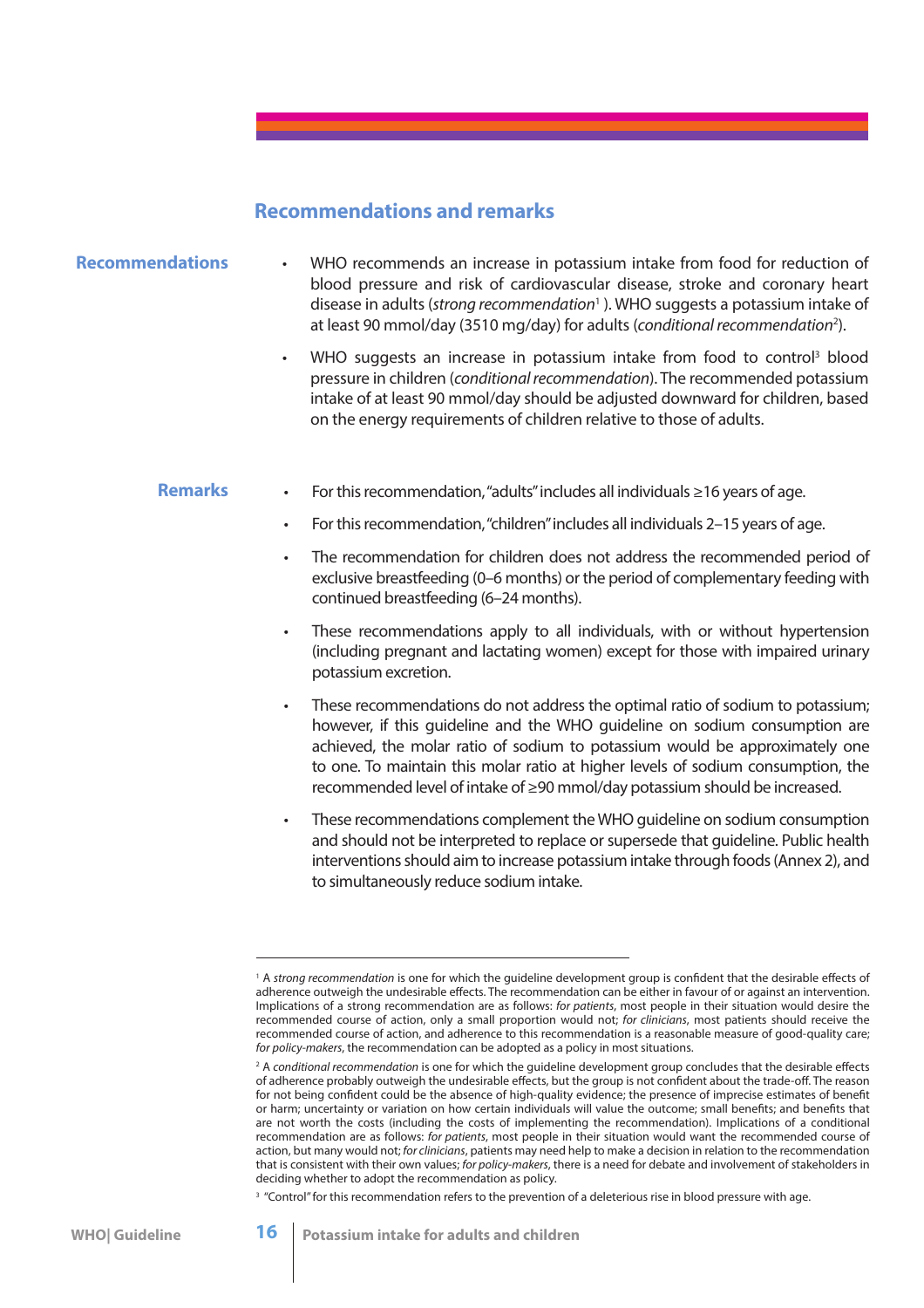- The recommended level of intake of ≥90 mmol/day is a conditional recommendation for adults because there is limited evidence regarding the precise level that will result in **maximum** health benefits. The recommendation is informed by moderate and high-quality evidence that consuming potassium at ≥90 mmol/day will provide a health benefit. However, the recommendation recognizes that the value may change if there are additional high-quality trials that determine the precise level of potassium intake that achieves the **most** favourable reduction in blood pressure and risk of cardiovascular disease, stroke and coronary heart disease, without a negative effect on other health outcomes such as blood lipids and catecholamine levels.
- The recommendation to increase potassium intake in children is conditional, because few studies in children have considered the effects of increased potassium on blood pressure, blood lipids, catecholamine levels, and other possible adverse effects. The recommendation is based on a limited amount of low-quality direct evidence from children, and moderate-quality indirect evidence from adults. Because renal function is fully developed early in childhood, an adult population is an appropriate proxy population for informing guidelines for children. This recommendation recognizes that there is a need for high-quality RCTs, to verify the effects of potassium intake on blood pressure and potential adverse effects in children. An adjustment in intake, based on energy requirement, is recommended because the relatively high energy intake on a per body-weight basis during periods of rapid growth implies a risk that the recommended level of potassium intake could be too low if adjustments to the adult recommended value are made on a per body-weight basis. Every country should determine the requirement of various age categories of the paediatric population relative to adults 20–50 years of age, to adjust the recommended minimum intake value of 90 mmol/day. If country-specific data are not available, data from another country with similar population demographics and dietary habits can be used to make this adjustment.
- These recommendations recognize that non-acclimated individuals engaged in intense physical activities (especially at high temperatures) for extended periods of time, resulting in the production of large volumes of sweat, should consume higher levels of potassium to replace potassium losses via sweat. For most individuals, sufficient potassium to replace such losses can be consumed through food, without the need for specially formulated food and beverage products.
- It is recommended that potassium be consumed through food. Because of the safety of consumption of increased potassium via food, no upper limit has been considered.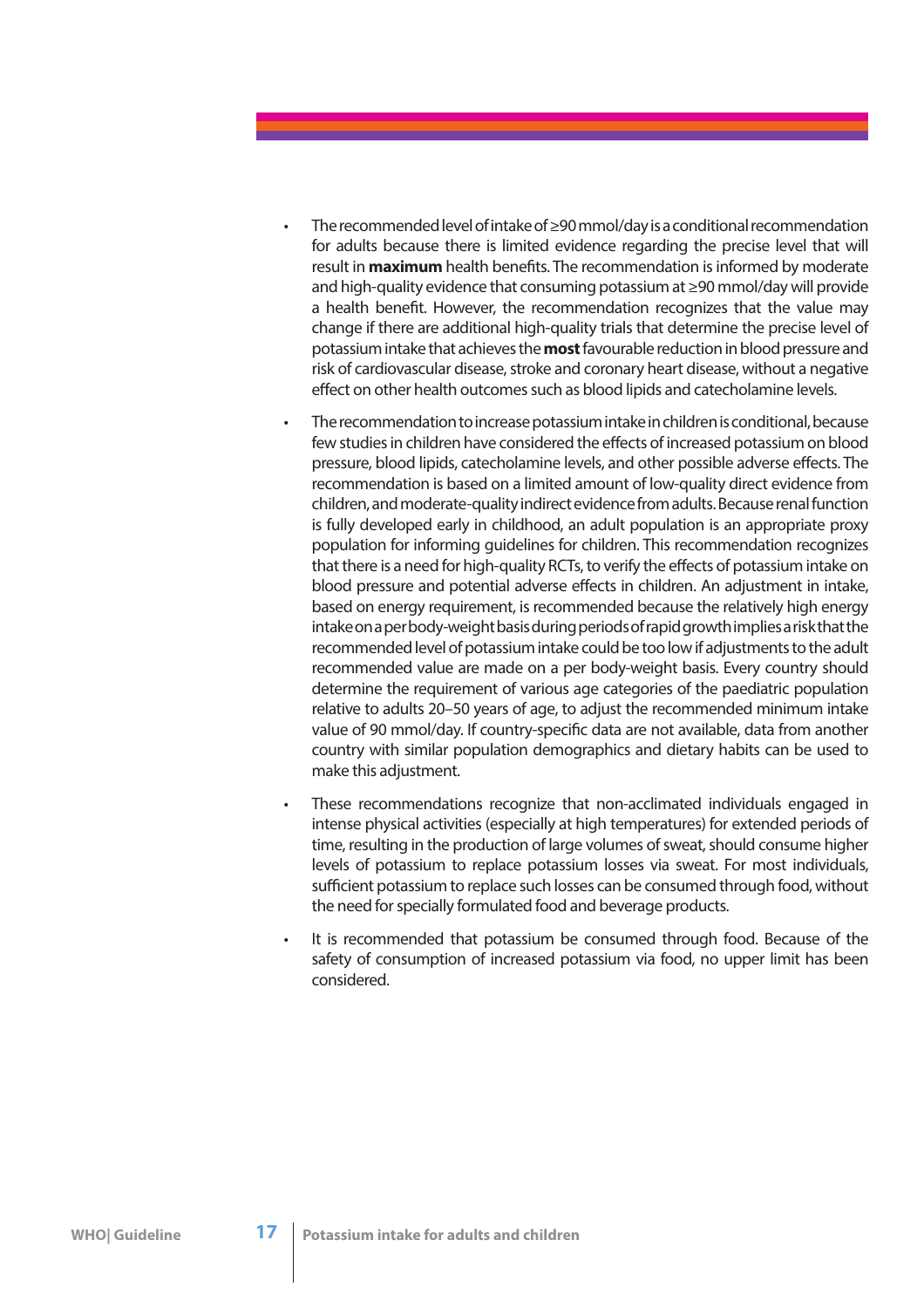# **Translation and implementation**

This nutrient quideline on potassium can aid the logical, systematic, and scientific development of nutrition interventions taking into account the best available scientific evidence. This guideline should be used in conjunction with sodium and other nutrient guidelines to guide public health nutrition programmes and policies.

The recommendations in this guideline can be used by programme and policy planners to assess current potassium intake relative to a benchmark and develop measures to increase potassium intake, where necessary, through public health interventions including, but not limited to, food and product labelling and consumer education. Additionally, this guideline can be translated at the country-level into culturally and contextually specific FBDGs that take into account locally available food and dietary customs.

Though providing overall dietary guidance is outside the scope of this guideline because such dietary guidance should be based on overall dietary goals, which consider all required nutrients, it is recommended that potassium be consumed through food. It is also recognized that it is feasible to achieve this recommendation while respecting national dietary customs because potassium is found in a wide variety of foods (Annex 2). Additionally, because fresh fruits, vegetables and beans are high in potassium, an increased intake of potassium can be achieved without increasing caloric intake if these foods replace foods lower in potassium levels in the diet.

## **Research gaps and future initiatives**

| <b>Implications for</b><br>future research | High-quality RCTs in children are needed that address the effects of increased<br>potassium intake compared with lower potassium intake on blood pressure,<br>and adverse effects such as changes in blood lipids and catecholamine levels.                       |
|--------------------------------------------|-------------------------------------------------------------------------------------------------------------------------------------------------------------------------------------------------------------------------------------------------------------------|
|                                            | Further high-quality RCTs in adults are needed that assess the effects of increased<br>$\bullet$<br>potassium intake compared with lower potassium intake on cardiovascular<br>disease, stroke and coronary heart disease.                                        |
|                                            | High-quality RCTs with multiple intervention arms designed to directly test the<br>$\bullet$<br>effect of multiple levels of potassium intake on health outcomes are warranted,<br>to strengthen the evidence base for the precise target potassium intake value. |
|                                            | High-quality trials with multiple intervention arms designed to test various forms<br>$\bullet$<br>of potassium compounds (i.e. potassium citrate, potassium bicarbonate and<br>potassium chloride), in either supplement or fortification form, are warranted.   |
| <b>Dissemination</b>                       | The current guideline will be disseminated through:                                                                                                                                                                                                               |
|                                            | electronic media such as slide presentations;<br>$\bullet$                                                                                                                                                                                                        |
|                                            | mailing lists of the WHO Department of Nutrition for Health and Development<br>$\bullet$<br>and the UN Standing Committee on Nutrition;                                                                                                                           |
|                                            | the web site of the WHO Department of Nutrition for Health and Development.<br>$\bullet$                                                                                                                                                                          |
|                                            |                                                                                                                                                                                                                                                                   |

**WHO| Guideline 18 Potassium intake for adults and children**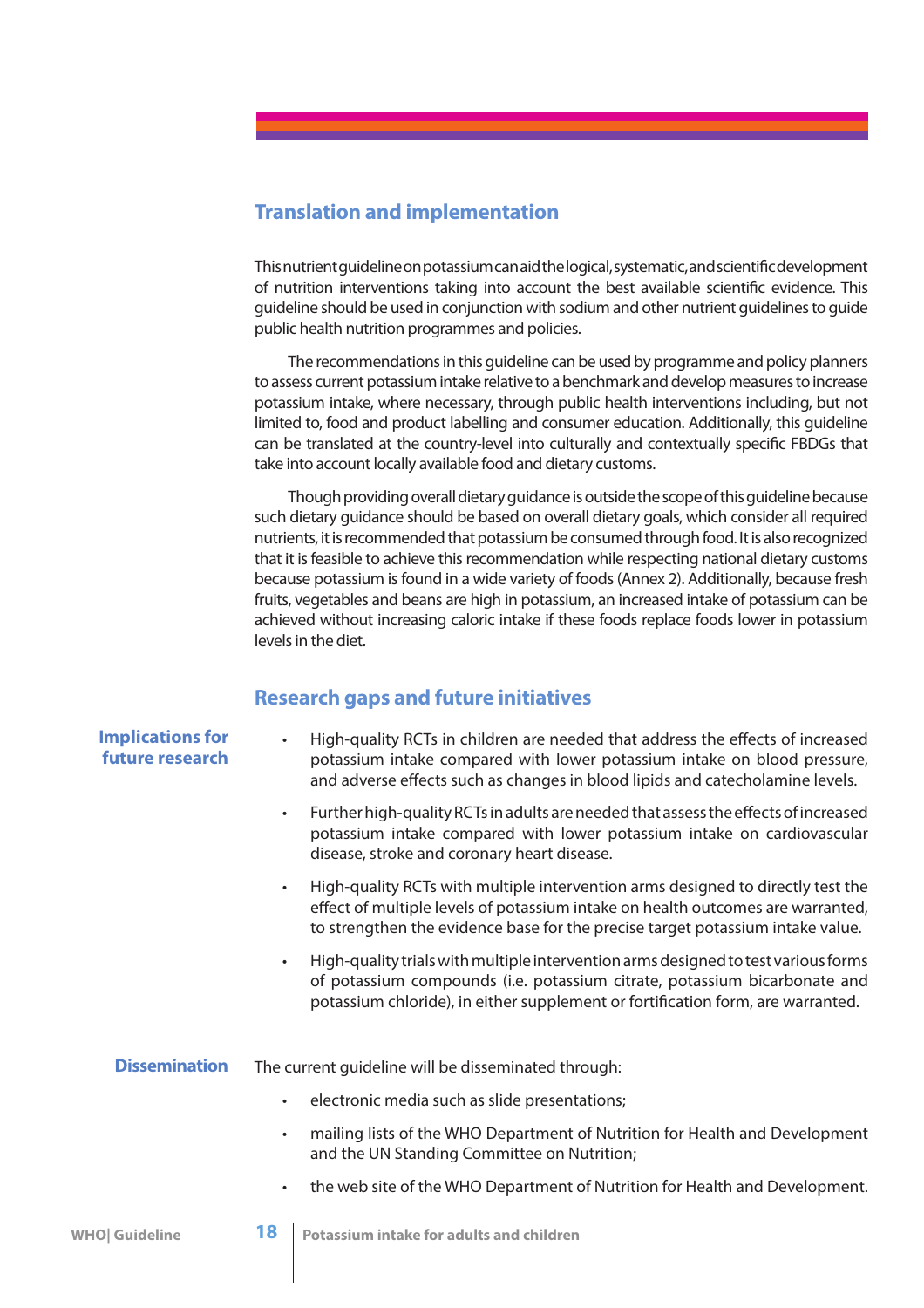A summary of this guideline will also be available in all six UN languages through the WHO Department of Nutrition for Health and Development's electronic Library of Evidence for Nutrition Actions (eLENA). The library displays WHO guidelines related to nutrition, and complementary documents such as systematic reviews and other evidence informing the guidelines, biological and behavioural rationales for the effectiveness of a guideline, and other relevant resources produced by Member States and global partners.

## **Updating the guideline**

The recommendations in this guideline will be reviewed by the end of 2017. If new information is available by that date, a guideline review group will be convened to evaluate the new evidence and revise the recommendation. However, if a large amount of new evidence becomes available before that date, a guideline review group may be convened earlier. The Department of Nutrition for Health and Development at the WHO Headquarters in Geneva, together with partners in other departments within the WHO Secretariat, will be responsible for coordinating the updating of the guideline, following the formal *WHO Handbook for guideline development (6)* procedures. When the guideline is due for review, WHO will welcome suggestions for additional questions that could be addressed in the guideline.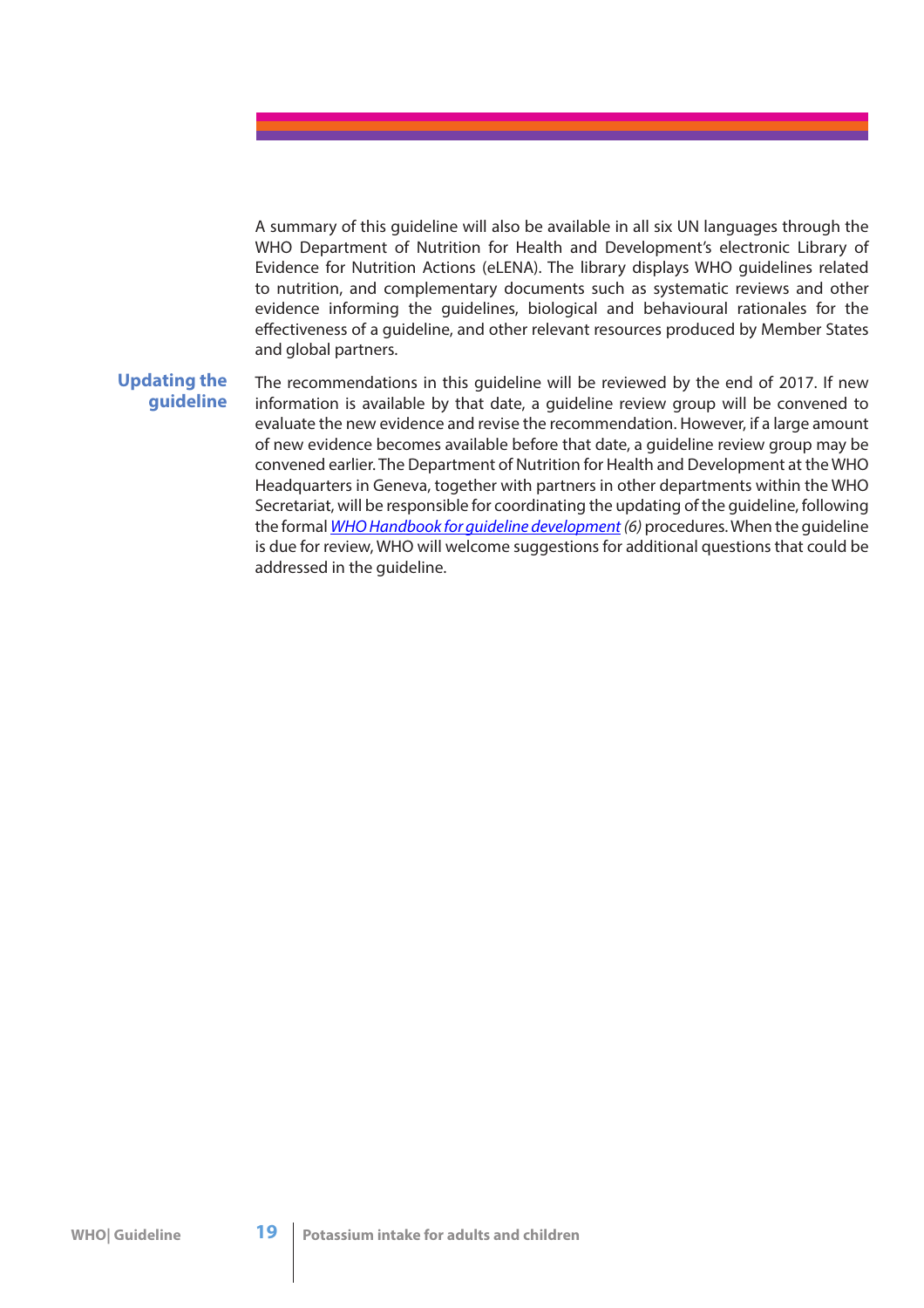| ļ<br>l                                      |
|---------------------------------------------|
| i<br>!<br>١<br>ľ                            |
| ֧֖֖֚֚֚֚֚֚֚֚֚֚֚֝<br>֧֪֚֝֝<br>֧ <u>֓</u><br>I |
| l<br>١                                      |
| l<br>i<br>t                                 |

| What is the effect of increased potassium intake relative                                                                 | to lower intake in adults (≥16 years of age)?             |                                     |                                           |                                                                                                                                                          |
|---------------------------------------------------------------------------------------------------------------------------|-----------------------------------------------------------|-------------------------------------|-------------------------------------------|----------------------------------------------------------------------------------------------------------------------------------------------------------|
| <b>Outcomes</b>                                                                                                           | (51%6)<br><b>Effect</b>                                   | Number of participants<br>(studies) | <b>Quality of the evidence</b><br>(GRADE) | <b>Comments</b>                                                                                                                                          |
| indicates increased risk with increased sodium intake)<br>(directly assessed; RR greater than 1<br>Cardiovascular disease | (0.70 to 1.11)<br>RR 0.88                                 | (4 studies)<br>29067                | $\oplus$ O $\oplus$<br>very low           | Data from cohort studies begin with a GRADE of low.<br>crossed threshold of relevance of benefit or harm.<br>Downgraded due to imprecision because 95%Cl |
| Stroke (directly assessed; RR less than 1 indicates<br>decreased risk with increased potassium intake)                    | (0.68 to 0.93)<br>RR 0.79                                 | (9 studies)<br>97152                | $\oplus$<br>$\geq$                        | Data from cohort studies begin with a GRADE of low.                                                                                                      |
| decreased risk with increased potassium intake)<br>(directly assessed; RR less than 1 indicates<br>Coronary heart disease | (0.77 to 1.24)<br>RR 0.97                                 | (3 studies)<br>31162                | $\oplus$<br>very low                      | Data from cohort studies begin with a GRADE of low.<br>crossed threshold of relevance of benefit or harm.<br>Downgraded due to imprecision because 95%Cl |
| decreased risk with increased potassium intake)<br>(directly assessed; RR less than 1 indicates<br>All cause mortality    | (0.91 to 1.29)<br>RR 1.08                                 | (1 study)<br>1448                   | $\theta$ ee<br>very low                   | Only one study reported this outcome. Downgraded due<br>to imprecision because 95%CI crossed threshold of<br>relevance of benefit or harm.               |
| months; units mmHg; better indicated by lower values)<br>Resting systolic blood pressure <sup>2</sup> (follow-up 1-36     | <b>MD 3.06 lower</b> <sup>3</sup><br>(4.70 to 1.42 lower) | (21 studies)<br>1892                | $\oplus \oplus \oplus$<br>high            |                                                                                                                                                          |
| Total cholesterol 4 (follow-up 1 - 2 months; units mmol/L;<br>better indicated by lower values)                           | (0.33 lower to 0.09 higher)<br>MD 0.12 lower              | (3 studies)<br>208                  | $\oplus \oplus \oplus$<br>high            | Not downgraded due to imprecision because 95%CI did<br>not cross threshold of relevance of benefit or harm.                                              |
| Plasma noradrenaline <sup>5</sup> (follow-up 1 - 1.5 months;<br>units pg/mL; better indicated by lower values)            | <b>MD 4.32 lower</b><br>(23.78 lower to 15.13 higher)     | (3 studies)<br>152                  | $\oplus \oplus \oplus$<br>high            | Not downgraded due to imprecision because 95%Cl did<br>not cross threshold of relevance of benefit or harm.                                              |
| units µmol/L; better indicated by lower values)<br>Serum Creatinine (follow-up 1 - 3 months;                              | <b>MD 4.86 lower</b><br>(13.59 lower to 3.87 higher)      | (3 studies)<br>147                  | $\oplus \oplus \oplus$<br>high            | Not downgraded due to imprecision because 95%Cl did<br>not cross threshold of relevance of benefit or harm.                                              |
| Minor side effects (better indicated by lower values)                                                                     |                                                           |                                     |                                           | No studies reported this outcome.                                                                                                                        |

CI, Confidence interval; RR, Risk ratio; MD, Mean difference. CI, Confidence interval; RR, Risk ratio; MD, Mean difference.

GRADE Working Group grades of evidence: GRADE Working Group grades of evidence:

**High quality:** We are very confident that the true effect lies close to that of the estimate of the effect. **High quality:** We are very confident that the true effect lies close to that of the estimate of the effect.

Moderate quality: We have moderate confidence in the effect estimate. The true effect is likely to be close to the estimate of the effect, but there is a possibility that it is substantially different. **Moderate quality:** We have moderate confidence in the effect estimate. The true effect is likely to be close to the estimate of the effect, but there is a possibility that it is substantially different.

Very low quality: We have very little confidence in the effect estimate. The true effect is likely to be substantially different from the estimate of the effect. Low quality: Our confidence in the effect estimate is limited. The true effect may be substantially different from the estimate of the effect. **Low quality:** Our confidence in the effect estimate is limited. The true effect may be substantially different from the estimate of the effect.

**Very low quality:** We have very little confidence in the effect estimate. The true effect is likely to be substantially different from the estimate of the effect.<br>"Composite cardiovascular disease as reported by original Composite cardiovascular disease as reported by original study authors. This variable included some or all of the following: fatal and non-fatal stroke, coronary heart disease, myocardial infarction, and/or congestive cardiac failure, or episode of coronary revascularization, bypass grafting, and/or angioplasty. cardiac failure, or episode of coronary revascularization, bypass grafting, and/or angioplasty.

(MD 2.84 mmHg lower (4.66 to 1.01 lower)) (quality of evidence high); a meta-analysis of four RCTs with four comparisons reporting ambulatory systolic blood pressure is supportive of a benefit of increased potassium on blood pressure (MD 3.04 to 0.66 lower)) (quality of evidence moderate); and a meta-analysis of four RCTs with four comparisons reporting ambulatory diastolic blood pressure is consistent with a <sup>2</sup> Additional evidence from a meta-analysis of 21 randomized-controlled trials (RCTs) with 21 comparisons reporting resting diastolic blood pressure is supportive of a benefit of increased potassium on blood pressure MD 2.84 mmHg lower (4.66 to 1.01 lower)) (quality of evidence high); a meta-analysis of four RCTs with four comparisons reporting ambulatory systolic blood pressure is supportive of a benefit of increased potassium Additional evidence from a meta-analysis of 21 randomized-controlled trials (RCTs) with 21 comparisons reporting resting diastolic blood pressure is supportive of a benefit of increased potassium on blood pressure on blood pressure (MD 3.04 mmHg lower (S.42 to 0.66 lower)) (quality of evidence moderate); and a meta-analysis of four RCTs with four comparisons reporting ambulatory diastolic blood pressure is consistent with a benefit of increased potassium on blood pressure (MD 1.24 lower (3.13 lower to 0.66 higher))(quality of evidence moderate).

A MD described as 'lower' signifies a reduction in the outcome in the increased potassium versus the lower potassium group.

glyceride concentration that is supportive of no effect of increased potassium on blood lipids (MD 0.11 mmol/L lower to 0.26 higher)) (quality of evidence high). There was only one RCT in the literature that benefit of increased potassium on blood pressure (MD 1.24 lower (3.13 lower to 0.66 higher))(quality of evidence moderate).<br>\* A MD described as 'lower' signifies a reduction in the outcome in the increased potassium versus Additional evidence on the relationship between potassium intake and blood lipids comes from a meta-analysis of two RCTs with two comparisons reporting high-density lipoprotein (HDL) cholesterol concentration glyceride concentration that is supportive of no effect of increased potassium on blood lipids (MD 0.11 mmol/L lower (0.48 lower to 0.26 higher)) (quality of evidence high). There was only one RCT in the literature that that is supportive of no effect of increased potassium in blood lipids (MD 0.01 mmo/L lower (0.13 lower to 0.11 higher)) (quality of evidence high), and a meta-analysis of two RCTs with two comparisons reporting trithat is supportive of no e"ect of increased potassium in blood lipids (MD 0.01 mmol/L lower (0.13 lower to 0.11 higher)) (quality of evidence high), and a meta-analysis of two RCTs with two comparisons reporting trireported low-density lipoprotein (LDL) cholesterol concentration and it was consistent with no effect of increased potassium on blood lipids (MD 0.10 mmo/L lower to 0.18 higher).<br>A meta-analysis of three RCTs with three co eported low-density lipoprotein (LDL) cholesterol concentration and it was consistent with no effect of increased potassium on blood lipids (MD 0.10 mmol/L lower (0.38 lower to 0.18 higher).

A meta-analysis of three RCTs with three comparisons reporting plasma adrenaline concentration is supportive of no effect of increased potassium on catecholamine levels (MD 3.94 pg/mL lower (0.124) lower to 1.34 nigher)) (quality of evidence high). There were no studies identified that reported urinary catecholamine levels. higher)) (quality of evidence high). There were no studies identified that reported urinary catecholamine levels.

For details on studies included in the reviews, see references (44, 45). For details on studies included in the reviews, see references *(44, 45)*.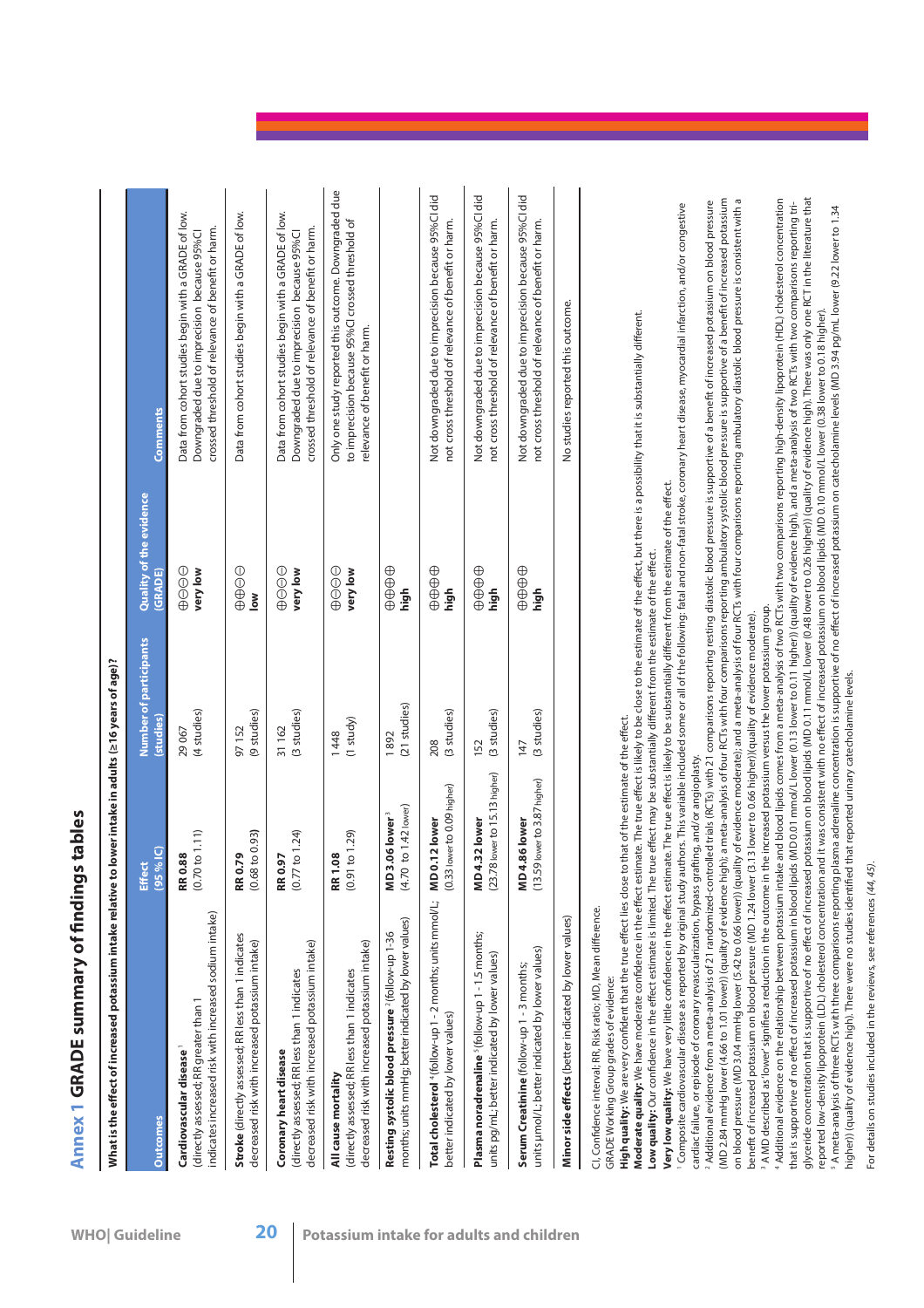| crossed threshold of relevance of benefit or harm.<br>Downgraded due to imprecision because 95%Cl<br>outcome which addressed this question.<br>outcome which addressed this question.<br>outcome which addressed this question.<br>moderate<br>$\oplus \oplus \oplus \ominus$<br>$\oplus \oplus \oplus \oplus$<br>$\oplus$<br>$\oplus \oplus \oplus$<br>$\oplus$<br>very low<br>high<br>high<br>$\geq$<br>(2 studies)<br>(4 studies)<br>(5 studies)<br>(2 studies)<br>$(1$ study)<br>54796<br>2809<br>286<br>128<br>$\overline{7}$<br>MD 5.82 lower <sup>3</sup><br>MD 0.18 lower<br>$(12.43$ lower to<br>MD <sub>0.17</sub> lower<br>$(0.43$ lower to<br>(0.56 to 0.88)<br>(0.61 to 1.15)<br>(6.8 lower to<br>0.79 higher)<br>0.09 higher)<br>3.3 higher)<br>RR 0.70<br>RR 0.84<br>indicates decreased risk with increased potassium intake)<br>decreased risk with increased potassium intake)<br>decreased risk with increased potassium intake)<br>decreased risk with increased potassium intake)<br>(directly assessed; RR less than 1 indicates<br>(directly assessed; RR less than 1 indicates<br>(directly assessed; RR less than 1 indicates<br>mmHg; better indicated by lower values)<br>(follow-up 1 - 3 months; units µmol/L;<br>(follow-up 1.5 months; units mmol/L;<br>(directly assessed; RR greater than 1<br>Resting systolic blood pressure <sup>2</sup><br>better indicated by lower values)<br>better indicated by lower values)<br>(follow-up 1-36 months; units<br>Cardiovascular disease<br>Coronary heart disease<br>Plasma noradrenaline<br>All cause mortality<br>Minor side effects<br>Serum Creatinine<br>(directly assessed)<br><b>Total cholesterol</b><br><b>Stroke</b> | on blood pressure (MD 3.52 mmHg lower (8.28 lower to 1.24 higher) (quality of evidence moderate). There was 1 randomized-controlled trial with 1 comparison which reported ambulatory systolic and diastolic blood<br>Composite cardiovascular disease as reported by original study authors. This variable included some or all of the following: fatal and non-fatal stroke, coronary heart disease, myocardial infarction, and/or congestive<br>? Additional evidence comes from a meta-analysis of 5 randomized-controlled trials with 5 comparisons reporting resting diastolic blood pressure is consistent with a benefit of increased potassium to 90 mmol/day<br>No studies reported this outcome.<br>Moderate quality: We have moderate confidence in the effect estimate. The true effect is likely to be close to the estimate of the effect, but there is a possibility that it is substantially different.<br>Very low quality: We have very little confidence in the effect estimate. The true effect is likely to be substantially different from the estimate of the effect.<br>Low quality: Our confidence in the effect estimate is limited. The true effect may be substantially different from the estimate of the effect.<br>to that of the estimate of the effect.<br>cardiac failure, or episode of coronary revascularization, bypass grafting, and/or angioplasty.<br>High quality: We are very confident that the true effect lies close<br>CI, Confidence interval; RR, Risk ratio; MD, Mean difference.<br>GRADE Working Group grades of evidence: | <b>Outcomes</b> | $(95\%1)$<br><b>Effect</b> | participants<br>Number of<br>(studies) | Quality of the evidence<br><b>GRADE)</b> | Comments                                                |
|----------------------------------------------------------------------------------------------------------------------------------------------------------------------------------------------------------------------------------------------------------------------------------------------------------------------------------------------------------------------------------------------------------------------------------------------------------------------------------------------------------------------------------------------------------------------------------------------------------------------------------------------------------------------------------------------------------------------------------------------------------------------------------------------------------------------------------------------------------------------------------------------------------------------------------------------------------------------------------------------------------------------------------------------------------------------------------------------------------------------------------------------------------------------------------------------------------------------------------------------------------------------------------------------------------------------------------------------------------------------------------------------------------------------------------------------------------------------------------------------------------------------------------------------------------------------------------------------------------------------------------------------------------------------------------------------------------|---------------------------------------------------------------------------------------------------------------------------------------------------------------------------------------------------------------------------------------------------------------------------------------------------------------------------------------------------------------------------------------------------------------------------------------------------------------------------------------------------------------------------------------------------------------------------------------------------------------------------------------------------------------------------------------------------------------------------------------------------------------------------------------------------------------------------------------------------------------------------------------------------------------------------------------------------------------------------------------------------------------------------------------------------------------------------------------------------------------------------------------------------------------------------------------------------------------------------------------------------------------------------------------------------------------------------------------------------------------------------------------------------------------------------------------------------------------------------------------------------------------------------------------------------------------------------------|-----------------|----------------------------|----------------------------------------|------------------------------------------|---------------------------------------------------------|
|                                                                                                                                                                                                                                                                                                                                                                                                                                                                                                                                                                                                                                                                                                                                                                                                                                                                                                                                                                                                                                                                                                                                                                                                                                                                                                                                                                                                                                                                                                                                                                                                                                                                                                          |                                                                                                                                                                                                                                                                                                                                                                                                                                                                                                                                                                                                                                                                                                                                                                                                                                                                                                                                                                                                                                                                                                                                                                                                                                                                                                                                                                                                                                                                                                                                                                                 |                 |                            |                                        |                                          | Data from cohort studies begin with a GRADE of low.     |
|                                                                                                                                                                                                                                                                                                                                                                                                                                                                                                                                                                                                                                                                                                                                                                                                                                                                                                                                                                                                                                                                                                                                                                                                                                                                                                                                                                                                                                                                                                                                                                                                                                                                                                          |                                                                                                                                                                                                                                                                                                                                                                                                                                                                                                                                                                                                                                                                                                                                                                                                                                                                                                                                                                                                                                                                                                                                                                                                                                                                                                                                                                                                                                                                                                                                                                                 |                 |                            |                                        |                                          | Data from cohort studies begin with a GRADE of low.     |
|                                                                                                                                                                                                                                                                                                                                                                                                                                                                                                                                                                                                                                                                                                                                                                                                                                                                                                                                                                                                                                                                                                                                                                                                                                                                                                                                                                                                                                                                                                                                                                                                                                                                                                          |                                                                                                                                                                                                                                                                                                                                                                                                                                                                                                                                                                                                                                                                                                                                                                                                                                                                                                                                                                                                                                                                                                                                                                                                                                                                                                                                                                                                                                                                                                                                                                                 |                 |                            |                                        |                                          | There were no studies with coronary heart disease as an |
|                                                                                                                                                                                                                                                                                                                                                                                                                                                                                                                                                                                                                                                                                                                                                                                                                                                                                                                                                                                                                                                                                                                                                                                                                                                                                                                                                                                                                                                                                                                                                                                                                                                                                                          |                                                                                                                                                                                                                                                                                                                                                                                                                                                                                                                                                                                                                                                                                                                                                                                                                                                                                                                                                                                                                                                                                                                                                                                                                                                                                                                                                                                                                                                                                                                                                                                 |                 |                            |                                        |                                          | There were no studies with all cause mortality as an    |
|                                                                                                                                                                                                                                                                                                                                                                                                                                                                                                                                                                                                                                                                                                                                                                                                                                                                                                                                                                                                                                                                                                                                                                                                                                                                                                                                                                                                                                                                                                                                                                                                                                                                                                          |                                                                                                                                                                                                                                                                                                                                                                                                                                                                                                                                                                                                                                                                                                                                                                                                                                                                                                                                                                                                                                                                                                                                                                                                                                                                                                                                                                                                                                                                                                                                                                                 |                 |                            |                                        |                                          |                                                         |
|                                                                                                                                                                                                                                                                                                                                                                                                                                                                                                                                                                                                                                                                                                                                                                                                                                                                                                                                                                                                                                                                                                                                                                                                                                                                                                                                                                                                                                                                                                                                                                                                                                                                                                          |                                                                                                                                                                                                                                                                                                                                                                                                                                                                                                                                                                                                                                                                                                                                                                                                                                                                                                                                                                                                                                                                                                                                                                                                                                                                                                                                                                                                                                                                                                                                                                                 |                 |                            |                                        |                                          |                                                         |
|                                                                                                                                                                                                                                                                                                                                                                                                                                                                                                                                                                                                                                                                                                                                                                                                                                                                                                                                                                                                                                                                                                                                                                                                                                                                                                                                                                                                                                                                                                                                                                                                                                                                                                          |                                                                                                                                                                                                                                                                                                                                                                                                                                                                                                                                                                                                                                                                                                                                                                                                                                                                                                                                                                                                                                                                                                                                                                                                                                                                                                                                                                                                                                                                                                                                                                                 |                 |                            |                                        |                                          | There were no studies with plasma noradrenaline as an   |
|                                                                                                                                                                                                                                                                                                                                                                                                                                                                                                                                                                                                                                                                                                                                                                                                                                                                                                                                                                                                                                                                                                                                                                                                                                                                                                                                                                                                                                                                                                                                                                                                                                                                                                          |                                                                                                                                                                                                                                                                                                                                                                                                                                                                                                                                                                                                                                                                                                                                                                                                                                                                                                                                                                                                                                                                                                                                                                                                                                                                                                                                                                                                                                                                                                                                                                                 |                 |                            |                                        |                                          |                                                         |
|                                                                                                                                                                                                                                                                                                                                                                                                                                                                                                                                                                                                                                                                                                                                                                                                                                                                                                                                                                                                                                                                                                                                                                                                                                                                                                                                                                                                                                                                                                                                                                                                                                                                                                          |                                                                                                                                                                                                                                                                                                                                                                                                                                                                                                                                                                                                                                                                                                                                                                                                                                                                                                                                                                                                                                                                                                                                                                                                                                                                                                                                                                                                                                                                                                                                                                                 |                 |                            |                                        |                                          |                                                         |
|                                                                                                                                                                                                                                                                                                                                                                                                                                                                                                                                                                                                                                                                                                                                                                                                                                                                                                                                                                                                                                                                                                                                                                                                                                                                                                                                                                                                                                                                                                                                                                                                                                                                                                          |                                                                                                                                                                                                                                                                                                                                                                                                                                                                                                                                                                                                                                                                                                                                                                                                                                                                                                                                                                                                                                                                                                                                                                                                                                                                                                                                                                                                                                                                                                                                                                                 |                 |                            |                                        |                                          |                                                         |
|                                                                                                                                                                                                                                                                                                                                                                                                                                                                                                                                                                                                                                                                                                                                                                                                                                                                                                                                                                                                                                                                                                                                                                                                                                                                                                                                                                                                                                                                                                                                                                                                                                                                                                          | pressure. The results were inconclusive (ambulatory systolic blood pressure MD 1.80 lower (7.02 lower to 3.42 higher); ambulatory diastolic blood pressure MD 1.40 lower (5.14 lower to 2.34 higher) (quality of evidence                                                                                                                                                                                                                                                                                                                                                                                                                                                                                                                                                                                                                                                                                                                                                                                                                                                                                                                                                                                                                                                                                                                                                                                                                                                                                                                                                       |                 |                            |                                        |                                          |                                                         |

For details on studies included in the reviews, see references (44, 45). For details on studies included in the reviews, see references *(44, 45*).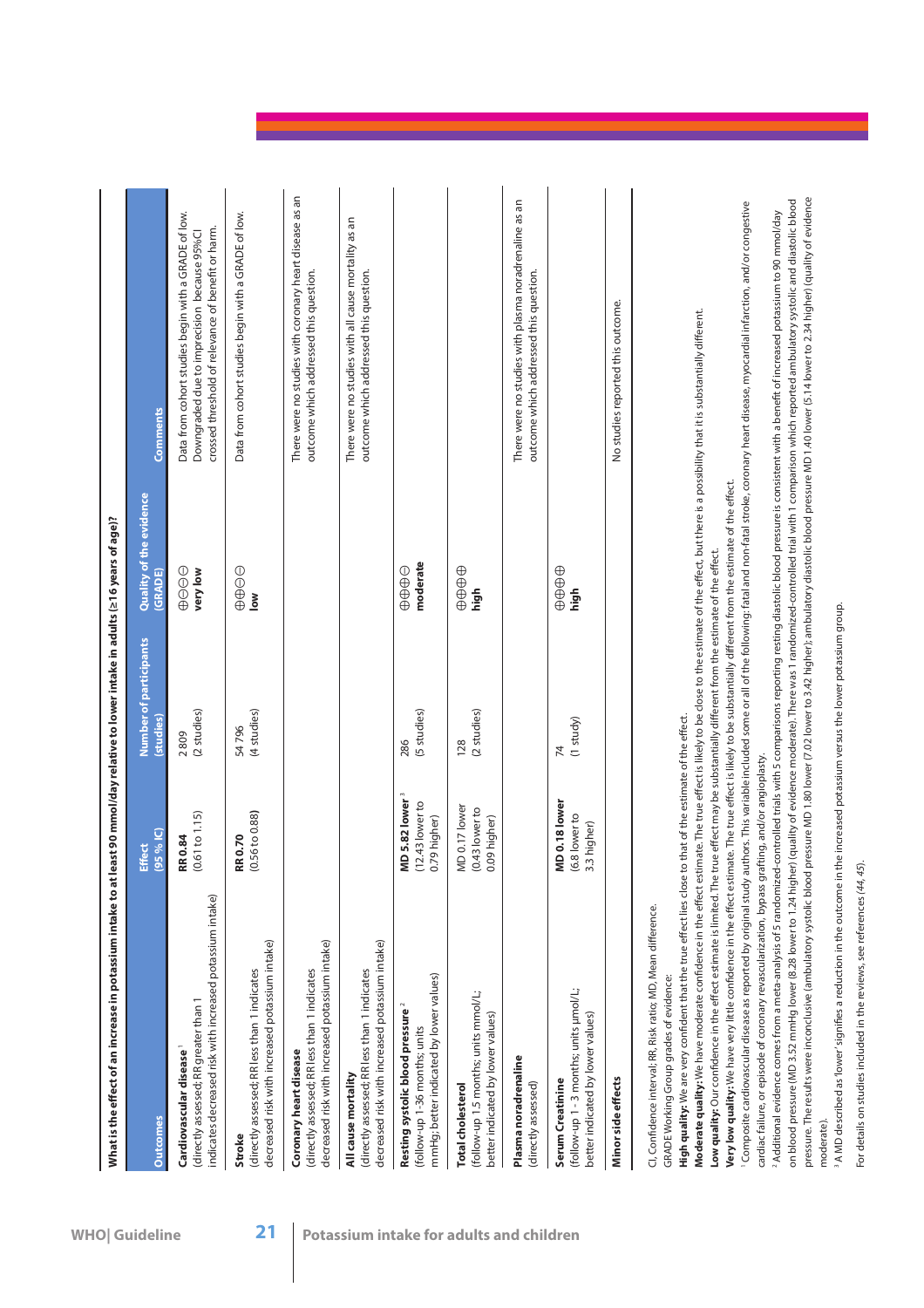| <b>Outcomes</b>                                                                                                                                         | $(95\%1C)$<br><b>Effect</b>                               | Number of participants Quality of the evidence<br>(studies) | <b>GRADE</b>                       | <b>Comments</b>                                                                                                                             |
|---------------------------------------------------------------------------------------------------------------------------------------------------------|-----------------------------------------------------------|-------------------------------------------------------------|------------------------------------|---------------------------------------------------------------------------------------------------------------------------------------------|
| 0.75 months - 3 years; units mmHg; better indicated<br>(assessed directly in children; follow-up<br>Resting systolic blood pressure<br>by lower values) | (1.05 lower to 0.49 higher)<br>MD 0.28 lower <sup>2</sup> | (3 studies)<br>256                                          | $\oplus$<br>$\geq$                 | 1 of 3 studies was not randomized. Downgraded for<br>high risk of bias and imprecision.                                                     |
| months; units mmHg; better indicated by lower values)<br>(assessed in adults; follow-up 1-36<br>Resting systolic blood pressure <sup>3</sup>            | $(4.70 \text{ to } 1.42 \text{ lower})$<br>MD 3.06 lower  | (21 studies)<br>1892                                        | moderate<br>$\oplus \oplus \oplus$ | Downgraded for indirectness.                                                                                                                |
| (assessed directly in children)<br><b>Total cholesterol</b>                                                                                             |                                                           |                                                             |                                    | No studies in children reported on this outcome.                                                                                            |
| units mmol/L; better indicated by lower values)<br>(assessed in adults; follow-up 1 - 2 months;<br>Total cholesterol <sup>3</sup>                       | $(0.33$ lower to $0.09$ higher)<br>MD 0.12 lower          | (3 studies)<br>208                                          | moderate<br>$\oplus \oplus \oplus$ | Downgraded for indirectness. Not downgraded due to<br>imprecision because 95%CI did not cross threshold of<br>relevance of benefit or harm. |
| (assessed directly in children)<br>Plasma noradrenaline                                                                                                 |                                                           |                                                             |                                    | No studies in children reported on this outcome.                                                                                            |
| units pg/mL; better indicated by lower values)<br>(assessed in adults; follow-up 1 - 2.5 months;<br>Plasma noradrenaline <sup>3</sup>                   | (23.78 lower to 15.13 higher)<br>MD 4.32 lower            | (3 studies)<br>152                                          | moderate<br>$\oplus \oplus \oplus$ | Downgraded for indirectness. Not downgraded due to<br>imprecision because 95%CI did not cross threshold of<br>relevance of benefit or harm. |
| (assessed directly in children)<br>Minor side effects                                                                                                   |                                                           |                                                             |                                    | No studies in children reported on this outcome.                                                                                            |

For details on studies included in the reviews, see references (46). For details on studies included in the reviews, see references *(46).*

3 Data from adults used as a proxy for children.

<sup>3</sup> Data from adults used as a proxy for children.

**High quality:** We are very confident that the true effect lies close to that of the estimate of the effect.

**Moderate quality:** We have moderate confidence in the effect estimate. The true effect is likely to be close to the estimate of the effect, but there is a possibility that it is substantially different.

Moderate quality: We have moderate confidence in the effect estimate. The true effect is likely to be close to the estimate of the effect, but there is a possibility that it is substantially different.

**Low quality:** Our confidence in the effect estimate is limited. The true effect may be substantially different from the estimate of the effect.

Low quality: Our confidence in the effect estimate is limited. The true effect may be substantially different from the estimate of the effect.

**Very low quality:** We have very little confidence in the effect estimate. The true effect is likely to be substantially different from the estimate of the effect.

Very low quality: We have very little confidence in the effect estimate. The true effect is likely to be substantially different from the estimate of the effect.

<sup>1</sup> One cohort observational study in children is consistent with a beneficial effect of increased potassium on blood pressure over time. <sup>2</sup> A MD described as 'lower' signifies a reduction in the outcome in the increased potassium versus the lower potassium group

<sup>1</sup> One cohort observational study in children is consistent with a beneficial effect of increased potassium on blood pressure over time. P A MD described as 'lower' signifies a reduction in the outcome in the increased potassium versus the lower potassium group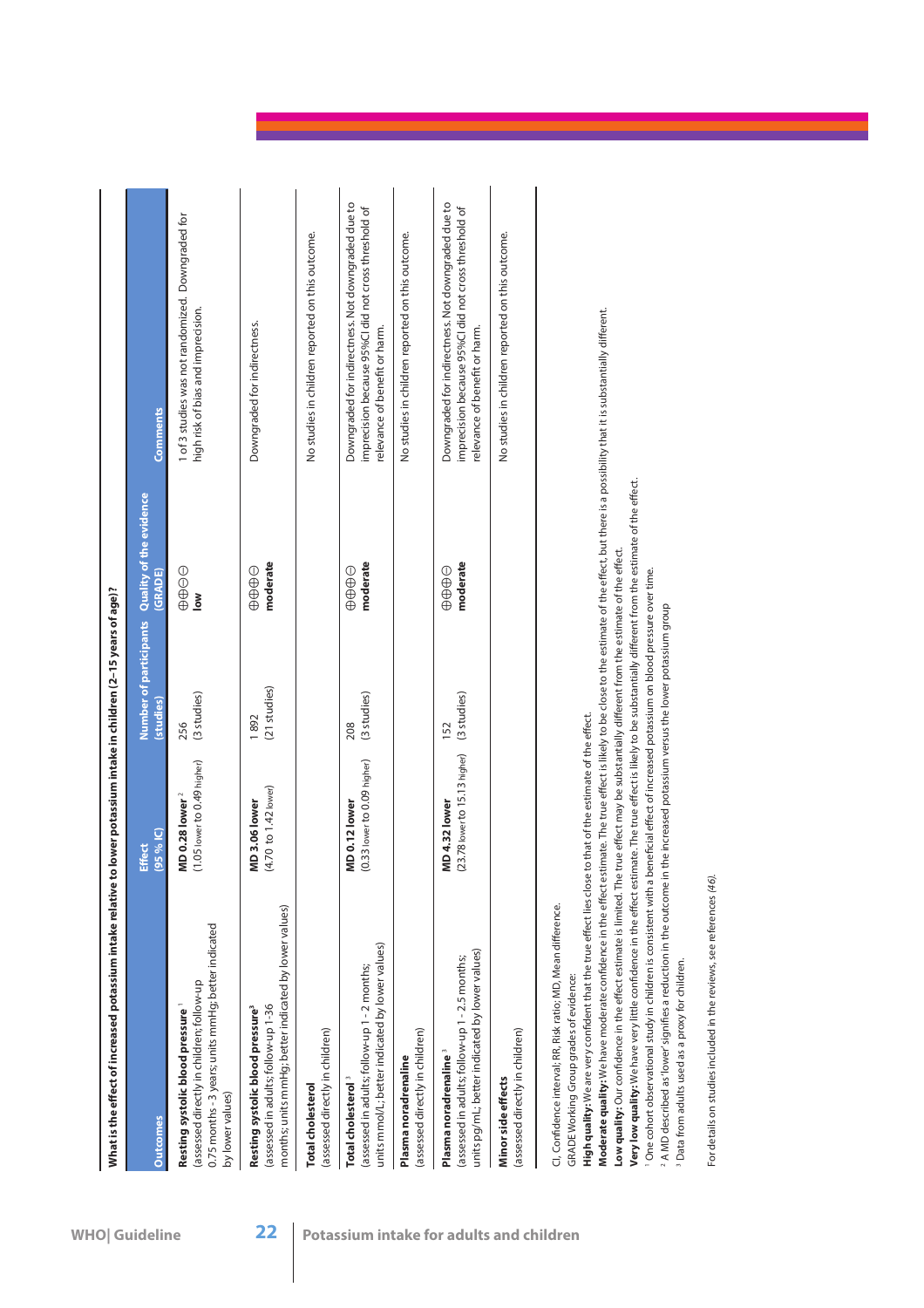#### **Examples of foods that contain potassium, and their approximate potassium content Annex 2**

**The table below provides examples of foods from around the world that contain potassium, and gives the approximate average potassium content of those examples from various food composition databases.**

| <b>Food group</b> | <b>Approximate</b><br>potassium content,<br>(mg/100g fresh weight) | <b>Examples</b>                                        |
|-------------------|--------------------------------------------------------------------|--------------------------------------------------------|
| Beans and peas    | 1300                                                               | Cowpeas, pigeon peas, lima beans,<br>African yam beans |
| <b>Nuts</b>       | 600                                                                | Hazelnuts, walnuts, cashew nuts,<br>brazil nuts        |
| Green vegetables  | 550                                                                | Spinach, cabbage, parsley                              |
| Root vegetables   | 200                                                                | Carrots, onions, beetroot                              |
| Other vegetables  | 300                                                                | Tomatoes, cucumbers, pumpkins                          |
| Fruits            | 300                                                                | Bananas, papayas, dates                                |

Note: The information in this table is based on approximate calculations of the average potassium content from an example of foods within each food group from food composition databases from around the globe. The potassium content varies within the food groups. Thus, the information provided can be used only for approximate comparisons of various food groups, and should not be used to estimate daily intake.

Sources: (*56-61*)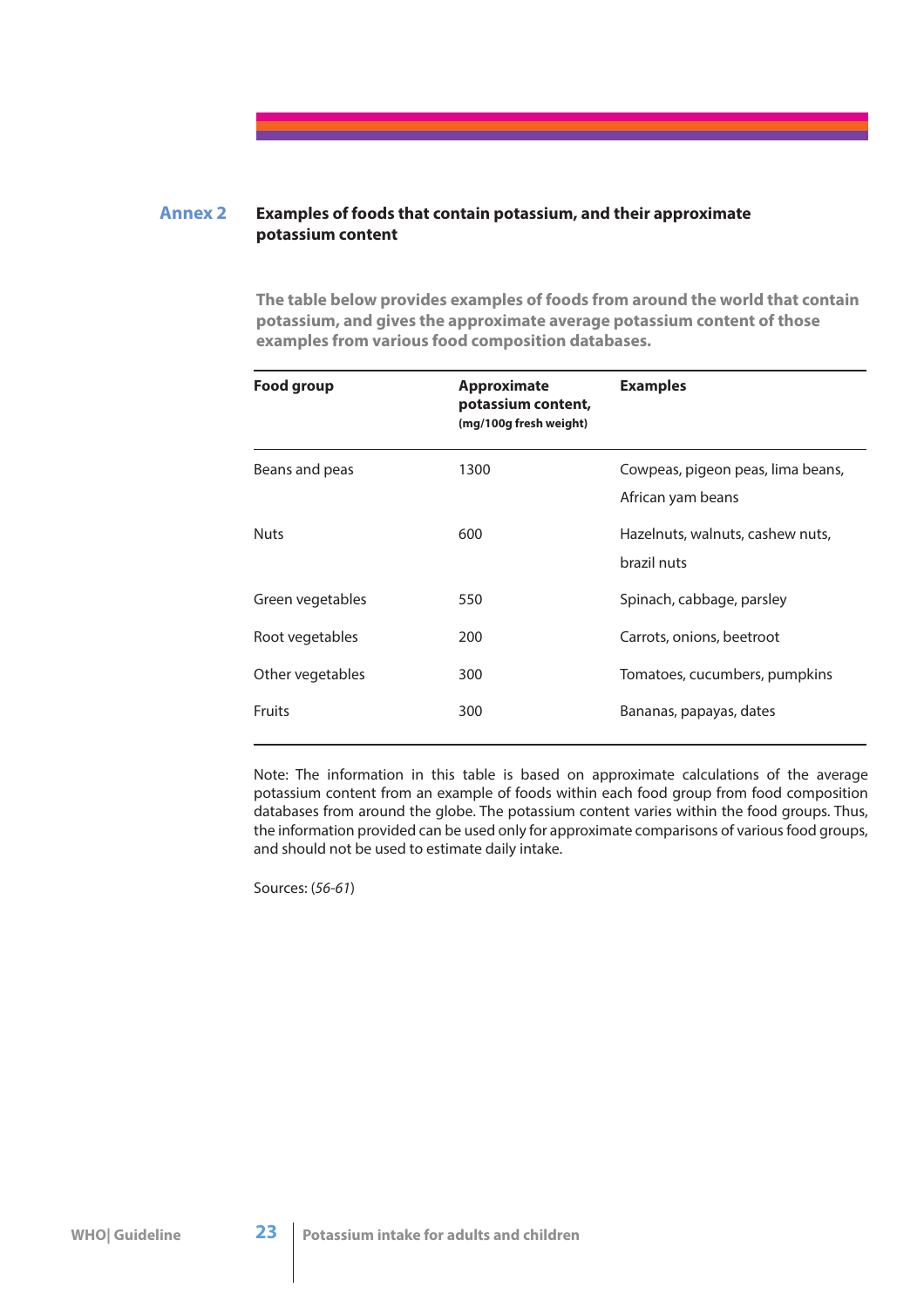#### **WHO Secretariat Annex 3**

#### *WHO Headquarters*

**Dr Francesco Branca** Director Department of Nutrition for Health and Development

**Dr Chizuru Nishida** Coordinator Nutrition Policy and Scientific Advice Unit Department of Nutrition for Health and Development

**Dr Nancy Aburto Scientist** Nutrition Policy and Scientific Advice Unit Department of Nutrition for Health and Development

**Dr John Beard** Director, Ageing and Life Course Family and Community Health

**Dr Shanthi Mendis** Coordinator Chronic Diseases Prevention and

Management Department of Chronic Diseases and Health Promotion

**Dr Poul Erik Petersen**

Dental Officer Health Promotion Department of Chronic Diseases and Health Promotion

**Ms Mariana Widmer Technical Officer** Improving Maternal and Perinatal Health Reproductive Health and Research

**Dr Godfrey Xuereb** Technical Officer Surveillance and Population-based Prevention Department of Chronic Diseases and Health Promotion

**Dr Cynthia Souza** Guidelines Review Committee Secretariat

**Dr Regina Kulier** Guidelines Review Committee Secretariat

**Dr Margaret Harris** Guidelines Review Committee Secretariat

#### *WHO regional o***!***ces*

**Dr Abel Dushimimana** Medical Officer WHO Regional Office for Africa Brazzaville, the Congo

## **Dr Chessa Lutter**

Regional Adviser Unit on Child and Adolescent Health WHO Regional Office for the Americas/ Pan American Health Organization Washington, USA

#### **Dr Kunal Bagchi**

Regional Adviser Nutrition and Food Safety WHO Regional Office for South-East Asia New Delhi, India

**Dr Joao Breda** Scientist WHO Regional Office for Europe Copenhagen, Denmark

**Dr Ayoub Al-Jawaldeh** Regional Adviser Nutrition WHO Regional Office for the Eastern Mediterranean Cairo, Egypt

**Dr Tommaso Cavalli-Sforza** Regional Adviser Nutrition WHO Regional Office for the Western Pacific Manila, the Philippines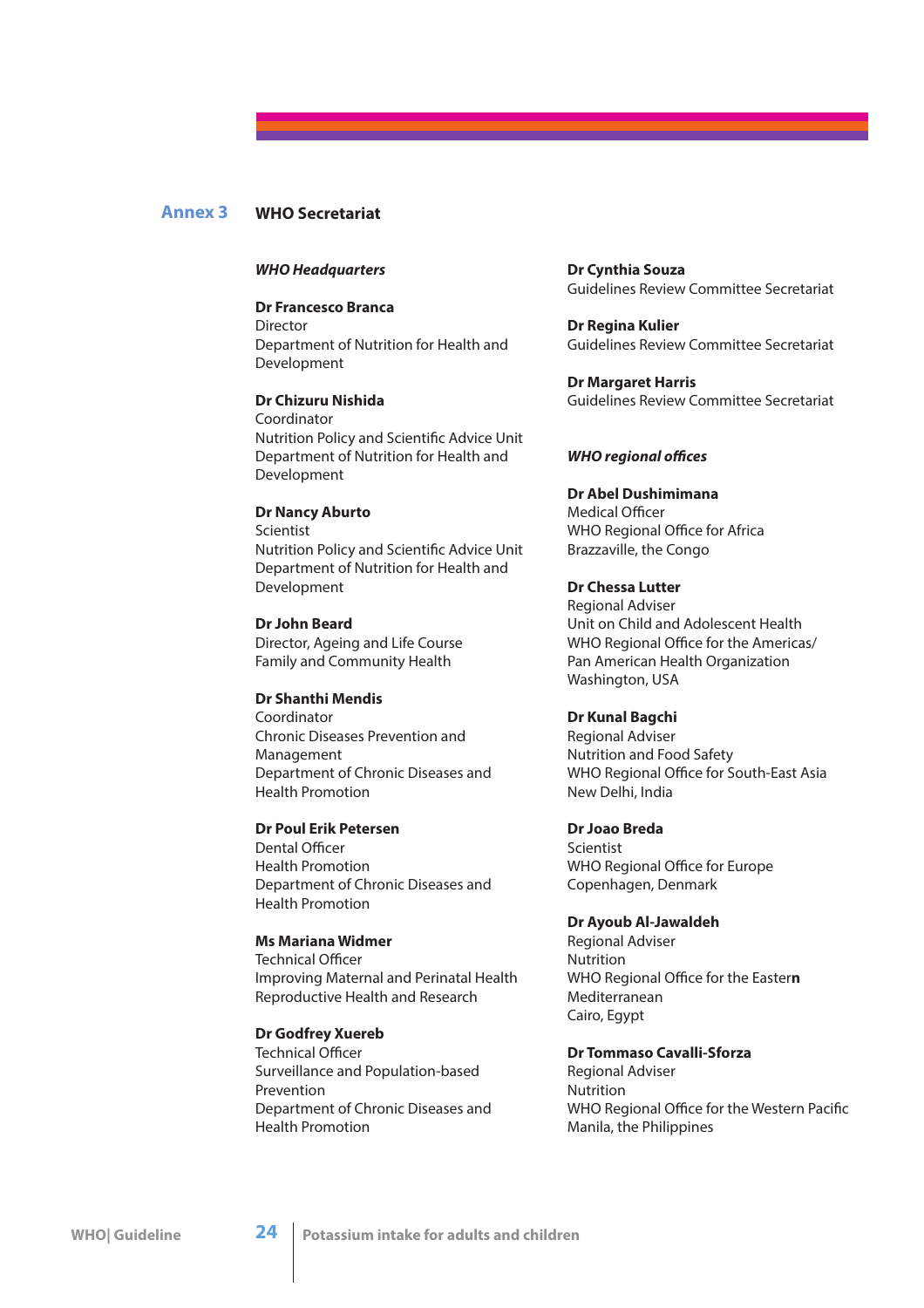#### **Members of the WHO Steering Committee for Nutrition Guideline Development 2010 - 2011 Annex 4**

#### **WHO Headquarters**

**Dr Francesco Branca** Director, Nutrition for Health and Development Department

**Dr Tikki Pang (Pangestu)** Director, Research Policy and Cooperation

**Dr Elizabeth Mason** Director, Child and Adolescent Health and Development *Alternate:* **Dr Nigel Rollins**

Scientist, Newborn and Child Health and Development

**Dr Ala Alwan** Acting Director, Chronic Diseases and Health Promotion *Alternate:* **Dr Godfrey Xuereb Technical Officer** Chronic Disease and Health Promotion

**Dr Ruediger Krech** Director, Ethics, Equity, Trade and Human Rights *Alternate:*  **Ms Nicole Valentine**

Technical Officer, Ethics, Equity, Trade and Human Rights

**Dr Maged Younes** Director, Food Safety, Zoonoses and Foodborne Diseases

**Dr Robert D. Newman** Director, Global Malaria Programme *Alternate:*  **Dr Sergio Spinaci** Associate Director, Global Malaria Programme **Dr Aa%e Rietveld** Medical Officer, Global Malaria Programme

**Dr Willem Van Lerberghe** Director, Health Policy, Development and Services

**Dr Gottfried Otto Hirnschall** Director, HIV/AIDS *Alternate:*  **Mr Craig Michael McClure** Senior Technical Officer, HTM/HIV

**Dr Jean-Marie Okwo-Bele** Director, Immunization, Vaccines and Biologicals

**Dr Michael Mbizvo** Director, Reproductive Health and Research

**Dr Mario Raviglione** Director, Stop Tuberculosis *Alternate:*  **Dr Knut Lonnroth** Medical Officer, Stop Tuberculosis

**Dr Daniel Eduardo Lopez Acuna** Director, Strategy, Policy and Resource Management

**Dr Nevio Zagaria** Acting Director, Emergency Response & Recovery Operations

**International Agency for Research on Cancer**

**Dr Isabelle Romieu** Director, Nutrition Department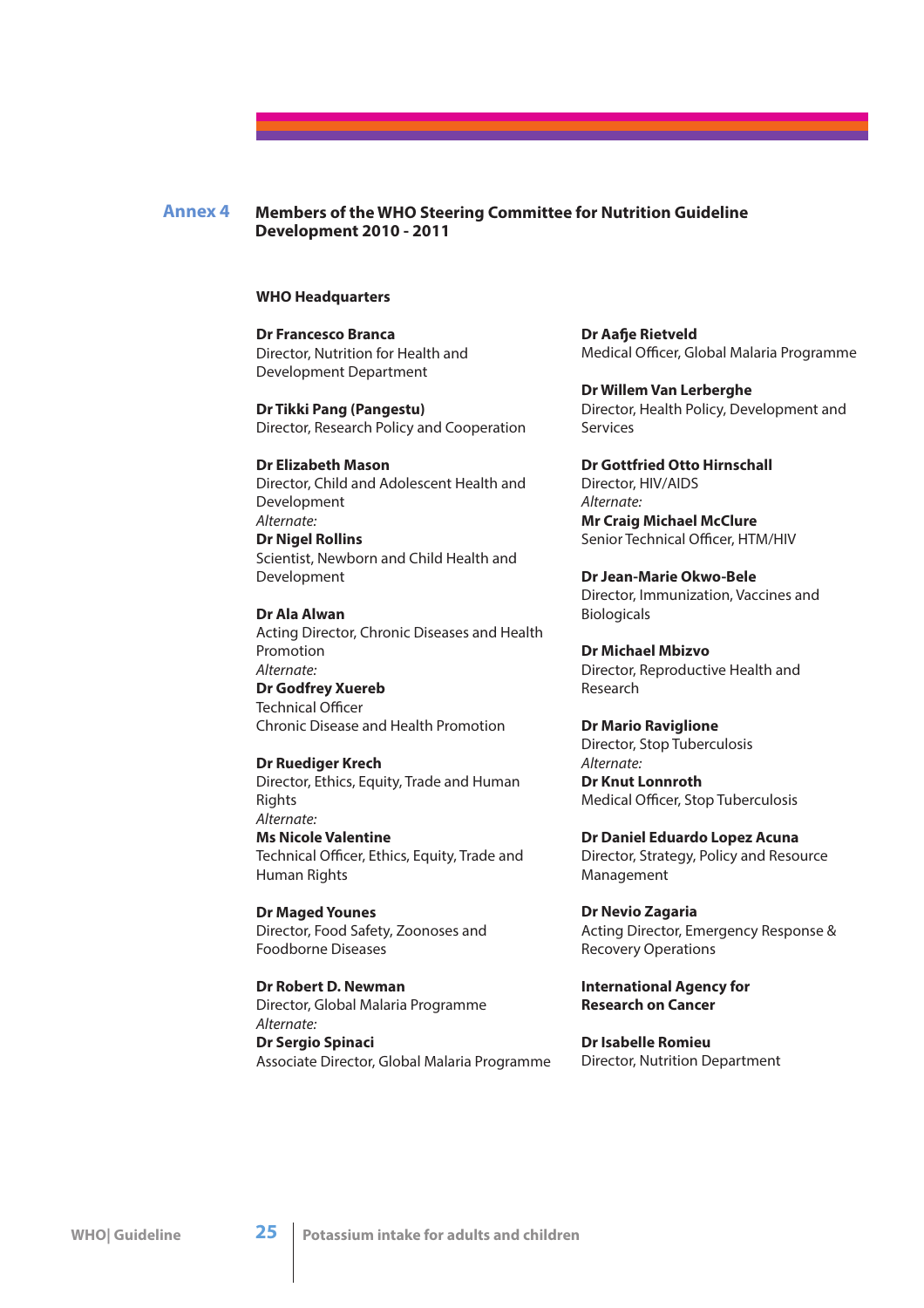#### **Members of the NUGAG Subgroup on Diet and Health and external resource persons 2010 - 2011 Annex 5**

### **Members of the NUGAG Subgroup on Diet and Health**

(Note: the areas of expertise of each guideline group member are given in italics)

#### **Professor Pascal Bovet**

University Institute of Social and Preventive Medicine, Lausanne University Hospital Switzerland and Ministry of Health Seychelles *Programme manager, noncommunicable diseases*

#### **Professor Michael Clarke**

School of Nursing and Midwifery Trinity College, Ireland and United Kingdom Cochrane Centre United Kingdom *Methods, systematic review*

#### **Professor John H Cummings**

Centre for Oncology and Molecular Medicine Division of Medical Sciences University of Dundee United Kingdom *Carbohydrates, dietary* !*bre*

#### **Professor Ibrahim Elmadfa**

Institution of Nutritional Sciences University of Vienna Austria *Human nutrition, nutrient requirements, fats and fatty acids, dietary diversity*

#### **Professor Nahla Hwalla**

Faculty of Agricultural and Food Sciences American University of Beirut Lebanon *Dietetics, nutrition, food-based dietary guidelines, diet and health*

## **Associate Professor Rachel Huxley**

Division of Epidemiology & Community Health University of Minnesota USA *Epidemiology, physiology, biostatistics, meta-analysis, obesity*

#### **Professor Shiriki Kumanyika**

Center for Clinical Epidemiology & Biostatistics University of Pennsylvania School of Medicine USA *Human nutrition, epidemiology, obesity, salt/sodium*

#### **Professor Mary L'Abbe**

Department of Nutritional Sciences Faculty of Medicine University of Toronto Canada *Nutrition science, trans-fatty acids, risk assessment and risk management, diet and health*

#### **Professor Duo Li**

Department of Food Science and Nutrition Zhejiang University China *Nutritional epidemiology, fats and fatty acids*

#### **Professor Jim Mann**

Department of Medical and Surgical Sciences University of Otago New Zealand *Carbohydrates, sugars, diabetes, fats and fatty acids*

#### **Professor Carlos Monteiro**

Department of Nutrition, School of Public Health University of Sao Paulo Brazil *Human nutrition, epidemiology, double-burden of malnutrition*

#### **Professor Dariush Moza#arian**

Harvard School of Public Health Harvard University USA *Cardiology, epidemiology, diet and health*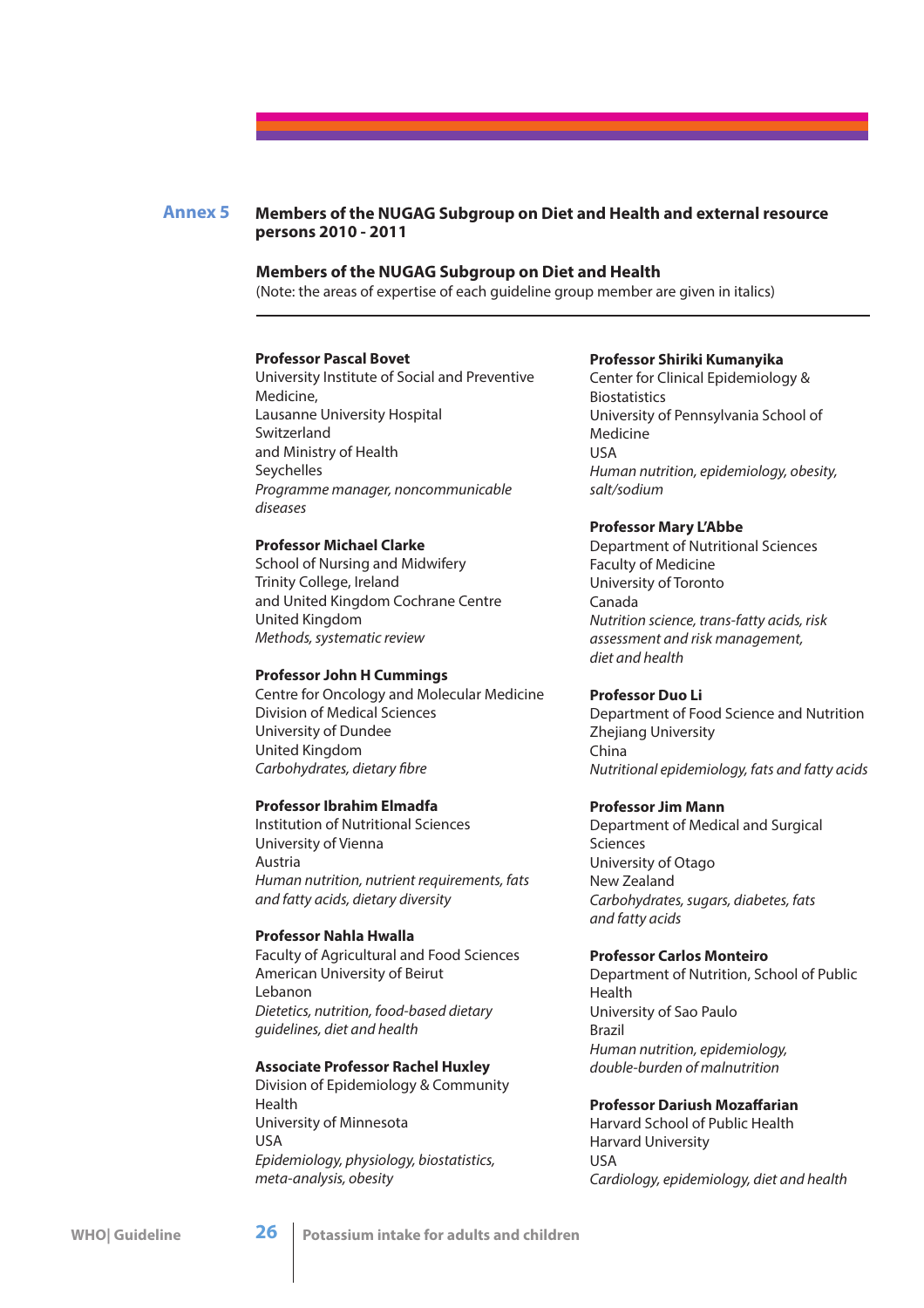#### **Professor Srinath Reddy**

Public Health Foundation of India India *Cardiovascular diseases, obesity, noncommunicable diseases*

## **Professor Murray Skea#**

University of Otago New Zealand *Fats and fatty acids, biomarkers, diet and health, human nutrition*

#### **Professor H.H. (Esté) Vorster**

Faculty of Health Sciences North-West University South Africa *Nutrition physiology, public health nutrition, food-based dietary guidelines*

#### **External resource persons**

## **Professor Francesco Cappuccio**

University of Warwick Warwick Medical School United Kingdom

## **Professor Paul Elliott**

MRC-HPA Centre for Environment and Health and Department of Epidemiology and Biostatistics School of Public Health Imperial College London United Kingdom

#### **Dr Caroline Lee Hooper**

School of Medicine, Health Policy and Practice University of East Anglia United Kingdom

#### **Dr Sarah Kelly**

Institute for Ageing and Health School of Dental Sciences University of Newcastle United Kingdom

#### **Dr Cho-il Kim**

Department of Food and Nutrition Industry Korea Health Industry Development Institute The Republic of Korea

## **Dr Joerg Meerpohl**

German Cochrane Centre Institute of Medical Biometry and Medical Informatics University Medical Center Freiburg Germany

#### **Professor Paula Moynihan**

Institute for Ageing and Health School of Dental Sciences University of Newcastle United Kingdom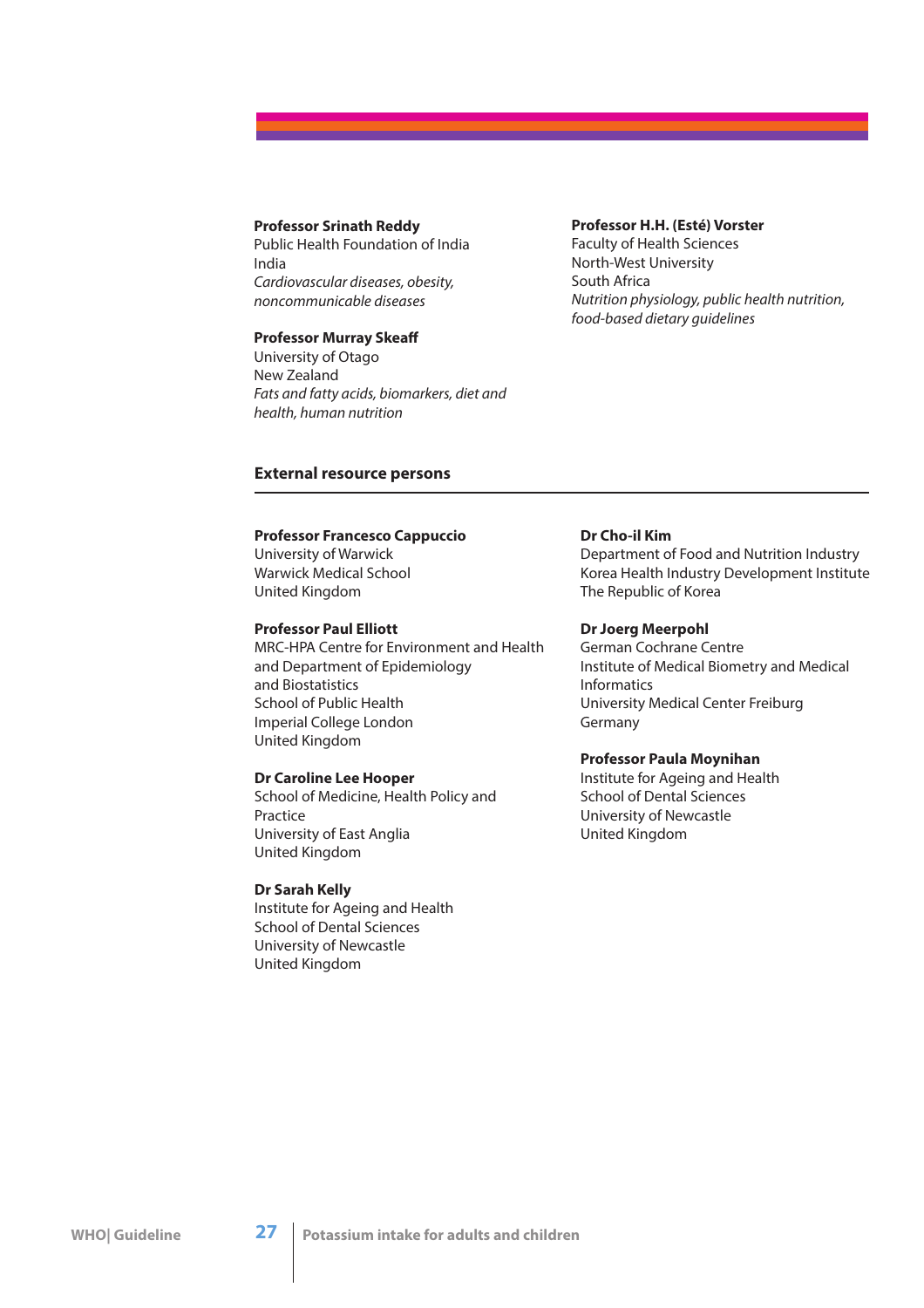# **Annex 6 External Expert and Stakeholder Panel**

# **Members commenting on priority questions (February 2011)**

| <b>Comments received from</b>                                                                           | <b>Affiliation</b>                                                                                                                                                                 |
|---------------------------------------------------------------------------------------------------------|------------------------------------------------------------------------------------------------------------------------------------------------------------------------------------|
| Eduard Baladia (on behalf of Maria Manera,<br>Julio Basulto and Eduard Baladia)                         | Spanish Association of Dietitians &<br>Nutritonists, Spain                                                                                                                         |
| Gerda Feunekes                                                                                          | Unilever, the Netherlands                                                                                                                                                          |
| Suzanne Harris                                                                                          | International Life Sciences Institute, USA<br>(with offices around the world)                                                                                                      |
| Mark Huffman                                                                                            | Northwestern University Feinberg School of<br>Medicine, USA                                                                                                                        |
| Siobhan Jennings                                                                                        | Health Service Executive, Ireland                                                                                                                                                  |
| Erika Ketterer                                                                                          | Heart and Stroke Foundation, South Africa                                                                                                                                          |
| Anatoliy Khudaiberganov                                                                                 | Ministry of Health, Uzbekistan                                                                                                                                                     |
| Branka Legetic (on behalf of the Pan<br>American Health Organization Expert<br>Group on Salt Reduction) | Pan American Health Organization Expert<br>Group on Salt Reduction, Americas                                                                                                       |
| Graham MacGregor                                                                                        | Consensus Action on Salt and Health,<br>United Kingdom                                                                                                                             |
| <b>Bruce Neal</b>                                                                                       | The George Institute for Global Health,<br>Australia                                                                                                                               |
| Aileen Robertson                                                                                        | Metropolitan University College<br>Copenhagen, Denmark                                                                                                                             |
| Barbara Schneeman                                                                                       | U.S. Food and Drug Administration; U.S.<br>Delegate to the Codex Committee on<br>Nutrition and Foods for Special Dietary<br>Uses and the Codex Committee on Food<br>Labelling, USA |
| Hans Verhagen                                                                                           | National Institute for Public Health and the<br>Environment (RIVM), the Netherlands                                                                                                |
| Jacqueline Webster                                                                                      | The George Institute for Global Health,<br>Australia                                                                                                                               |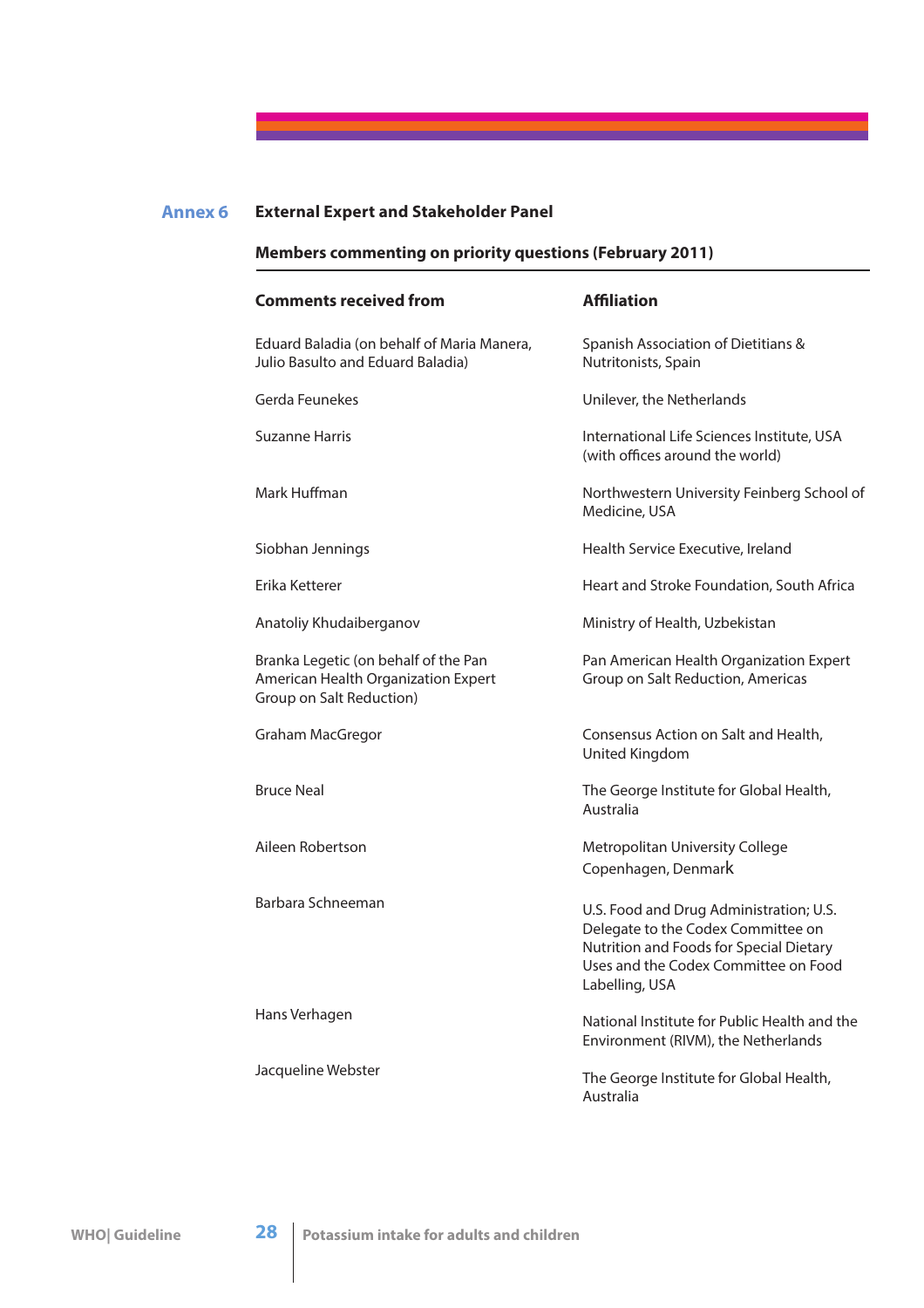# **Members commenting on the draft guidelines (February 2012)**

| <b>Comments received from</b> | <b>Affiliation</b>                                                                    |
|-------------------------------|---------------------------------------------------------------------------------------|
| Nebal Aboul Ella              | National Nutrition Institute, Egypt                                                   |
| Michael Alderman              | The Albert Einstein College of Medicine, USA                                          |
| Leila Alouane                 | National Institute of Nutrition and Food<br>Technology, Tunisia                       |
| Salmeh Bahmanpour             | Shiraz University of Medical Sciences, Iran<br>(Islamic Republic of)                  |
| Amber Bastian                 | Health Promotion Board, Singapore                                                     |
| <b>Wulf Becker</b>            | National Food Agency, Sweden                                                          |
| Lucie Bohac                   | Network for Sustained Flimination of Jodine<br>Deficiency, Canada                     |
| Norm Campbell                 | University of Calgary, Canada                                                         |
| Jalila el Ati                 | National Institute of Nutrition and Food<br>Technology, Tunisia                       |
| Sheila Fleischhacker          | Institute of Food Technologists, USA                                                  |
| Gihan Fouad                   | National Nutrition Institute, Egypt                                                   |
| <b>Isabel Gaertner</b>        | German Federation for Food Law and Food<br>Science, Germany                           |
| Mark Huffman                  | Northwestern University Department of<br>Preventive Medicine, USA                     |
| Antti Jula                    | National Institute for Health and Welfare,<br>Finland                                 |
| Chor San Khoo                 | <b>ILSI North America, USA</b>                                                        |
| Marzia Lazzerini              | WHO Collaborating Center for Maternal and<br>Child Health, IRCCS Burlo Trieste, Italy |
| Sandrine Lauret               | EuSalt (European Salt Producers' Association),<br>Belgium                             |
| Graham MacGregor              | Wolfson Institute, Queen Mary University of<br>London, United Kingdom                 |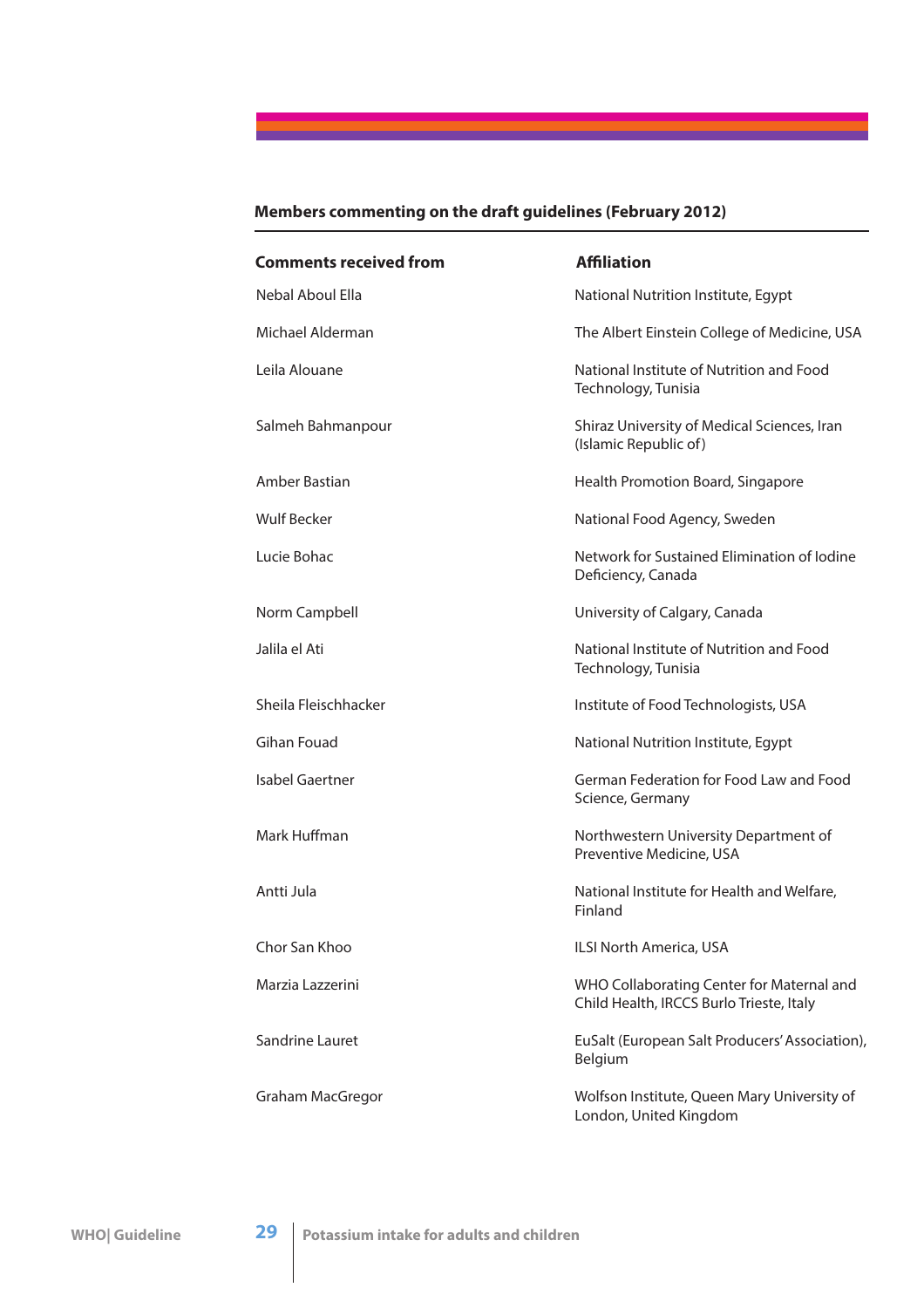| <b>Comments received from</b> | <b>Affiliation</b>                                                                                            |
|-------------------------------|---------------------------------------------------------------------------------------------------------------|
| Kathryn McMurry               | National Heart, Lung, and Blood Institute,<br><b>United States of America</b>                                 |
| Viola Michael                 | Non Communicable Disease Section, Disease<br>Control Division, Ministry Of Health, Malaysia                   |
| Gulsen Saleh                  | National Nutrition Institute, Egypt                                                                           |
| <b>Rusidah Selamat BT</b>     | Nutrition Division, Ministry of Health,<br>Malaysia                                                           |
| Letty Shiu                    | Health Promotion Board, Singapore                                                                             |
| Pasquale Strazzullo           | Department of Clinical and Experimental<br>Medicine, University of Naples Medical School,<br>Italy            |
| Eman Sultan                   | National Nutrition Institute, Egypt                                                                           |
| Alison Tedstone               | Department of Health, England,<br>United Kingdom                                                              |
| Ljiljana Trajkovic Pavlovic   | Institute of Public Health of Vojvodina / School<br>of Medicine University of Novi Sad, Republic<br>of Serbia |
| Jacqueline Webster            | The George Institute for Global Health,<br>Australia                                                          |
| Clare Whitton                 | Health Promotion Board, Singapore                                                                             |
| Sahar Zaghloul                | National Nutrition Institute, Egypt                                                                           |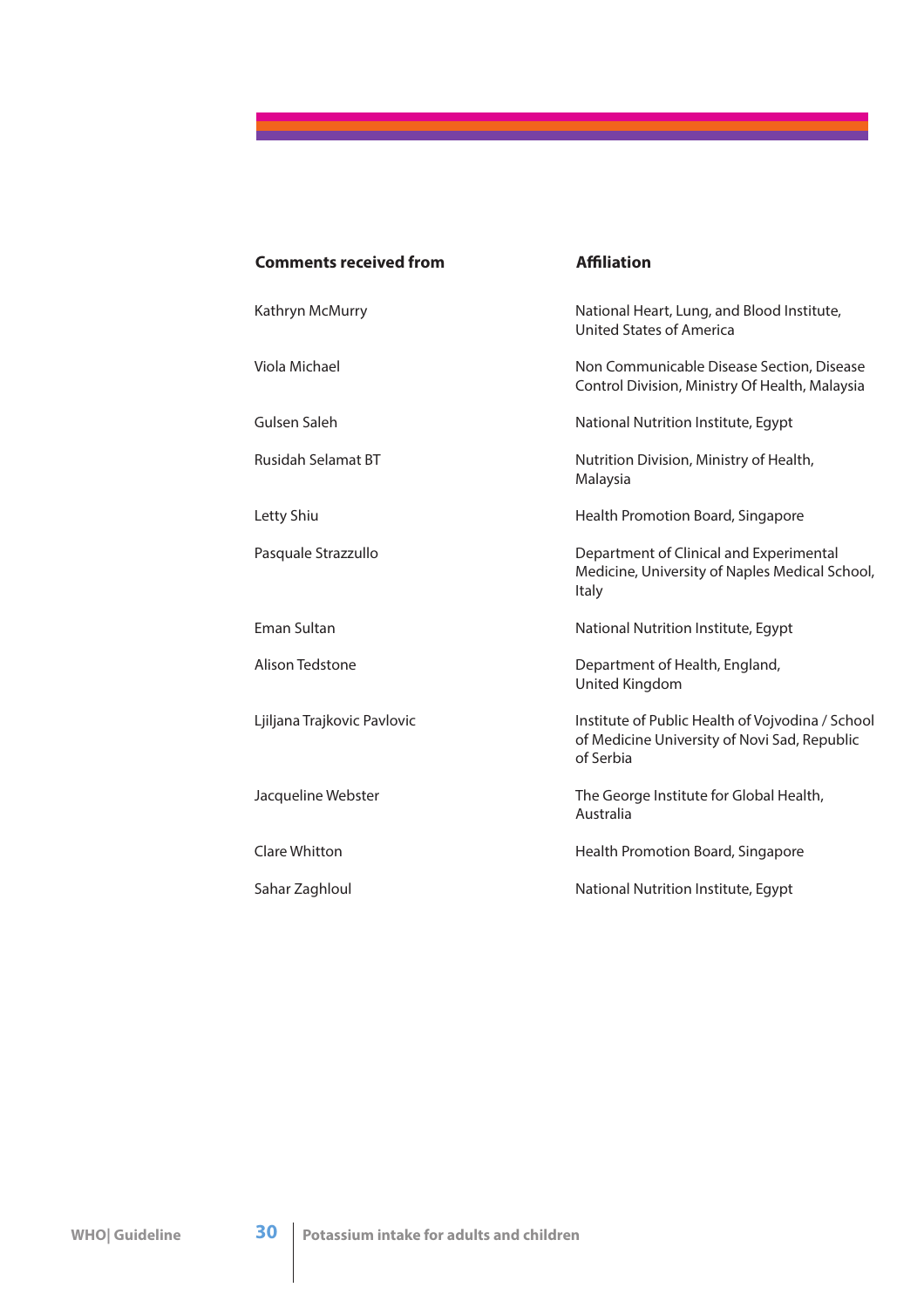#### **Priority questions in the format of population, intervention, control and outcomes (PICO) Annex 7**

## **Adults**

*What is the e*#*ect of increased potassium compared with lower intake on health outcomes? What is the optimal level of potassium intake for maximum benefit?* 

| <b>Population</b>              | Adults ( $\geq$ 16 years of age) with or without hypertension, or a population<br>of adults (some with and some without hypertension) not acutely ill and<br>not requiring potassium management (with or without type 2 diabetes,<br>previous cardiovascular disease, previous cancer, etc) |
|--------------------------------|---------------------------------------------------------------------------------------------------------------------------------------------------------------------------------------------------------------------------------------------------------------------------------------------|
| <b>Intervention</b>            | Intervention: increased potassium via advice, specific foods, supplements                                                                                                                                                                                                                   |
| (or exposure)                  | or whole diet provided and unconfounded by other dietary, weight,<br>lifestyle or pharmaceutical interventions.                                                                                                                                                                             |
|                                | Exposure: single baseline or repeated potassium intake measurement by<br>dietary intake assessment or urinary potassium excretion                                                                                                                                                           |
| Control                        | Diet with a potassium level lower than in the intervention (may be usual<br>intake or specific potassium intake) via advice or no advice or specific<br>foods or supplements or whole diet provided.                                                                                        |
| <b>Specific</b><br>comparisons | Increased potassium intake (any level) versus lower potassium<br>(usual potassium intake)                                                                                                                                                                                                   |
|                                | Increased potassium intake to at least 90mmol/day versus lower intake.<br>Increased potassium intake to at least 120mmol/day versus lower intake.<br>Increased potassium intake to at least 155mmol/day versus lower intake.                                                                |
| <b>Outcomes</b>                | Blood pressure (systolic and/or diastolic), all-cause mortality,<br>cardiovascular disease, stroke, coronary heart disease, renal function,<br>adverse effects (blood lipids, catecholamine levels and any other adverse<br>events reported by study authors)                               |
| <b>Settings</b>                | All countries                                                                                                                                                                                                                                                                               |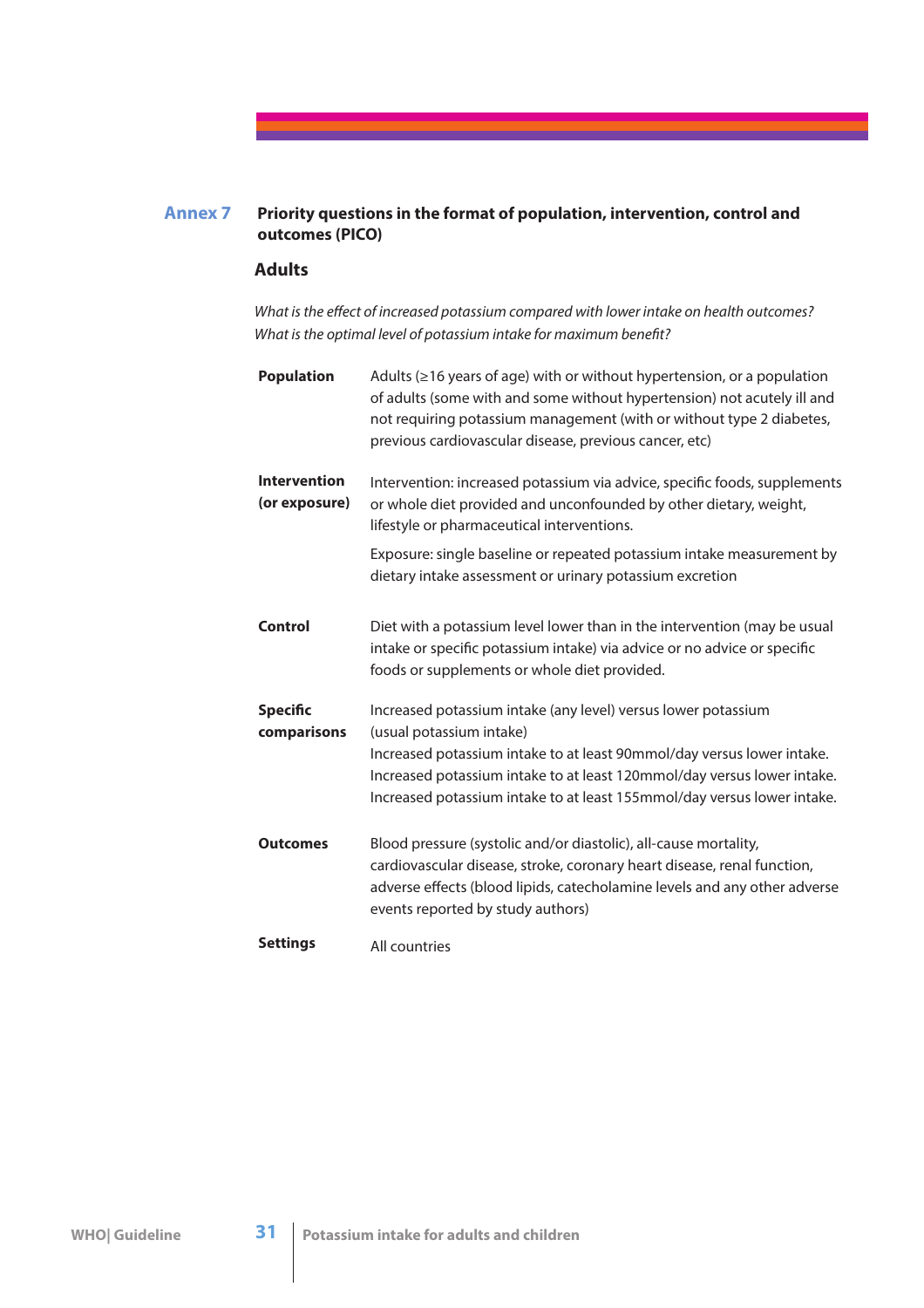# **Children**

What is the effect of increased potassium intake compared with lower intake on blood pressure and  $p$ otential adverse effects?

| <b>Population</b>                    | Children or adolescents (2-15 years inclusive), not acutely ill and not<br>requiring potassium management (with or without type 2 diabetes,<br>previous cardiovascular disease, previous cancer, etc.)                                                                                                                    |
|--------------------------------------|---------------------------------------------------------------------------------------------------------------------------------------------------------------------------------------------------------------------------------------------------------------------------------------------------------------------------|
| <b>Intervention</b><br>(or exposure) | Intervention: increased potassium via advice, specific foods, supplements<br>or whole diet provided and unconfounded by other dietary, weight,<br>lifestyle or pharmaceutical interventions.                                                                                                                              |
|                                      | Exposure: single baseline or repeated potassium intake measurement by<br>dietary intake assessment or urinary potassium excretion                                                                                                                                                                                         |
| <b>Control</b>                       | Diet with a potassium level lower than in the intervention (may be usual<br>intake or specific potassium intake) via advice or no advice or specific<br>foods or supplements or whole diet provided.                                                                                                                      |
| <b>Specific</b><br>comparisons       | Increased potassium intake (any level) versus lower potassium<br>(usual potassium intake)<br>Increased potassium intake to at least 90mmol/day versus lower intake.<br>Increased potassium intake to at least 120mmol/day versus lower intake.<br>Increased potassium intake to at least 155mmol/day versus lower intake. |
| <b>Outcomes</b>                      | Blood pressure (systolic and/or diastolic), adverse effects (blood lipids,<br>catecholamine levels and any other adverse events reported by study<br>authors)                                                                                                                                                             |
| <b>Settings</b>                      | All countries                                                                                                                                                                                                                                                                                                             |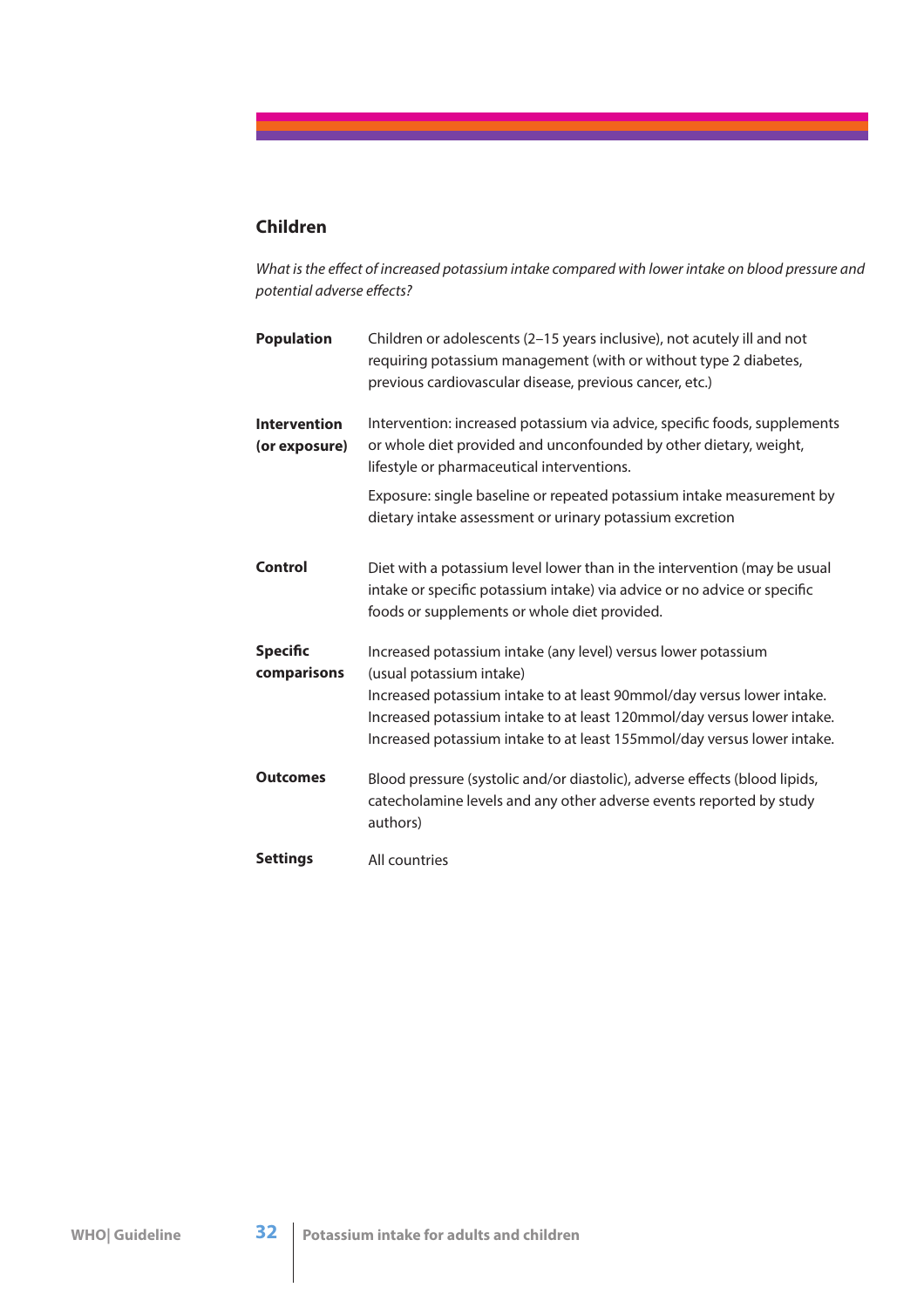#### **Summary of considerations for determining the strength of the recommendations Annex 8**

| <b>Quality of</b><br>evidence:                    | High-quality evidence that increasing potassium is beneficial for<br>$\bullet$<br>blood pressure with no indication of adverse effects in adults.<br>Because of the well-established relationship between blood<br>$\bullet$<br>pressure and cardiovascular disease outcomes, the evidence of<br>an effect of potassium on blood pressure was also considered<br>moderate-quality indirect evidence for cardiovascular disease,<br>stroke and coronary heart disease.<br>The limited amount of direct evidence regarding cardiovascular<br>$\bullet$<br>disease and coronary heart disease shows no harm or benefit<br>from increased potassium intake.<br>Low-quality direct evidence suggests a benefit of increased<br>$\bullet$<br>potassium intake on reducing risk of stroke.<br>Moderate-quality evidence for blood pressure with no indication of<br>$\bullet$<br>adverse effects in children.<br>High and moderate-quality evidence that increasing potassium<br>$\bullet$<br>intake to at least 90 mmol potassium/day in adults is beneficial;<br>however, high quality RCTs testing varying levels of potassium<br>intake to maximize health benefits are lacking, and additional<br>research may clarify the precise optimal target level of intake. |
|---------------------------------------------------|------------------------------------------------------------------------------------------------------------------------------------------------------------------------------------------------------------------------------------------------------------------------------------------------------------------------------------------------------------------------------------------------------------------------------------------------------------------------------------------------------------------------------------------------------------------------------------------------------------------------------------------------------------------------------------------------------------------------------------------------------------------------------------------------------------------------------------------------------------------------------------------------------------------------------------------------------------------------------------------------------------------------------------------------------------------------------------------------------------------------------------------------------------------------------------------------------------------------------------------------------------------|
| <b>Values and</b><br>preferences:                 | NCDs are the main contributor to mortality globally, and<br>$\bullet$<br>interventions to reduce the burden of NCDs are valuable.<br>NCDs affect countries in all regions and all income levels, meaning<br>$\bullet$<br>that interventions to reduce the burden of NCDs are valuable<br>in all contexts.                                                                                                                                                                                                                                                                                                                                                                                                                                                                                                                                                                                                                                                                                                                                                                                                                                                                                                                                                        |
| <b>Trade-off</b><br>between benefits<br>and harm: | High-quality evidence of benefit of increasing potassium intake to<br>$\bullet$<br>decrease blood pressure in adults.<br>Blood pressure is a good proxy indicator for risk of cardiovascular<br>$\bullet$<br>disease, stroke and coronary heart disease outcomes. Although<br>inconclusive, there was evidence from the meta-analyses<br>of cohort studies measuring cardiovascular disease or coronary<br>heart disease that a benefit of increased potassium was possible.<br>The cohort data supported the beneficial effect of increased<br>potassium on stroke.<br>Moderate-quality (indirect) evidence of benefit of increasing<br>$\bullet$<br>potassium intake in children on blood pressure.<br>High-quality evidence of no harm on blood lipids, catecholamine<br>levels, or renal function with increased potassium intake in adults.<br>No evidence of harm in children.<br>No risk of toxicity with consumption through food.<br>٠                                                                                                                                                                                                                                                                                                                  |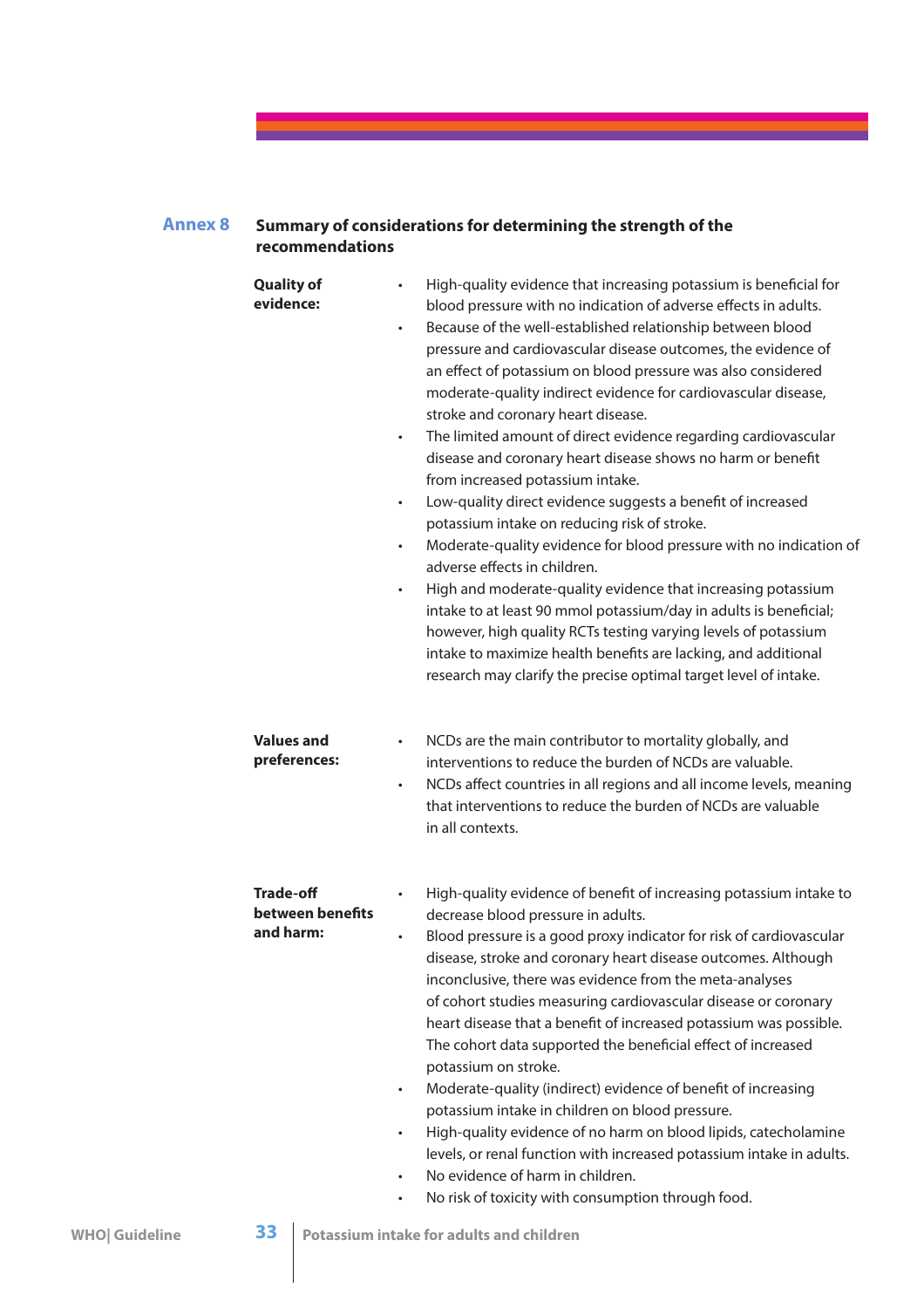## **Costs and feasibility:**

- Individuals can feasibly reach these intake goals through the consumption of a reasonable amount of fresh fruits and vegetables, beans, dairy and other potassium-containing foods.
- Implementation of this intervention requires consumer education, public health communications and nutrition communication.
- Reduction of NCDs is highly cost beneficial.
- These recommendations can be incorporated into existing public health nutrition education campaigns and other existing nutrition programs at the global, regional, national and subnational level.

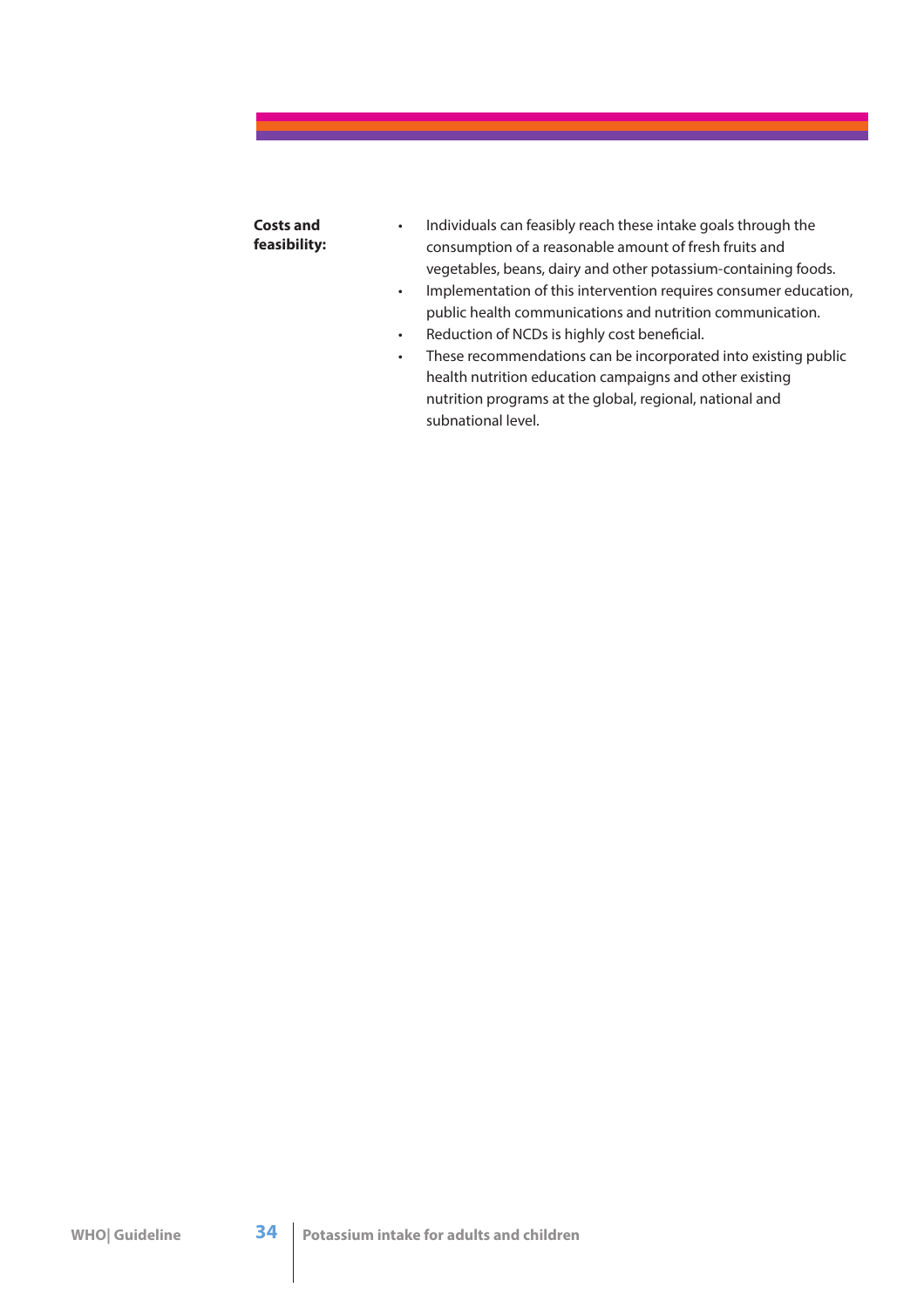## **Annex 9** Management of conflict of interest

#### **NUGAG members**

Professor John Cummings, Professor Shiriki Kumanyika and Professor Este Vorster declared that they received support from the local organizers of the third meeting of the Subgroup on Diet and Health; that is, the Korean Food and Drug Administration (KFDA)/Korea Health Industry Development Institute (KHIDI).

*It was considered that the declared interests did not constitute any con*"*ict of interest for their*  roles as members of the NUGAG Subgroup on Diet and Health, nor did they represent any conflict of *interest for the work being undertaken by the NUGAG Subgroup on Diet and Health.*

Professor Ibrahim Elmadfa declared that he has received research grants from the Ministry of Health, Austria; the European Commission; the European Food Standard Agency; and Nutrisciencia, Switzerland. The grants were received by his university, and funds were mainly used for staff costs for those working in the research projects and fieldwork.

*Further information obtained from Professor Elmadfa regarding Nutrisciencia indicated that it is a Liechtenstein for-profit foundation, registered with the Public Registry of the Principality of Liechtenstein under number FL-0002.251.294-8. The purpose of the foundation is to support research, education and science to universities in Germany. It also contributes to charitable and humanitarian organizations. No commercially operating companies are involved in the operation of the foundation, either directly or indirectly. The declared interests were not considered to constitute any con*"*ict of interest for Professor Elmadfa's role as a member of the NUGAG Subgroup on Diet and Health, nor did they represent any con*"*ict of interest for the work being undertaken by the NUGAG Subgroup on Diet and Health.*

Professor Nahla Hwalla declared that she has received research support including grants, collaborations, sponsorships and other funding from WHO, the International Atomic Energy Agency (IAEA), the Lebanese National Council for Scientific Research, the UN University (UNU) and Nestle Middle East.

*Further information obtained from Professor Hwalla regarding the declared grant received from Nestle Middle East indicated that the grant supports two types of projects at the American University of Beirut (AUB): intervention activities to promote healthy eating in schools, and research activities of three faculty members in the Faculty of Agriculture and Food Sciences, where Professor Hwalla, as the Dean of the Faculty, oversees the implementation of these activities. Professor Hwalla also indicated that there is an agreement between AUB and Nestle Middle East that all intellectual property (including technology, method, know-how or data rights) produced during the course of*  the projects will belong to AUB. Professor Hwalla's declared interests do not present any conflict of *interest for the work of the NUGAG because the funds she received for her own research were from UN agencies (i.e. WHO, IAEA and UNU) and a governmental institution (i.e. the Lebanese National Council for Scienti*!*c Research). It was agreed that Professor Hwalla could participate in the March 2011 meeting as a member of the NUGAG Subgroup on Diet and Health, especially since:*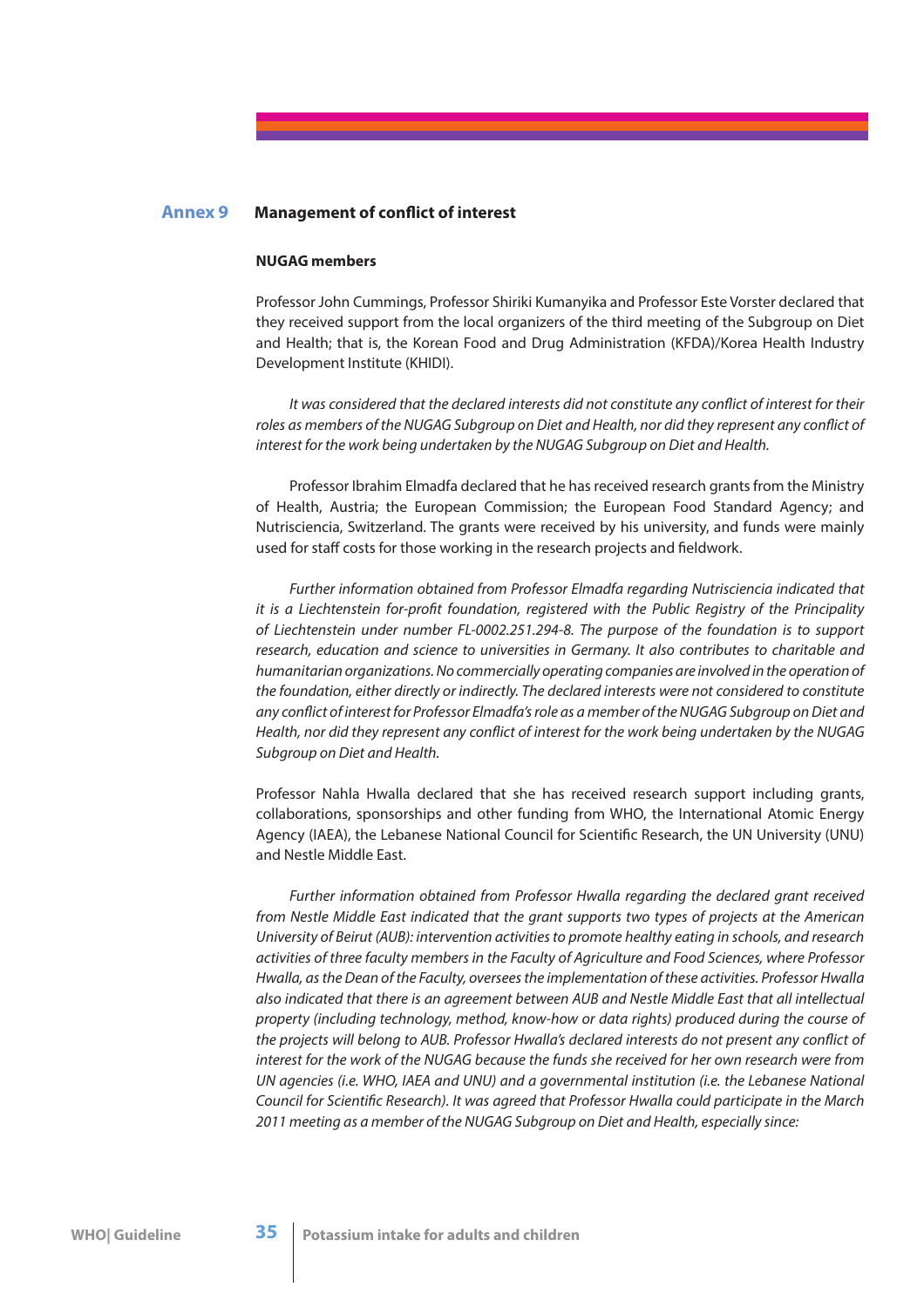- *• the interest is not personal;*
- *• the amount received is not signi*!*cant in view of the total budget of the faculty;*
- *• funding is going to a programme that was already established before the Nestle contribution and that has governmental support. It was suggested that an appropriate disclosure statement be prepared to indicate her declared interest. Professor Hwalla participated in the March 2011 NUGAG meeting but was not able to attend the November 2011 meeting when the current guideline was developed.*

Professor Mary L'Abbe declared that she received research grants from the Canadian Institutes of Health Research, to evaluate the impact of Canada's sodium reduction policy; the Public Health Agency of Canada, to prepare a report on public food procurement policies related to sodium; and the Beef Information Centre (a non-profit research foundation funded, but administered at arm's length, by the Canadian beef industry), to examine the iron bioavailability of the diets of Canadians. Professor L'Abbe also receives other funding for research in NCD prevention and health promotion. She also declared that she has spoken at the annual meeting of the Canadian Meat Council to explain Canada's Sodium Working Group report recommendations, and the process being used to develop Canada's sodium targets for foods. Her travel expenses were paid by the Canadian Meat Council, but no honorarium was received. Professor L'Abbe appeared as a witness to the Canadian Parliament's Standing Committee on Health, as Chair of Canada's Sodium Working Group, to advocate for action to reduce sodium in Canadian foods and to increase consumer awareness of sodium, and to support research in the sodium field.

*The research grant received from the Beef Information Centre was for a study to examine the iron availability of the diets among the Canadian populations; this activity was not related to the area of recommendations being reviewed and updated by the NUGAG Subgroup on Diet and Health. Hence, it was suggested that the declared interest be reported in the process and the meeting report with details, but that no action be taken and Professor L'Abbe be accepted as a member of the NUGAG Subgroup on Diet and Health.*

Professor Jim Mann declared that he is employed by a university that has an interest in nutrition as it relates to human health, and receives research grants from New Zealand governmental agencies. He also declared that, as an individual and as advisory committee member, he has provided expert advice relating to nutrition and human health to innumerable national and international bodies including WHO, FAO, the World Cancer Research Fund and the media.

*The declared interests were not considered to constitute any con*"*ict of interest for Professor Mann's role as a member of the NUGAG Subgroup on Diet and Health, nor did they represent any con*"*ict of interest for the work being undertaken by that subgroup.*

Professor Dariush Mozaffarian declared that he has received a significant number of research grants to study the effects of dietary factors on chronic diseases from the US National Institutes of Health; the Searle Scholar Award from the Searle Funds at the Chicago Community Trust; the Genes and Environment Initiative at the Harvard School of Public Health; the Gates Foundation/WHO Global Burden of Diseases, Injuries and Risk Factors Study; and GlaxoSmith Kline, Sigma-Tau and Pronova for an investigator-initiated, not-for-profit trial of fish oil to prevent post-surgical arrhythmia. He has also received modest honoraria and travel reimbursement for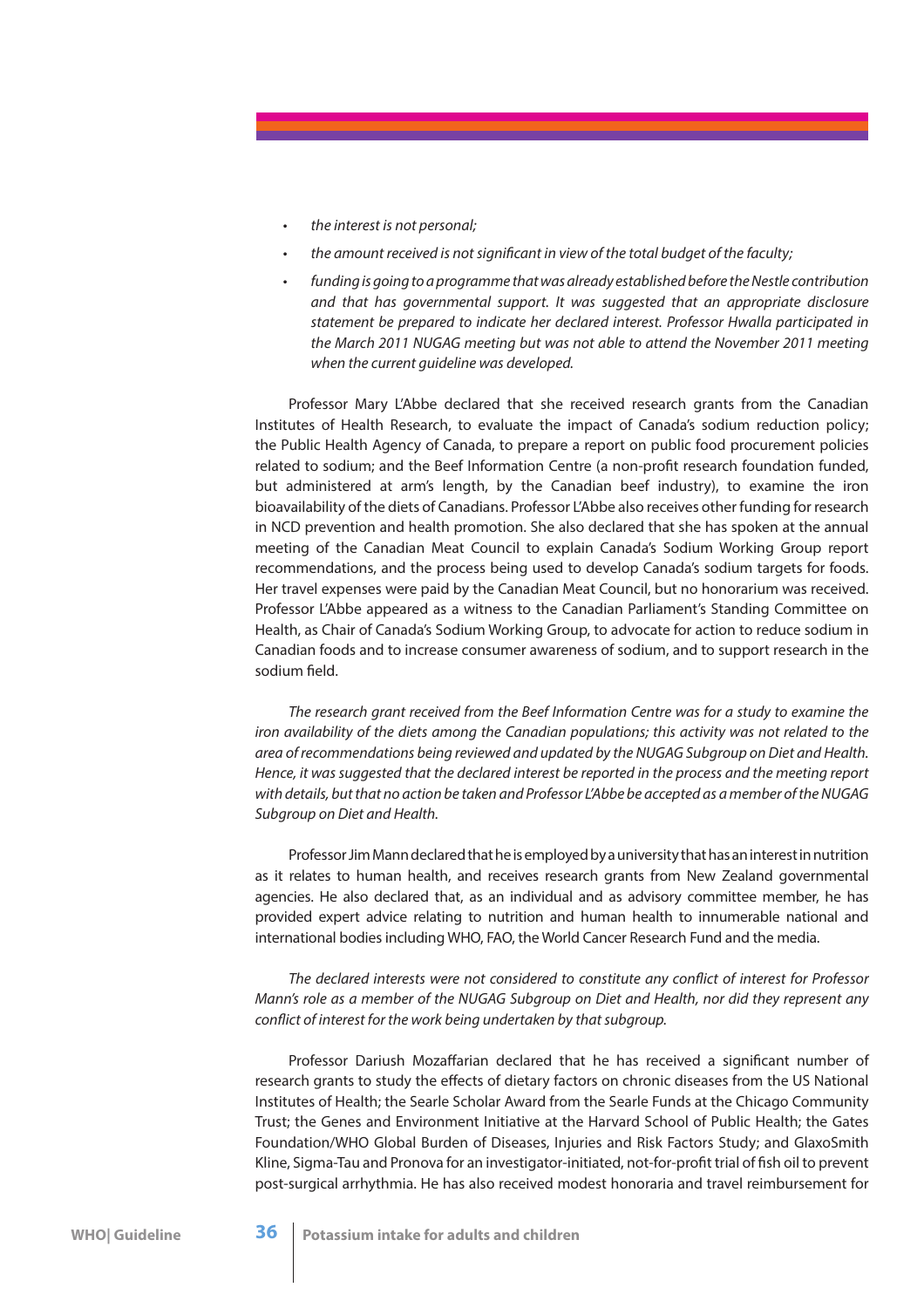speaking at scientific conferences and reviewing on topics related to diet and cardiovascular disease, including from the US Food and Drug Administration, International Life Sciences Institute, Aramark, Unilever, SPRIM, Nutrition Impact, WHO, UpToDate, and several universities and scientific organizations. He has no ownership, patents, stocks, advisory board membership or speaking board membership.

*The trial of* !*sh oil, for which Professor Moza*#*arian received grants from GlaxoSmith Kline, Sigma-Tau and Pronova, is not related to the work of the NUGAG Subgroup on Diet and Health. Given Professor Moza*#*arian's honoraria, travel reimbursement and speaking and reviewing engagements, it was agreed that the declared interest in the process be documented in the meeting report and that no action be taken. It was decided he could participate as member of the NUGAG and his participation in the guideline development meetings would be reviewed for each meeting topic in the future.*

Professor Murray Skeaff declared various memberships as follows:

- Serving as a member of the Public Health Scientific Advisory Group and the chair of the Food and Nutrition Working Group of the New Zealand National Heart Foundation. These groups advise the Heart Foundation, a nongovernmental organization, about the scientific basis of its public health efforts to reduce the burden of heart disease in New Zealand. He is not an employee of the Heart Foundation and receives no remuneration for work related to the Advisory Group.
- Appointed in 2008 as a Scientific Fellow of Food Standards Australia New Zealand (FSANZ). "The FSANZ Fellows Program aims to establish a network of distinguished scientists and experts from key disciplines in areas relevant to food regulation. The network is intended to promote close collaborative relations between FSANZ staff, the Fellows, and their affiliated institutions to the benefit of all parties." No remuneration is given to Fellows.
- Serving as a member of the New Zealand Food Safety Academy (NZFSA). The NZFSA is a governmental department within the Ministry of Agriculture and Fisheries. From time to time, NZFSA seeks the advice of experts in areas where its staff do not have the required expertise or where it requires confirmation of the advice provided by its staff. NZFSA also establishes expert groups to seek more specific assistance in relation to particular issues, drawing experts from the members of the academy. A \$1000 honorarium is paid to Professor Skeaff's university each year.

*The declared interests were not considered to constitute any con*"*ict of interest for his role as a member of the NUGAG Subgroup on Diet and Health, nor did they represent any conflict of interest for the work being undertaken by that subgroup.*

## **External experts and resource persons**

Professor Francesco Cappuccio declared that he provided expert testimony on salt and cardiovascular disease as part of the Guidance Development group of the National Institute of Health and Clinical Excellence of England in 2009. He is an unpaid member of Consensus Action on Salt and Health (2000–present), the World Action on Salt and Health (WASH) (2003–present), the National Heart Forum (2010–present), the Pan American Health Organization/WHO Salt Group (2009–2011), and the European Salt Action Group (2007–present).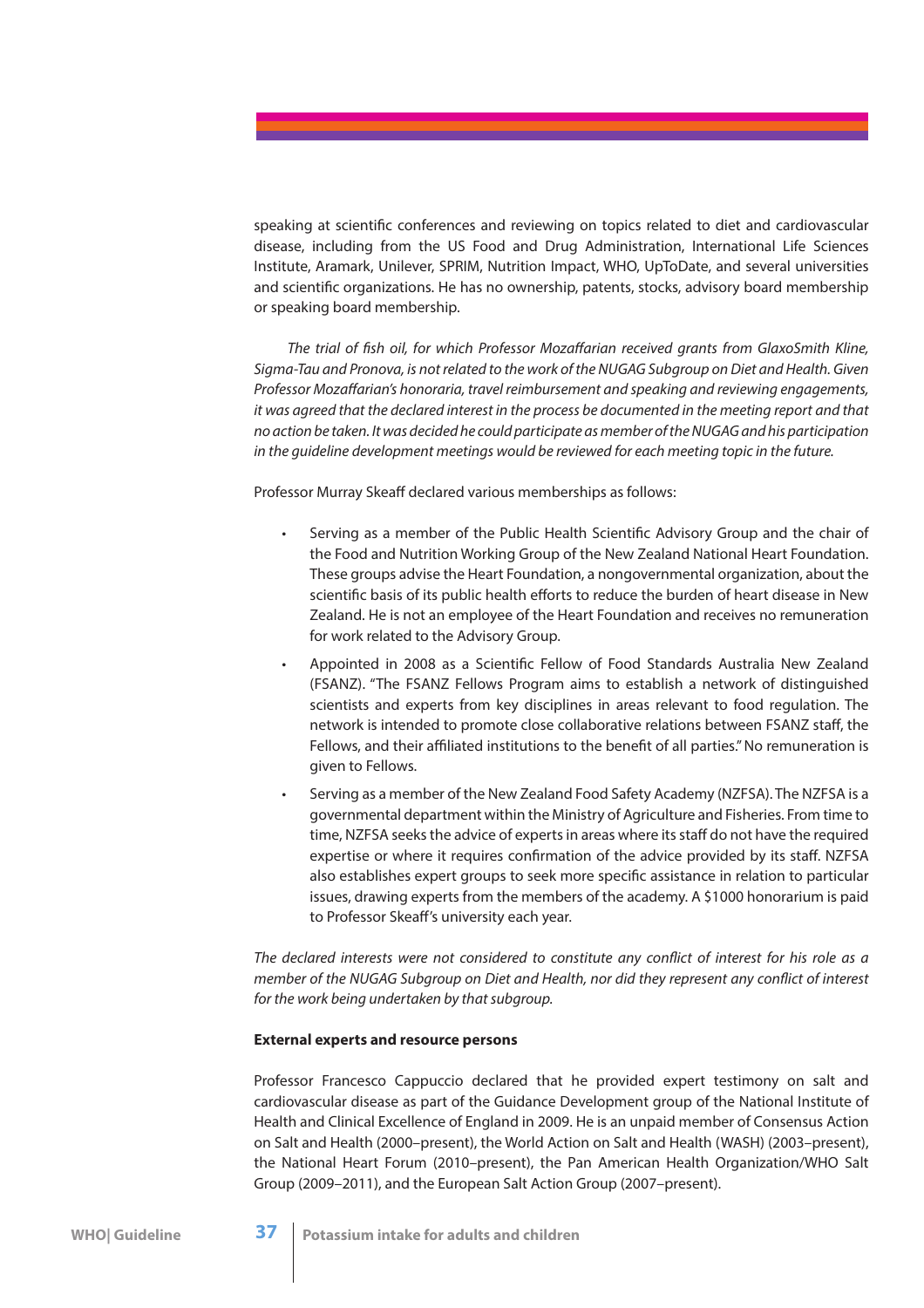Professor Paul Elliott declared that he is a member of WASH. He also declared that his university is currently receiving research funds for the INTERMAP study from the US National Institutes of Health, and that he received research support for a sodium intake study from the US Centers for Disease Control and Prevention (CDC) in 2010. He declared that he provided an expert opinion related to:

- population sodium intake to the US National Heart, Lung, and Blood Institute National Health and Nutrition Examination Survey Sodium Working Group, Bethesda, USA in January 2011;
- sodium intake measurement methods and efficacy for the Epidemiology & Surveillance Branch of CDC, USA during 2010–2011.

Dr Lee Hooper declared that she has received research funding from Barry Callebaut (to her university) to carry out a systematic review on the effects of chocolate and cocoa on markers of oxidative stress; the review was completed in August 2010. She has also received research funding from Soy Nutrition Institute (to her university) to carry out a systematic review on the effects of soy and isoflavones on hormonal status in women; the review was completed in July 2008.

Dr Sarah Kelly declared the support for her participation at the third meeting of the NUGAG Subgroup on Diet and Health from the local organizers of the third meeting of the Subgroup on Diet and Health; that is, the KFDA/KHIDI.

Dr Cho-il Kim declared that, in 2009, she provided an expert opinion to the KFDA when they were developing a guideline to identify "energy-dense and nutritient-poor" foods according to the Special Act on Food Safety Management for Children. Since 2009, the sale of such food has been prohibited within school premises and in designated stores in the vicinity of schools (referred to as the "Green Food Zone"). Since 2010, television advertisements for such food are prohibited between 5:00 pm and 7:00 pm every day. Dr Kim thought that this information was relevant because the regulations on energy-dense and nutrition-poor foods deal with the fat and sugar content of food, and the meeting of the NUGAG Subgroup on Diet and Health was also reviewing recommendations related to total fat and sugars.

Professor Paula Moynihan declared that she received a research grant (to her university) that included reviewing the intake of sugars in care homes as a small component of a large dietary study from the United Kingdom Food Standard Agency/Department of Health; the study was completed in January 2011. She also declared that her travel costs for the third meeting of the NUGAG Subgroup on Diet and Health were covered by research funds from her university. External experts and resource persons were involved in the discussions of the evidence, but did not vote at the NUGAG meetings at which the recommendations were formulated. The final wording and determination of the strength of the recommendations were based on the consensus of the NUGAG members only.

Members of the External Expert and Stakeholder Panel were also required to submit a signed declaration of interests form and a current curriculum vitae before commenting on the draft recommendations and guideline document.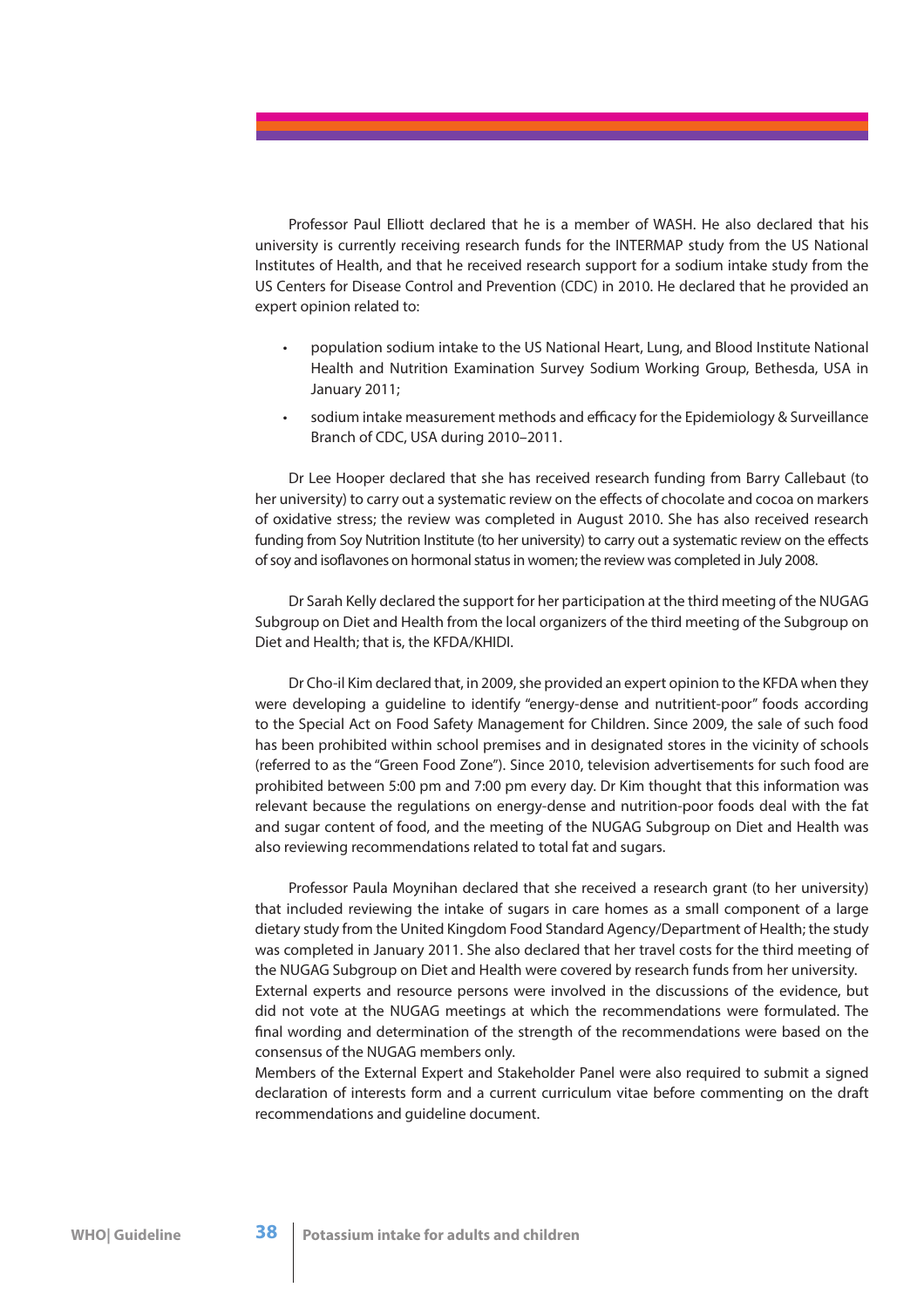#### **References**

- 1. WHO. *Preventing chronic disease: a vital investment*. Geneva, World Health Organization (WHO), 2005 (http://www.who.int/chp/chronic\_disease\_report/contents/en/index.html).
- 2. WHO. *Global health risks: Mortality and burden of disease attributable to selected major risks*. Geneva, World Health Organization (WHO), 2009 (http://www.who.int/healthinfo/global\_burden\_disease/ GlobalHealthRisks\_report\_full.pdf).
- 3. Dietary Guidelines Advisory Committee. *The report of the Dietary Guidelines Advisory Committee on Dietary Guidelines for Americans*. Washington, D.C., Department of Health and Human Services and Department of Agriculture, 2005 (http://www.health.gov/dietaryguidelines/dga2005/report/default.htm).
- 4. Whelton PK, He J, Cutler JA et al. Effects of oral potassium on blood pressure. Meta-analysis of randomized controlled clinical trials. *Journal of the American Medical Association*, 1997, 277(20):1624–1632 (http://www.ncbi.nlm.nih.gov/pubmed/9168293).
- 5. WHO. *Prevention of recurrent heart attacks and strokes in low and middle income populations: Evidence-based recommendations for policy makers and health professionals*. Geneva, World Health Organization (WHO), 2003 (http://www.who.int/cardiovascular\_diseases/resources/pub0402/en/).
- 6. WHO's Guidelines Review Committee. *WHO Handbook for guideline development*. Geneva, World Health Organization (WHO), 2012 (http://apps.who.int/iris/bitstream/10665/75146/1/9789241548441\_eng.pdf).
- 7. Guyatt GH, Oxman AD, Vist GE et al. GRADE: an emerging consensus on rating quality of evidence and strength of recommendations. *BMJ*, 2008, 336(7650):924–926 (http://www.ncbi.nlm.nih.gov/pubmed/18436948).
- 8. WHO. Diet, nutrition and the prevention of chronic disease. Report of a Joint WHO/FAO Expert Consultation. Geneva, World Health Organization (WHO), 2003 (http://whqlibdoc.who.int/trs/WHO\_TRS\_916.pdf ).
- 9. van Mierlo LA, Greyling A, Zock PL et al. Suboptimal potassium intake and potential impact on population blood pressure. *Arch Intern Med*, 2010, 170(16):1501–1502 (http://www.ncbi.nlm.nih.gov/pubmed/20837839).
- 10. Stamler J, Elliott P, Dennis B et al. INTERMAP: background, aims, design, methods, and descriptive statistics (nondietary). *Journal of Human Hypertension*, 2003, 17(9):591–608 (http://www.ncbi.nlm.nih.gov/pubmed/13679950).
- 11. Elliott P. *Sodium intakes around the world. Background document prepared for the Forum and Technical meeting on Reducing Salt Intake in Populations (Paris 5–7 October 2006).* Geneva, World Health Organization, 2007.
- 12. Mackay J, Mensah G. *The Atlas of Heart Disease and Stroke*. Geneva, World Health Organization (WHO), 2004 (http://www.who.int/cardiovascular\_diseases/resources/atlas/en/).
- 13. Murray CJ, Lauer JA, Hutubessy RC et al. Effectiveness and costs of interventions to lower systolic blood pressure and cholesterol: a global and regional analysis on reduction of cardiovascular-disease risk. *Lancet,* 2003, 361(9359):717–725 (http://www.ncbi.nlm.nih.gov/pubmed/12620735).
- 14. WHO. *Global status report on noncommunicable diseases.* Geneva, World Health Organization (WHO), 2010 (http://whqlibdoc.who.int/publications/2011/9789240686458\_eng.pdf).
- 15. Strong K, Mathers C, Leeder S et al. Preventing chronic diseases: how many lives can we save? *Lancet*, 2005, 366(9496):1578–1582 (http://www.ncbi.nlm.nih.gov/pubmed/16257345).
- 16. Chen X, Wang Y. Tracking of blood pressure from childhood to adulthood: a systematic review and meta-regression analysis. *Circulation*, 2008, 117(25):3171–3180 (http://www.ncbi.nlm.nih.gov/pubmed/18559702).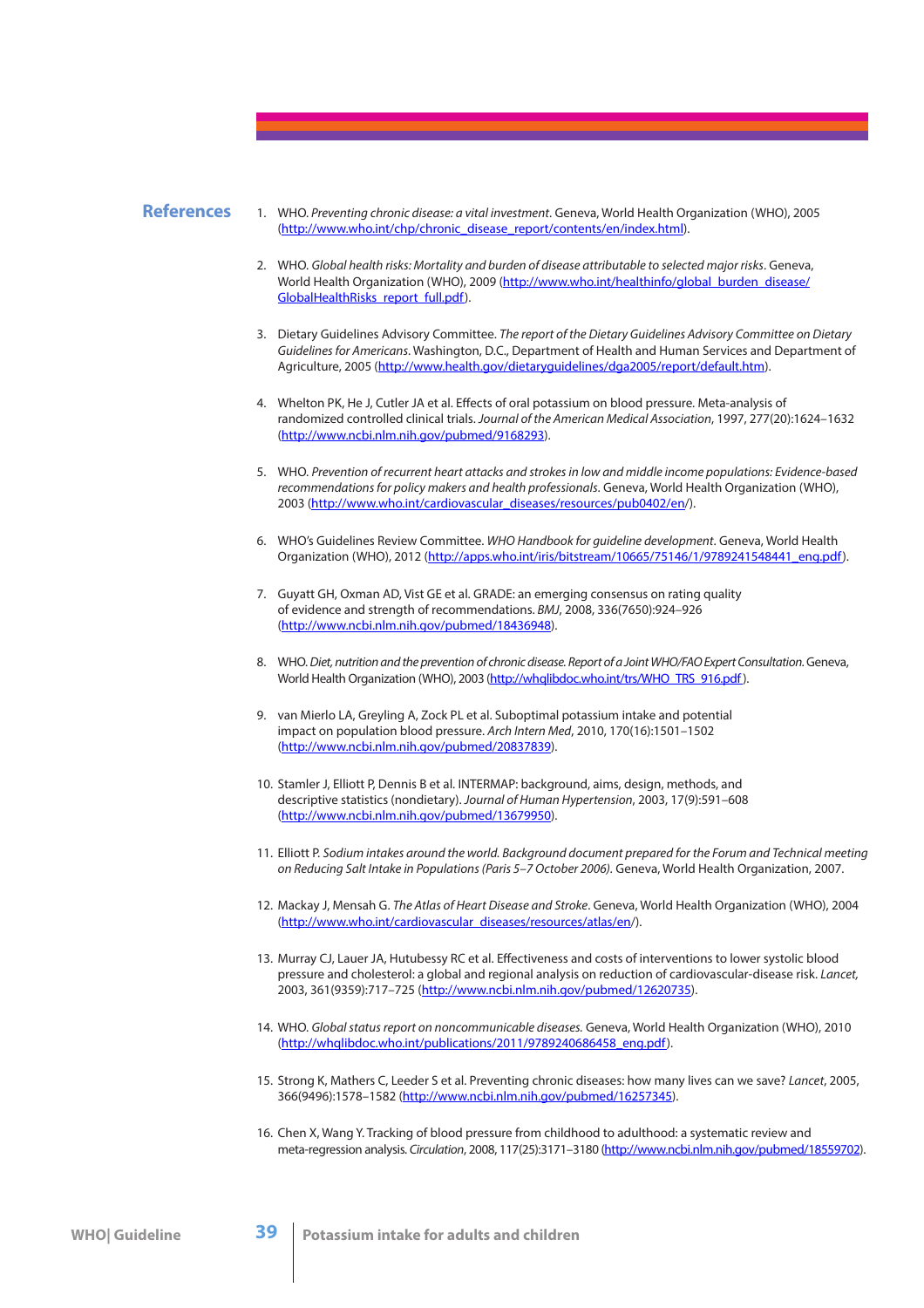- 17. Daniels SR, Loggie JM, Khoury P et al. Left ventricular geometry and severe left ventricular hypertrophy in children and adolescents with essential hypertension. *Circulation*, 1998, 97(19):1907–1911 (http://www.ncbi.nlm.nih.gov/pubmed/9609083).
- 18. Young DB. *Role of potassium in preventive cardiovascular medicine*. Boston, Kluwer Academic Publishers, 2001.
- 19. American College of Sports Medicine, Sawka MN, Burke LM et al. American College of Sports Medicine position stand. Exercise and #uid replacement. *Medicine and Science in Sports Exercise*, 2007, 39(2):377–390 (http://www.ncbi.nlm.nih.gov/pubmed/17277604).
- 20. Fukumoto T, Tanaka T, Fujioka H et al. Differences in composition of sweat induced by thermal exposure and by running exercise. *Clin Cardiol*, 1988, 11(10):707–709 (http://www.ncbi.nlm.nih.gov/pubmed/3224454).
- 21. Sawka MN, Montain SJ. Fluid and electrolyte supplementation for exercise heat stress. *American Journal of Clinical Nutrition*, 2000, 72(2 Suppl):564S–572S (http://www.ncbi.nlm.nih.gov/pubmed/10919961).
- 22. Webster JL, Dunford EK, Neal BC. A systematic survey of the sodium contents of processed foods. *Am J Clin Nutr*, 2010, 91(2):413-420 (http://www.ncbi.nlm.nih.gov/pubmed/19955402).
- 23. Bourges H, Casanueva E, Rosado J. *Recomendaciones de ingestion de nutrimentos para la poblacion Mexicana. Bases* !*siologicas. Vitaminas e nutrimentos inorganicos*. Editorial Medica Panamericana, 2004 (http://www. medicapanamericana.com/Libros/Libro/4014/Recomendaciones-de-Ingestion-de-Nutrimentos-para-la-Poblacion-Mexicana.html).
- 24. Expert Group on Vitamins and Minerals. *Revised review of potassium*. 2002 (http://www.food.gov.uk/multimedia/pdfs/potassium.pdf).
- 25. *Ingestas Dietéticas De Referencia (IDR) Para la Población Española [Dietary reference intakes (DRI) for the Spanish population].* Federación Española de Sociedades de Nutrición, Alimentación y Dietética (FESNAD), 2010 (http://www.grep-aedn.es/documentos/Act\_Diet.2010;14%284%29196-197.pdf).
- 26. Hoge Gezondheidsraad. *Voedingsaanbevelingen voor België. Herziening*. 2009 (http://www.health.belgium. be/internet2Prd/groups/public/@public/@shc/documents/ie2divers/12352470.pdf).
- 27. Intersalt Cooperative Research Group. Intersalt: an international study of electrolyte excretion and blood pressure. Results for 24 hour urinary sodium and potassium excretion. *BMJ*, 1988, 297(6644):319–328 (http://www.ncbi.nlm.nih.gov/pubmed/3416162).
- 28. Ministry of Health. Ordinance No. 23 from 19 July 2005 for physiological normative requirement (DRI) for nutrition of the population. *State Gazette*, 2005, 63.
- 29. Ministry of Health & Welfare, Korean Nutrition Society, Korean Food and Drug Administration. *Dietary reference intakes for Koreans*. *1st revision*. Ministry of Health & Welfare, 2010.
- 30. D'Elia L, Barba G, Cappuccio FP et al. Potassium intake, stroke, and cardiovascular disease a metaanalysis of prospective studies. Journal of the American College of Cardiology, 2011, 57(10):1210–1219 (http://www.ncbi.nlm.nih.gov/pubmed/21371638).
- 31. Geleijnse JM, Kok FJ, Grobbee DE. Blood pressure response to changes in sodium and potassium intake: a metaregression analysis of randomised trials. *Journal of Human Hypertension*, 2003, 17(7):471–480 (http://www.ncbi.nlm.nih.gov/pubmed/12821954).
- 32. Rabelink TJ, Koomans HA, Hene RJ et al. Early and late adjustment to potassium loading in humans. *Kidney Int,* 1990, 38(5):942–947 (http://www.ncbi.nlm.nih.gov/pubmed/2266680).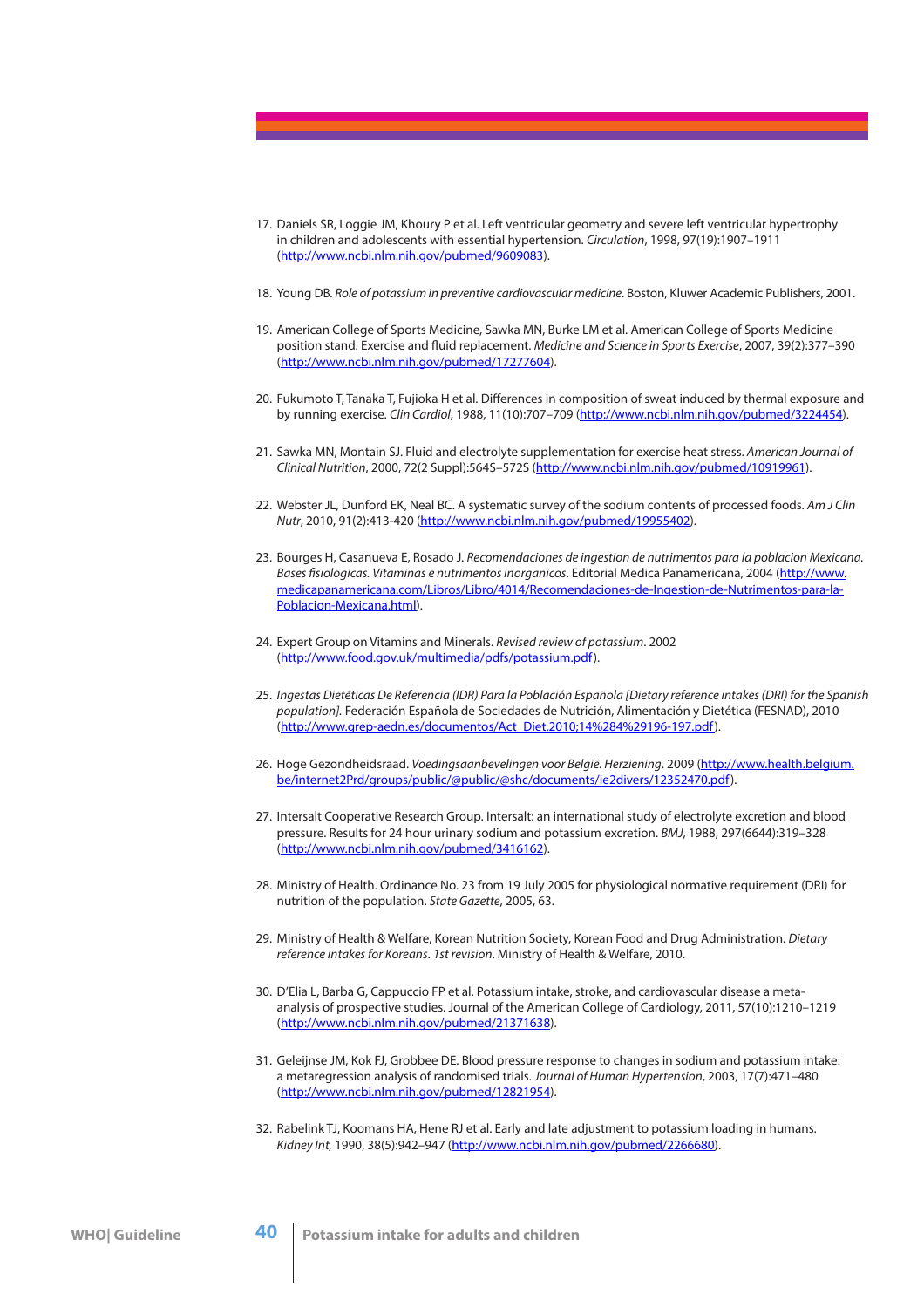- 33. Siani A, Strazzullo P, Giacco A et al. Increasing the dietary potassium intake reduces the need for antihypertensive medication. *Ann Intern Med*, 1991, 115(10):753–759 (http://www.ncbi.nlm.nih.gov/pubmed/1929022).
- 34. EFSA Panel on Dietetic Products NaA. Opinion of the Scientific Panel on Dietetic products, nutrition and allergies [NDA] related to the tolerable upper intake level of sodium (Request EFSA-Q-2003-018). *The European Food Safety Authority Journal*, 2005, 193:1–19 (http://www.efsa.europa.eu/en/efsajournal/pub/193.htm).
- 35. Oberleithner H, Callies C, Kusche-Vihrog K et al. Potassium softens vascular endothelium and increases nitric oxide release. *Proc Natl Acad Sci U S A*, 2009, 106(8):2829–2834 (http://www.ncbi.nlm.nih.gov/pubmed/19202069).
- 36. Cook NR, Obarzanek E, Cutler JA et al. Joint effects of sodium and potassium intake on subsequent cardiovascular disease: the Trials of Hypertension Prevention follow-up study. *Arch Intern Med*, 2009, 169(1):32–40 (http://www.ncbi.nlm.nih.gov/pubmed/19139321).
- 37. Yang Q, Liu T, Kuklina EV et al. Sodium and potassium intake and mortality among US adults: prospective data from the Third National Health and Nutrition Examination Survey. *Arch Intern Med*, 2011, 171(13):1183– 1191 (http://www.ncbi.nlm.nih.gov/pubmed/21747015).
- 38. Chang HY, Hu YW, Yue CS et al. Effect of potassium-enriched salt on cardiovascular mortality and medical expenses of elderly men. *American Journal of Clinical Nutrition*, 2006, 83(6):1289–1296 (http://www.ncbi.nlm.nih.gov/pubmed/16762939).
- 39. Kawasaki T, Itoh K, Kawasaki M. Reduction in blood pressure with a sodium-reduced, potassium- and magnesium-enriched mineral salt in subjects with mild essential hypertension. *Hypertension Research*, 1998, 21(4):235–243 (http://www.ncbi.nlm.nih.gov/pubmed/9877516).
- 40. Brown IJ, Tzoulaki I, Candeias V et al. Salt intakes around the world: implications for public health. *Int J Epidemiol*, 2009, 38(3):791–813 (http://www.ncbi.nlm.nih.gov/pubmed/19351697).
- 41. Dickinson HO, Nicolson DJ, Campbell F et al. Potassium supplementation for the management of primary hypertension in adults. *Cochrane Database of Systemic Reviews,* 2006, (3):CD004641 (http://www.ncbi.nlm.nih.gov/pubmed/16856053).
- 42. WHO. *Basic documents (Edition 47)*. Geneva, World Health Organization (WHO), 2009 (http://apps.who.int/gb/bd/).
- 43. WHO. *Guidelines for declaration of interests for WHO experts*. Geneva, World Health Organization (WHO), 2010
- 44. WHO. *E*#*ect of increased potassium intake on blood pressure, renal function, blood lipids and other potential adverse e*#*ects*. Geneva, World Health Organization (WHO), 2012.
- 45. WHO. *E*#*ect of increased potassium intake on cardiovascular disease, coronary heart disease and stroke*. Geneva, World Health Organization (WHO), 2012.
- 46. WHO. *E*#*ect of increased potassium intake on blood pressure and potential adverse e*#*ects in children*. Geneva, World Health Organization (WHO), 2012.
- 47. Chobanian AV, Bakris GL, Black HR et al. The Seventh Report of the Joint National Committee on Prevention, Detection, Evaluation, and Treatment of High Blood Pressure: the JNC 7 report. *JAMA*, 2003, 289(19):2560–2572 (http://www.ncbi.nlm.nih.gov/pubmed/12748199).
- 48. Stamler J, Elliot P, Chan Q et al. INTERMAP Appendix Tables. Journal of Human *Hypertension*, 2003, 17:759–775.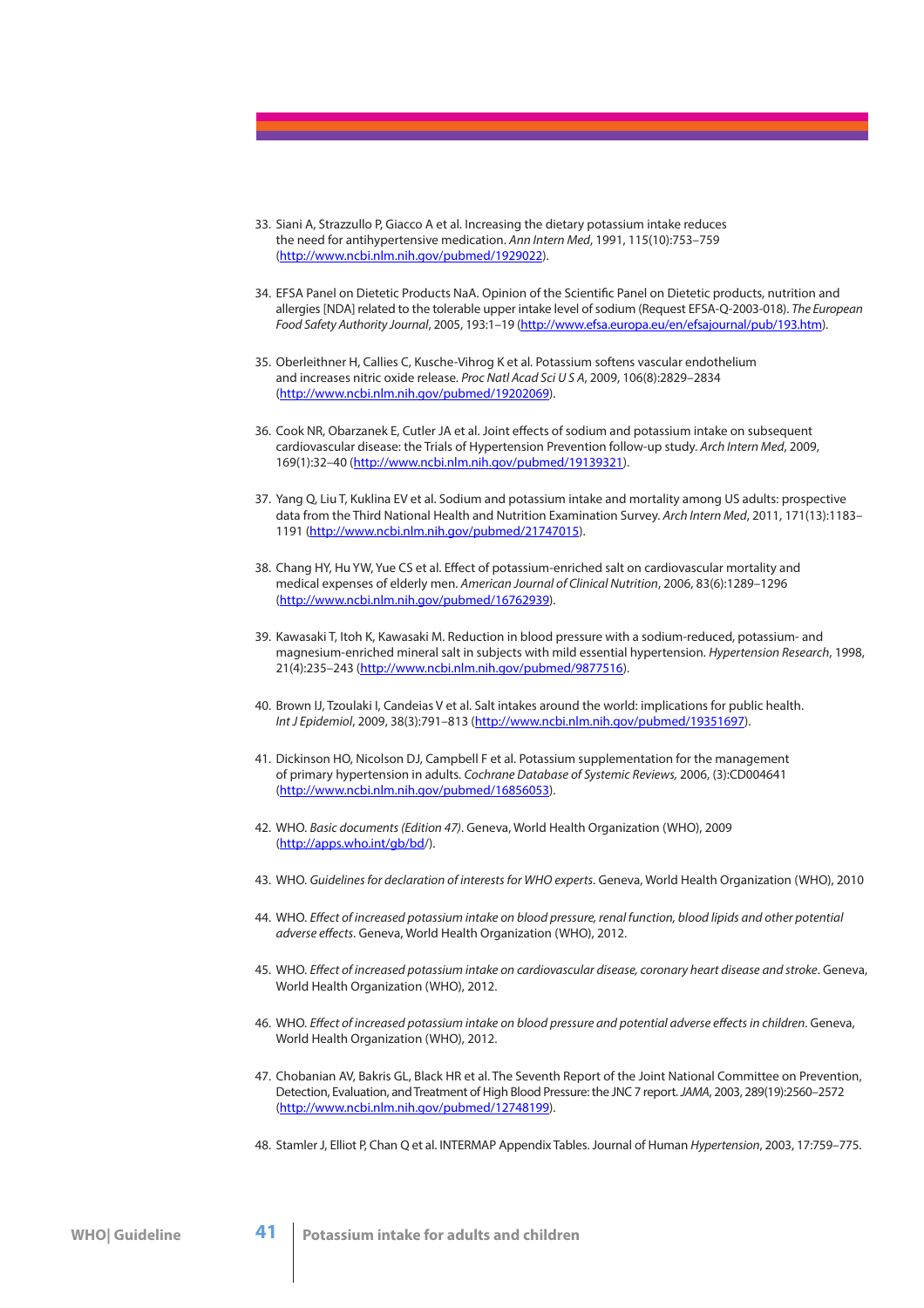- 49. Lewington S, Clarke R, Qizilbash N et al. Age-specific relevance of usual blood pressure to vascular mortality: a meta-analysis of individual data for one million adults in 61 prospective studies. *Lancet,* 2002, 360(9349):1903–1913 (http://www.ncbi.nlm.nih.gov/pubmed/12493255).
- 50. Desai M, Stockbridge N, Temple R. Blood pressure as an example of a biomarker that functions as a surrogate. *American Association of Pharmaceutical Scientists*, 2006, 8(1):E146–152 (http://www.ncbi.nlm.nih.gov/pubmed/16584122).
- 51. Vasan RS. Biomarkers of cardiovascular disease: molecular basis and practical considerations. *Circulation*, 2006, 113(19):2335–2362 (http://www.ncbi.nlm.nih.gov/pubmed/16702488).
- 52. Geleijnse JM, Grobbee DE, Hofman A. Sodium and potassium intake and blood pressure change in childhood. *BMJ*, 1990, 300(6729):899–902 (http://www.ncbi.nlm.nih.gov/pubmed/2337712).
- 53. Energy and nutrient intake in the European Union. *Annals of Nutrition and Metabolism*, 2004, 48(Suppl 2):1–16.
- 54. Cook NR, Cohen J, Hebert PR et al. Implications of small reductions in diastolic blood pressure for primary prevention. *Arch Intern Med*, 1995, 155(7):701-709 (http://www.ncbi.nlm.nih.gov/pubmed/7695458).
- 55. McPherson K, Britton A, Causer L. *Coronary heart disease: estimating the impact of changes in risk factors. National Heart Forum. Norwich, The Stationery Office, 2002.*
- 56. Cashel K, English R, Lewis J. *Composition of foods Australia*. Canberra, Nutrition Section, Department of Community Services and Health, 1989.
- 57. *Food composition databases for European member countries.* 2012 (http://eurofir.net/eurofir\_knowledge/european\_databases).
- 58. Wu Leung W. *Food composition table for use in Africa*. Rome and Bethesda, MD, FAO and US Department of Health, Education, and Welfare, 1968.
- 59. Wu Leung W, Butrum R, Chang F et al. *Food composition table for use in East Asia*. Rome and Washington, D.C., FAO and US Department of Health, Education, and Welfare, 1972.
- 60. FAO. *INFOODS food composition database for biodiversity, version 1.1.* Rome, Food and Agricultural Organization of the United Nations (FAO), 2011.
- 61. United States Department of Agriculture. *USDA national nutrient database for standard reference*. 2011 (http://www.ars.usda.gov/Services/docs.htm?docid=8964).